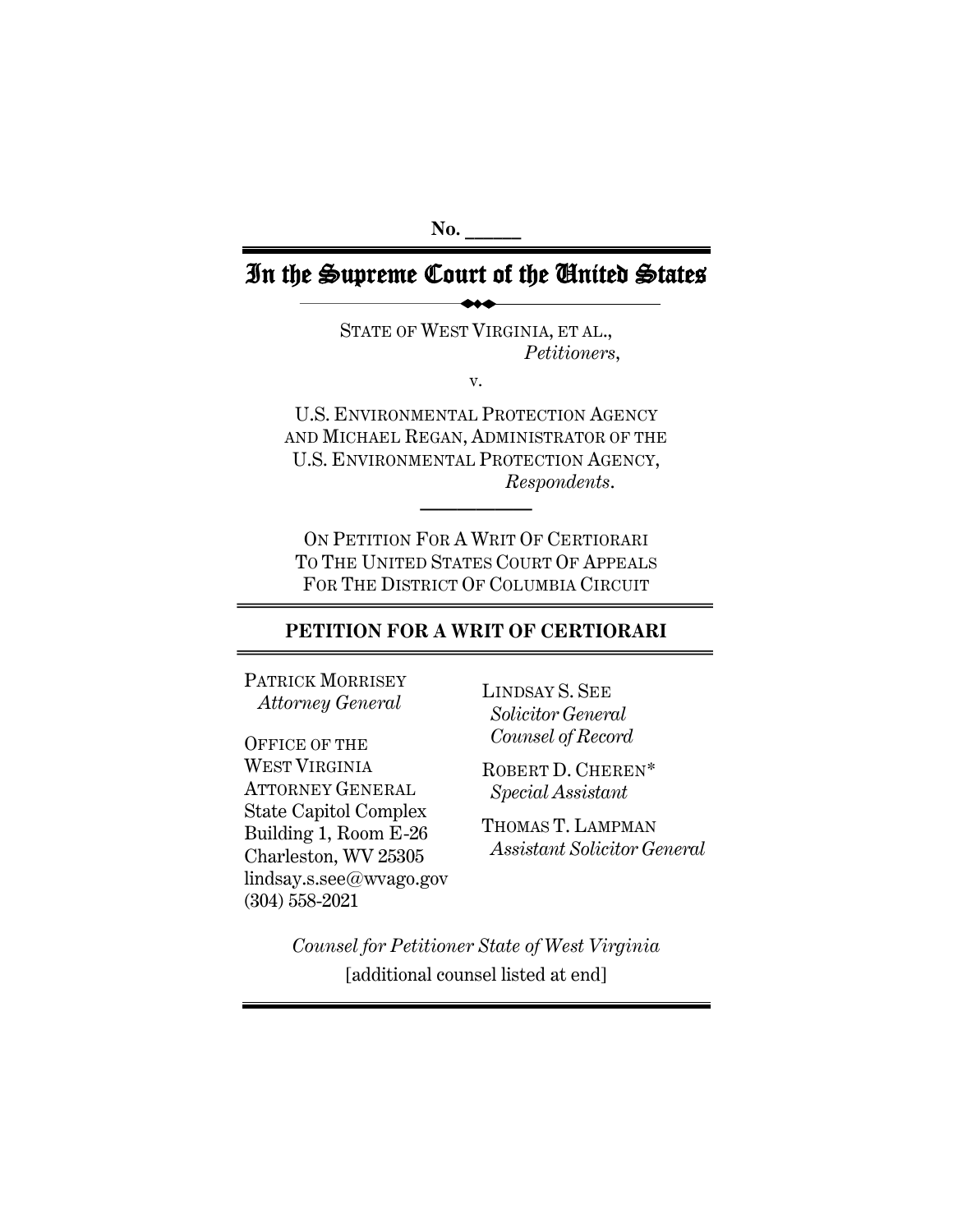## **QUESTION PRESENTED**

In 42 U.S.C. § 7411(d), an ancillary provision of the Clean Air Act, did Congress constitutionally authorize the Environmental Protection Agency to issue significant rules—including those capable of reshaping the nation's electricity grids and unilaterally decarbonizing virtually any sector of the economy—without any limits on what the agency can require so long as it considers cost, nonair impacts, and energy requirements?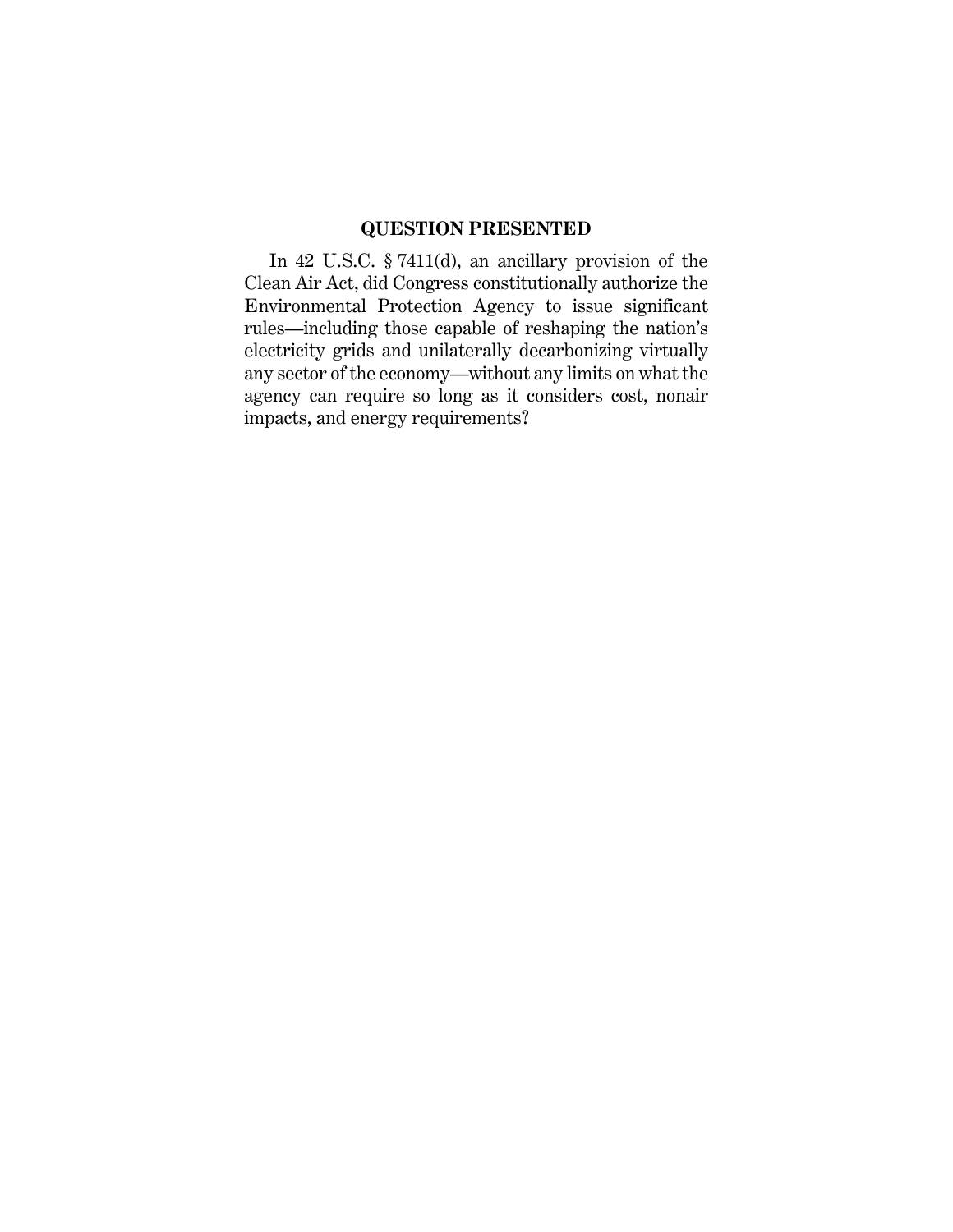### **PARTIES TO THE PROCEEDING AND RELATED PROCEEDINGS**

Petitioners are the States of West Virginia, Alabama, Alaska, Arkansas, Georgia, Indiana, Kansas, Louisiana, Missouri, Montana, Nebraska, Ohio, Oklahoma, South Carolina, South Dakota, Texas, Utah, and Wyoming; and Mississippi Governor Tate Reeves. Each petitioner was a respondent-intervenor below.

Respondents who were respondents below are the United States Environmental Protection Agency and Michael Regan, in his official capacity as Administrator of the United States Environmental Protection Agency).

Respondents who were petitioners below are, by court of appeals case number, as follows:

In Case No. 19-1140: American Lung Association and the American Public Health Association.

In Case No. 19-1165: State of New York, State of California, State of Colorado, State of Delaware, State of Hawaii, State of Illinois, State of Maine, State of Maryland, Commonwealth of Massachusetts, People of the State of Michigan, State of Minnesota, State of New Jersey, State of New Mexico, State of North Carolina, State of Oregon, Commonwealth of Pennsylvania, State of Rhode Island, State of Vermont, Commonwealth of Virginia, State of Washington, State of Wisconsin, District of Columbia, City of Boulder (CO), City of Chicago, City of Los Angeles, City of New York, City of Philadelphia, and the City of South Miami (FL).

In Case No. 19-1166: Appalachian Mountain Club, Center for Biological Diversity, Clean Air Council, Clean Wisconsin, Conservation Law Foundation, Environmental Defense Fund, Environmental Law and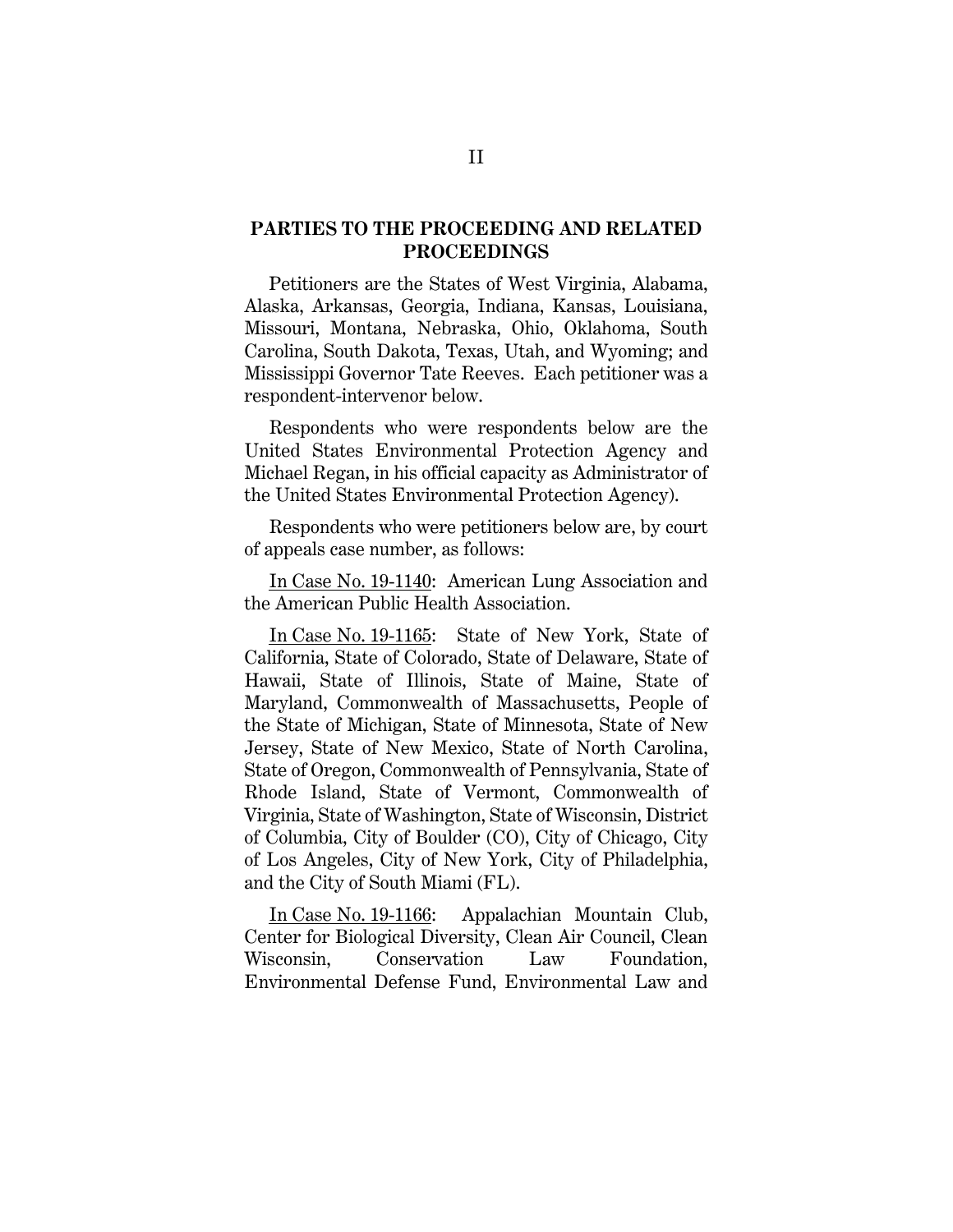Policy Center, Minnesota Center for Environmental Advocacy, Natural Resources Defense Council, and Sierra Club.

In Case No. 19-1173: Chesapeake Bay Foundation.

In Case No. 19-1175: Robinson Enterprises, Inc., Nuckles Oil Co., Inc., DBA Merit Oil Co., Construction Industry Air Quality Coalition, Liberty Packing Co. LLC, Dalton Trucking, Inc., Norman R. "Skip" Brown, Joanne Brown, The Competitive Enterprise Institute, and the Texas Public Policy Foundation.

In Case No. 19-1176: Westmoreland Mining Holdings, LLC.

In Case No. 19-1177: City and County of Denver (CO).

In Case No. 19-1179: The North American Coal Corp.

In Case No. 19-1185: Biogenic CO2 Coalition.

In Case No. 19-1186: Advanced Energy Economy.

In Case No. 19-1187: American Wind Energy Association and Solar Energy Industries Association.

In Case No. 19-1188: Consolidated Edison, Inc., Exelon Corp., National Grid USA, New York Power Authority, Power Companies Climate Coalition, Public Service Enterprise Group Inc., and Sacramento Municipal Utility District.

Respondents who were petitioner-intervenors below are, by court of appeals case number, as follows:

In Case No. 19-1140: State of Nevada.

Respondents who were respondent-intervenors below are, by court of appeals case number, as follows:

In Case No. 19-1140: State of North Dakota; Commonwealth of Kentucky by and through Governor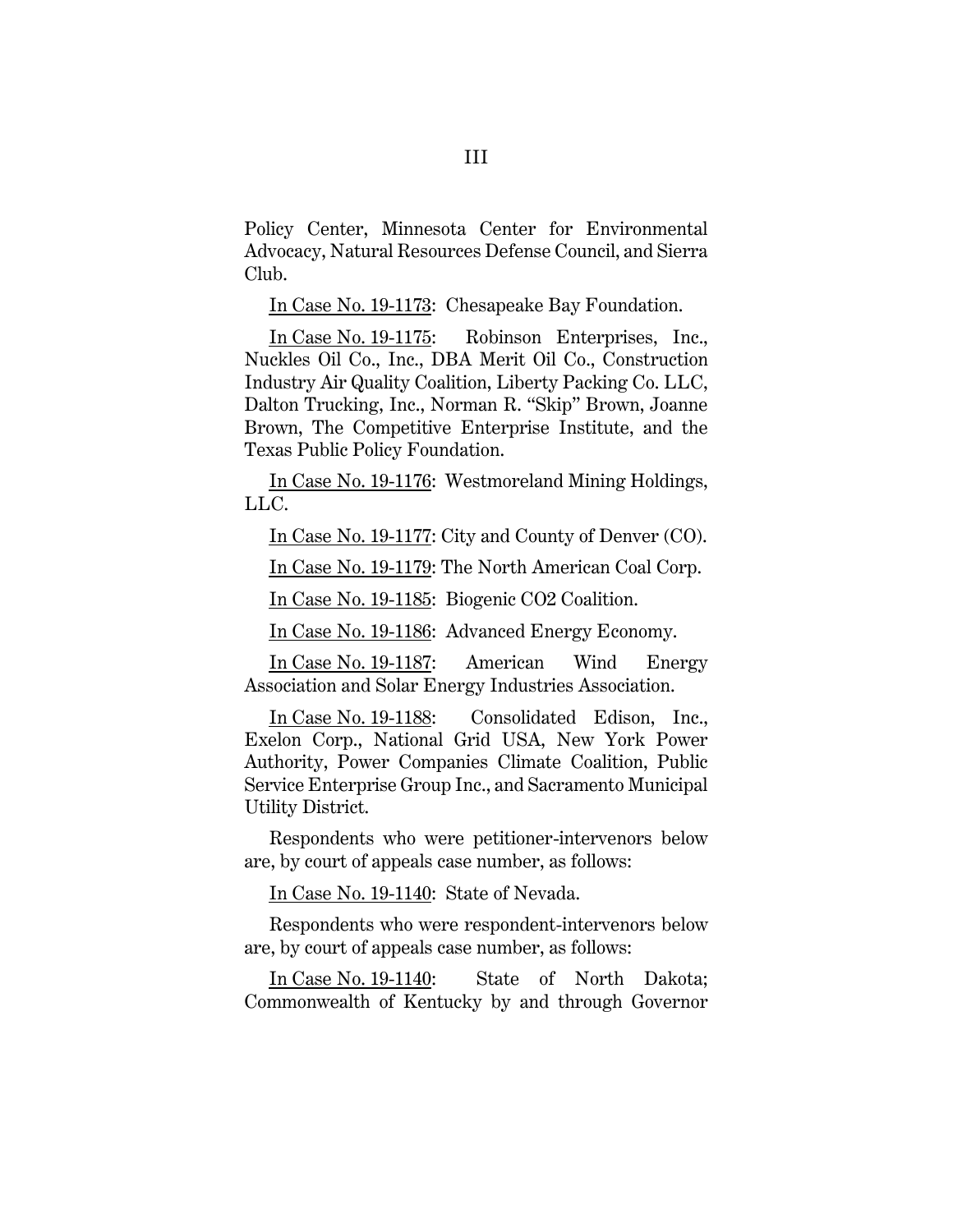Andy Beshear; Mississippi Public Service Commission; Indiana Michigan Power Co., Kentucky Power Co., Public Service Co. of Oklahoma, Southwestern Electric Power Co., AEP Generating Co., AEP Generation Resources, Inc., Wheeling Power Co.; America's Power; Basin Electric Power Cooperative; Chamber of Commerce of the United States of America; Indiana Energy Association and Indiana Utility Group; International Brotherhood of Boilermakers, Iron Ship Builders, Blacksmiths, Forgers & Helpers, AFL-CIO; Murray Energy Corp.; National Rural Electric Cooperative Association; Nevada Gold Mines and Newmont Nevada Energy Investment; PowerSouth Energy Cooperative; Westmoreland Mining Holdings, LLC.

In Case Nos. 19-1175, 19-1176, and 19-1179: American Lung Association, American Public Health Association, Appalachian Mountain Club, Center for Biological Diversity, Clean Air Council, Clean Wisconsin, Conservation Law Foundation, Environmental Defense Fund, Environmental Law and Policy Center, Minnesota Center for Environmental Advocacy, Natural Resources Defense Council, Sierra Club; State of New York, State of California, State of Colorado, State of Delaware, State of Hawaii, State of Illinois, State of Maine, State of Maryland, Commonwealth of Massachusetts, People of the State of Michigan, State of Minnesota, State of New Jersey, State of New Mexico, State of North Carolina, State of Oregon, Commonwealth of Pennsylvania, State of Rhode Island, State of Vermont, Commonwealth of Virginia, State of Washington, State of Wisconsin, District of Columbia, City of Boulder (CO), City of Chicago, City of Los Angeles, City of New York, City of Philadelphia, and the City of South Miami (FL).

There are no other directly related proceedings.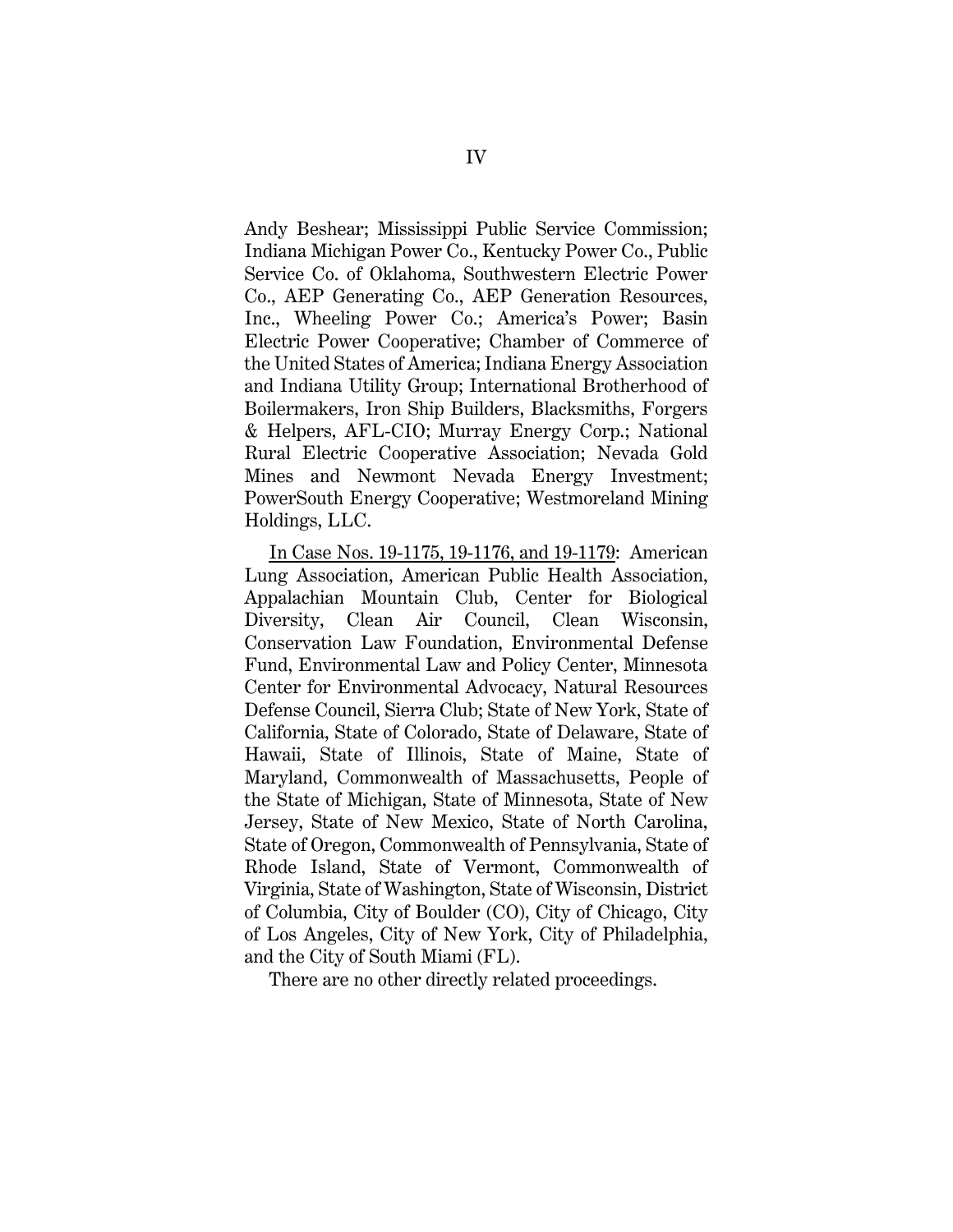# **TABLE OF CONTENTS**

| This Case Involves Compelling And Timely<br>I.      |
|-----------------------------------------------------|
| Questions Of Federal Law That The Court Should      |
|                                                     |
| A. This case presents unusually important questions |
| about EPA's power to unilaterally remake            |
| significant sectors of the economy 13               |
| B. The important federal issues in this case need   |
|                                                     |
|                                                     |
| A. Congress did not clearly authorize EPA to        |
| exercise the expansive powers the court below       |
|                                                     |
| B. Section 111's text and context foreclose the     |
|                                                     |
| C. The majority's interpretation of Section 111     |
| violates the separation of powers 32                |
|                                                     |
|                                                     |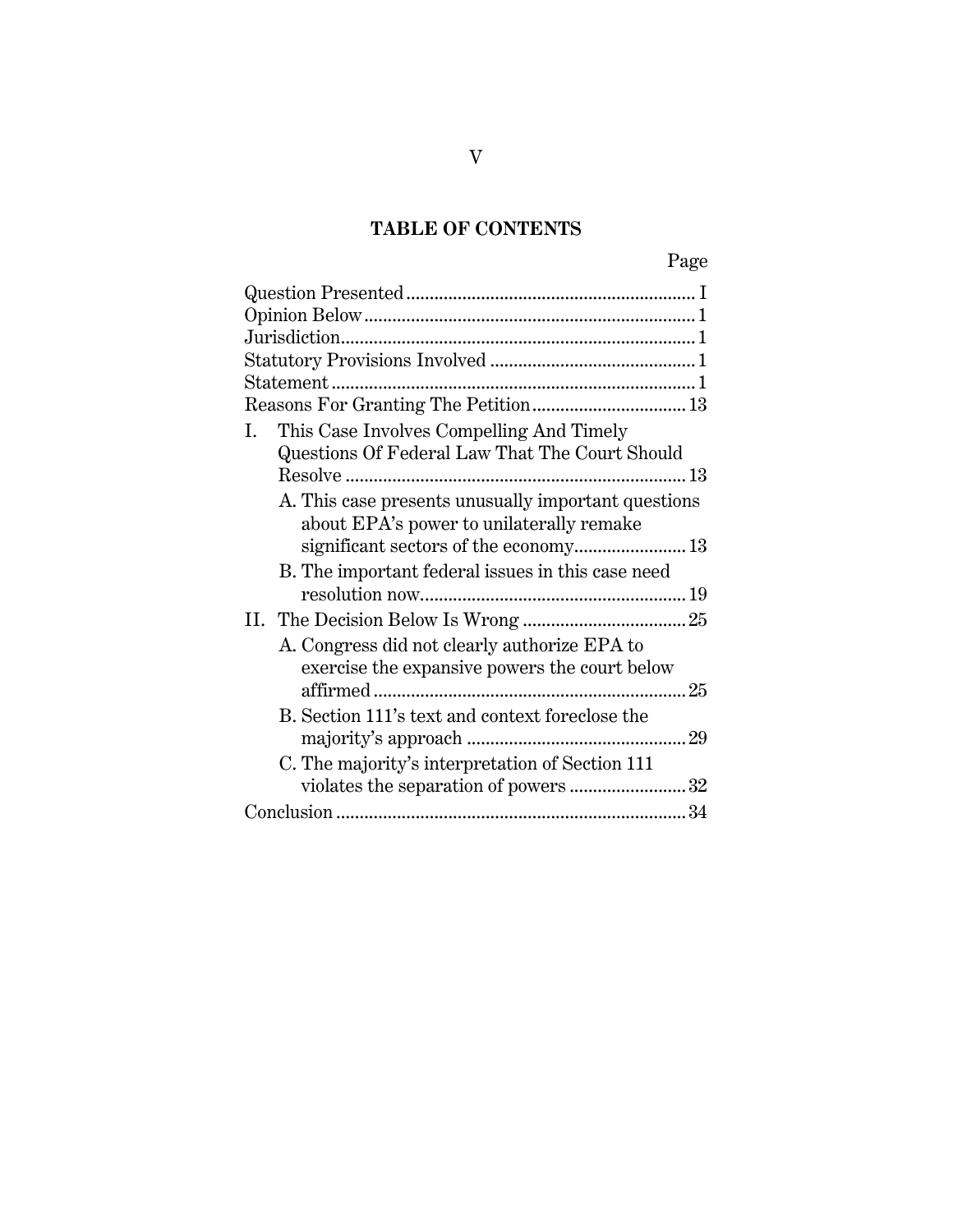# **TABLE OF APPENDICES**

| Appendix $A$ — Court of appeals opinion |  |
|-----------------------------------------|--|
|                                         |  |
|                                         |  |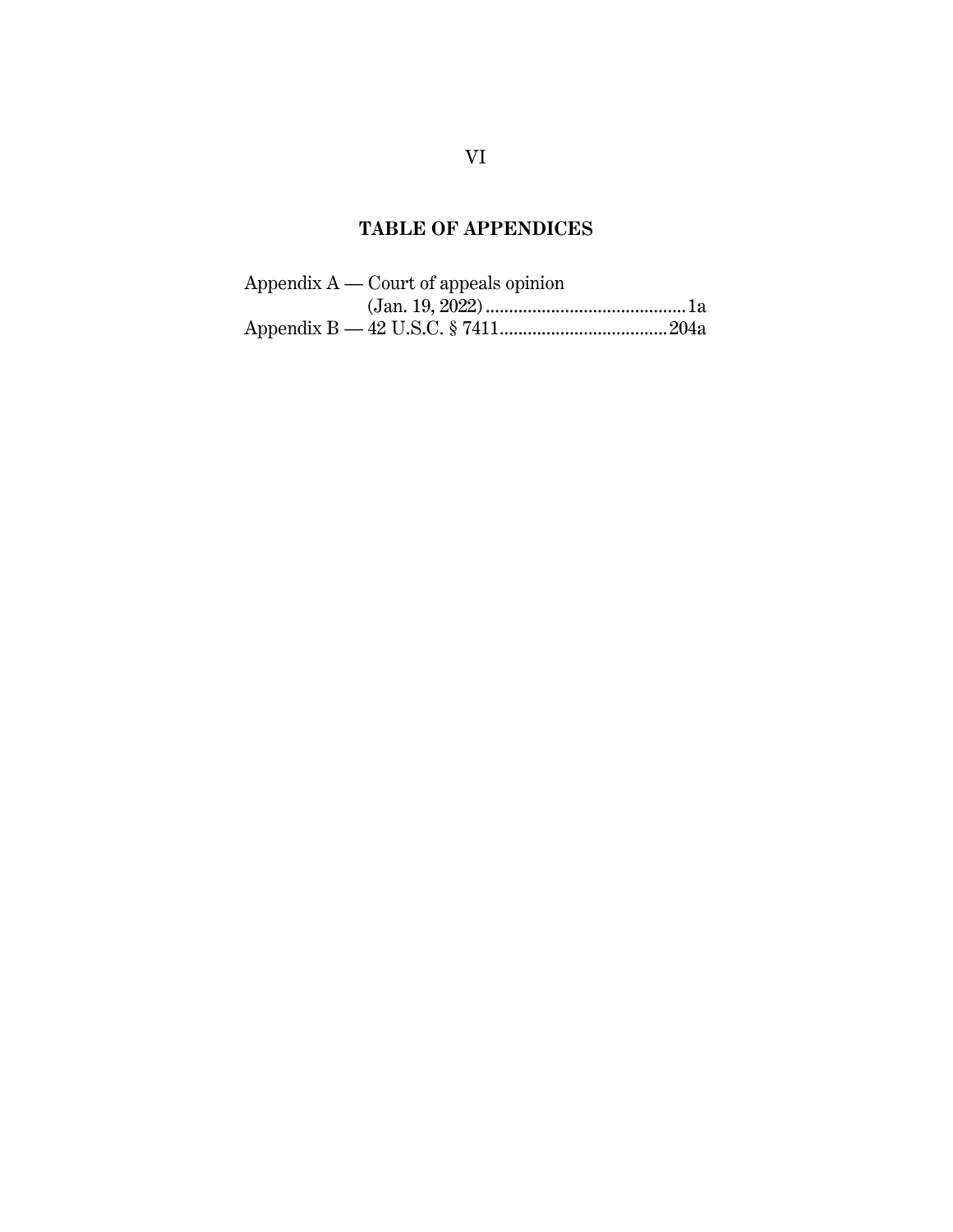VII

## **Cases**

| Ark. Elec. Co-op Corp. v. Ark. Pub. Serv.<br>$Commn$ , |  |
|--------------------------------------------------------|--|
|                                                        |  |
| <b>Bond v. United States,</b>                          |  |
|                                                        |  |
| Cent. Hudson Gas & Elec. Corp. v. Pub.                 |  |
| Serv. Comm'n of N.Y.,                                  |  |
| Chamber of Com. of USA v. U.S. Dep't of                |  |
| Labor,                                                 |  |
| $City & City.$ of San Francisco v. Trump,              |  |
|                                                        |  |
| <i>Essex Chem. Corp. v. Ruckelshaus,</i>               |  |
|                                                        |  |
| FDA v. Brown & Williamson Tobacco                      |  |
| Corp.                                                  |  |
|                                                        |  |
| Gonzales v. Oregon,                                    |  |
|                                                        |  |
| Gundy v. United States,                                |  |
|                                                        |  |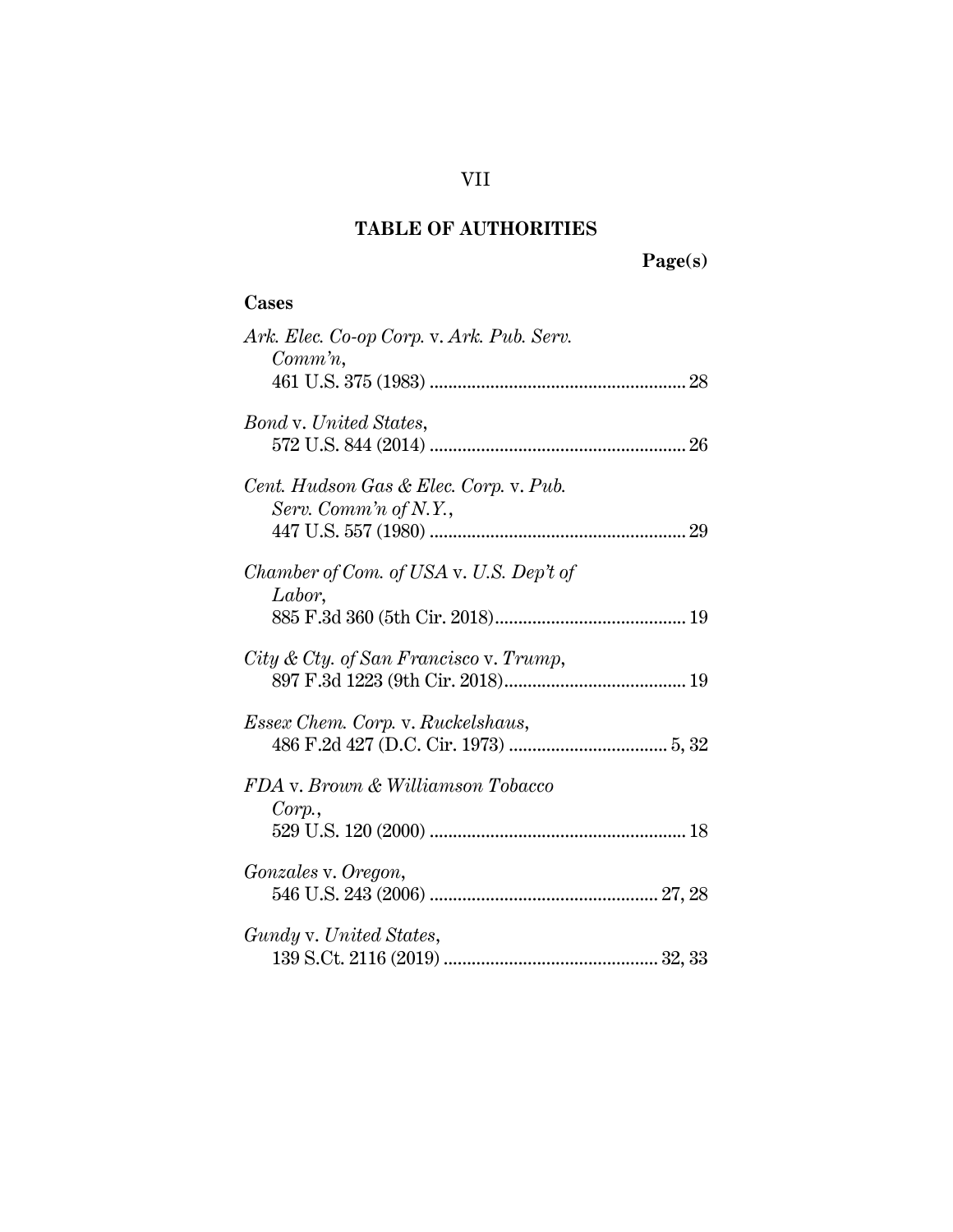# VIII

# **TABLE OF AUTHORITIES**

# (*continued*)

**Page(s)**

| Hollingsworth v. Perry,                                       |  |
|---------------------------------------------------------------|--|
| Hughes v. Talen Energy Mktg., LLC,                            |  |
| <i>Indus. Union Dep't, AFL-CIO v. Am.</i><br>Petroleum Inst., |  |
| Int'l Refugee Assistance Project v. Trump,                    |  |
| King v. Burwell,                                              |  |
| Marshall Field & Co. v. Clark,                                |  |
| <i>Massachusetts v. EPA,</i>                                  |  |
| McCulloch v. Sociedad Nacional,                               |  |
| Michigan v. EPA,                                              |  |
| Mistretta v. United States,                                   |  |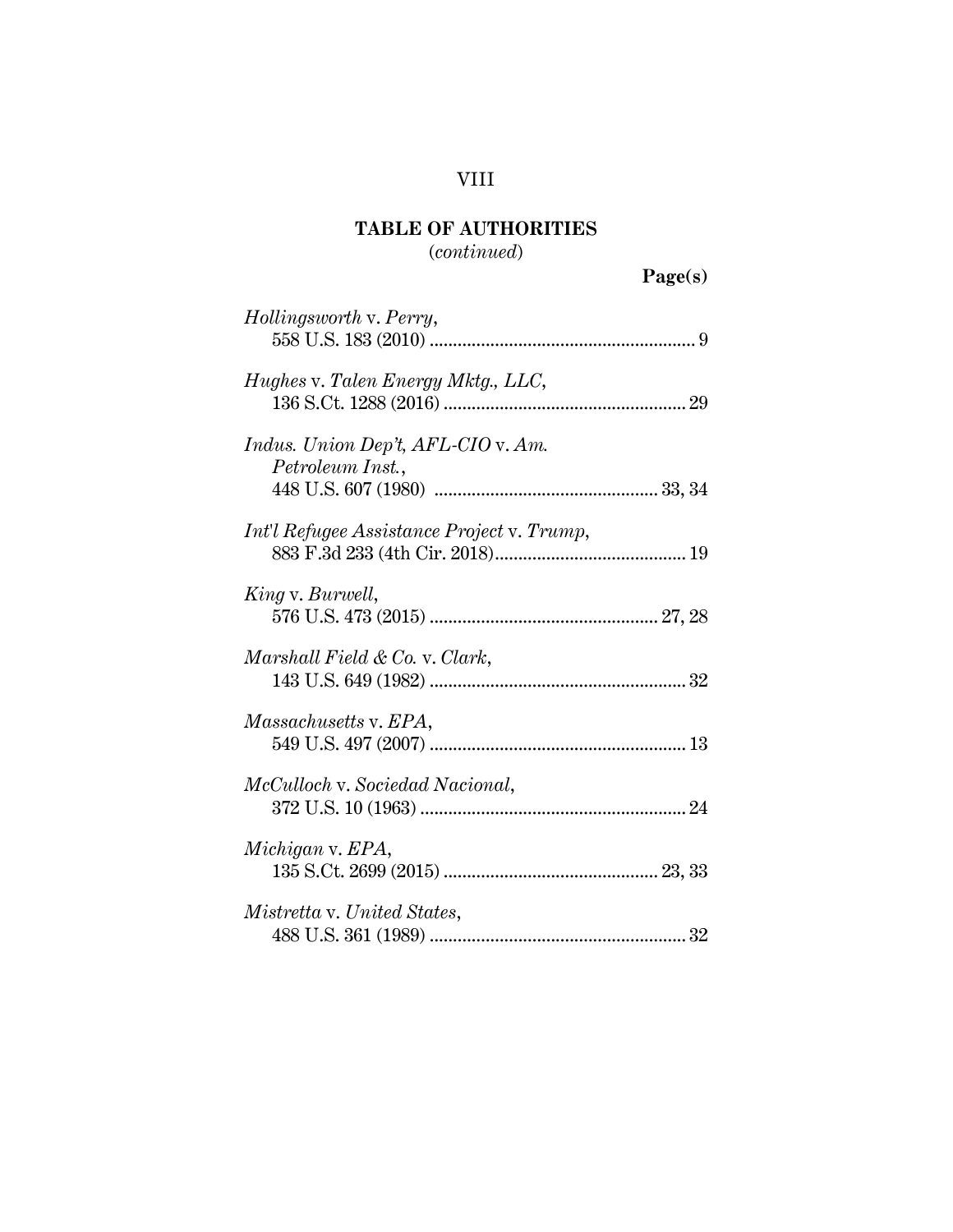# (*continued*)

**Page(s)**

| Pac. Gas & Elec. Co. v. State Energy Res.                                              |
|----------------------------------------------------------------------------------------|
| Conservation & Dev. Comm'n,                                                            |
|                                                                                        |
| Touby v. United States,                                                                |
|                                                                                        |
| U.S. Forest Serv. v. Cowpasture River<br>Pres. Ass'n,                                  |
|                                                                                        |
| United States Telecom Ass'n v. FCC,<br>855 F.3d 381 (D.C. Cir. 2017)  18, 26           |
|                                                                                        |
| Util. Air Regulatory Grp. v. EPA,<br>573 U.S. 302 (2014) 8, 12, 13, 17, 20, 26, 28, 31 |
| Verizon v. FCC,                                                                        |
|                                                                                        |
| West Virginia v. EPA,                                                                  |
|                                                                                        |
| West Virginia v. EPA,                                                                  |
|                                                                                        |
| Whitman v. Am. Trucking Ass'ns,                                                        |
|                                                                                        |
| Will v. Mich. Dep't of State Police,                                                   |
|                                                                                        |
|                                                                                        |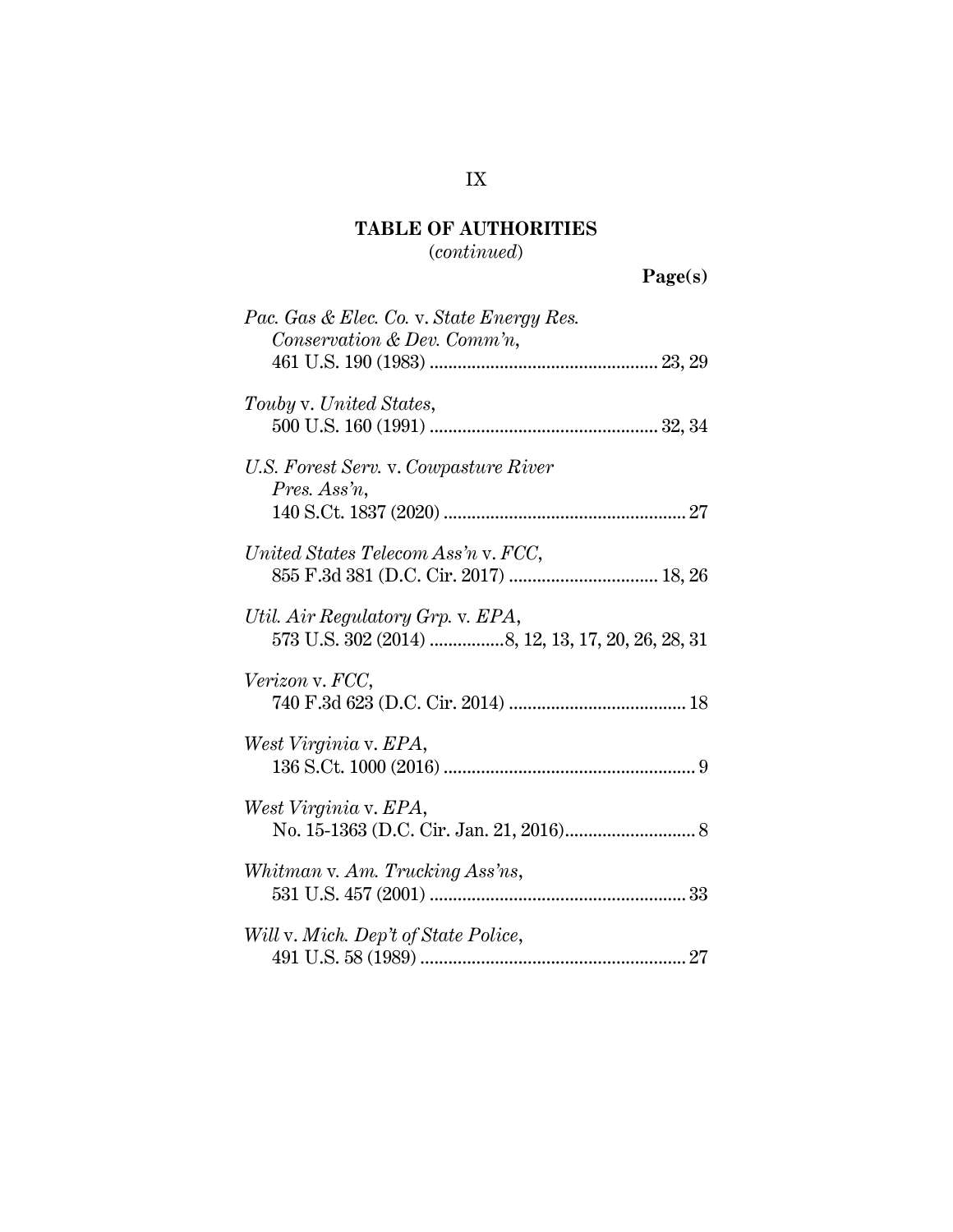$(continued)$ 

## **Statutes**

| <b>Regulations</b>                                         |
|------------------------------------------------------------|
|                                                            |
|                                                            |
| 80 Fed. Reg. 64,662 (Oct. 23, 2015)6, 7, 8, 16, 27, 29, 33 |
|                                                            |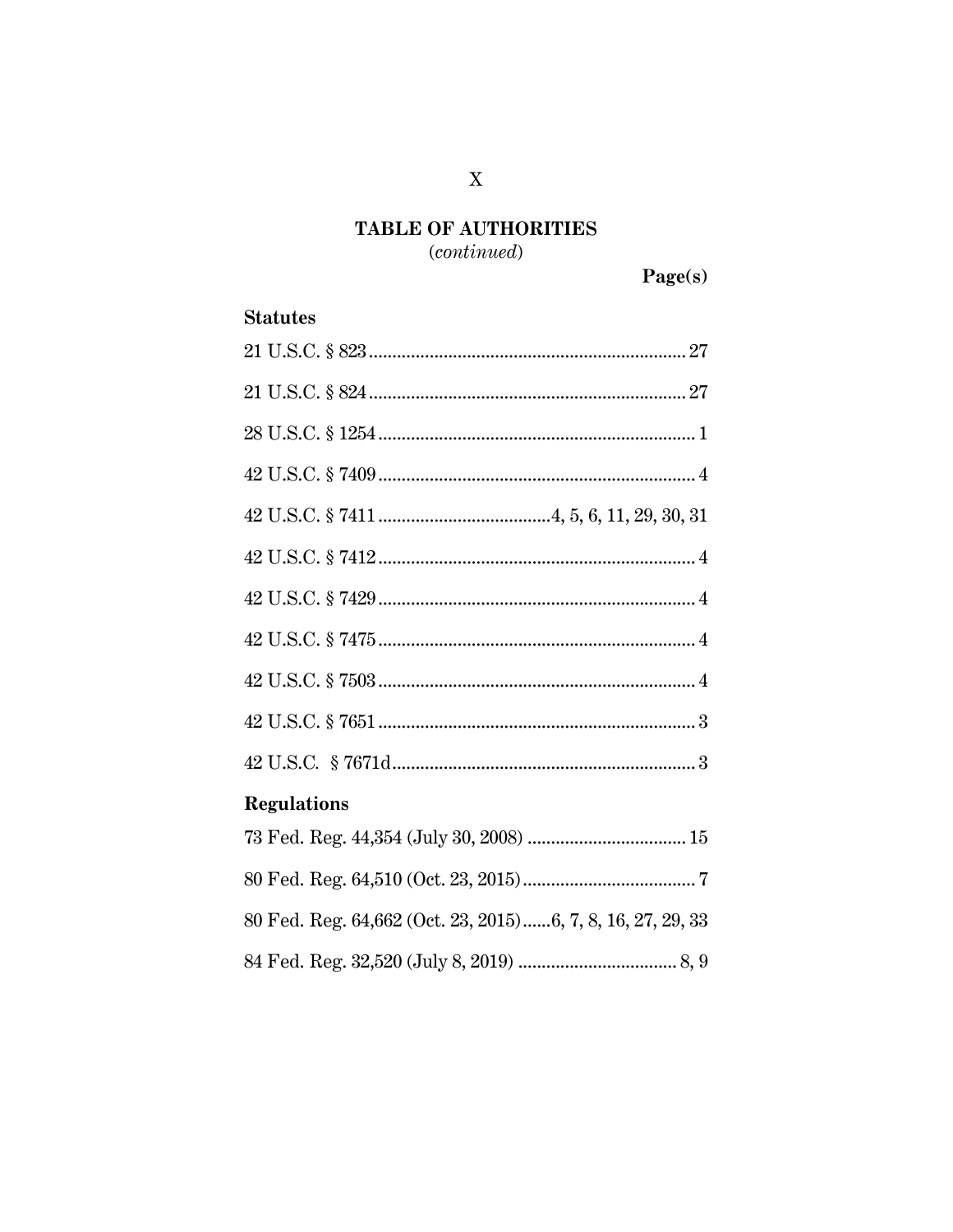(*continued*)

**Page(s)**

# **Other Authorities**

| Clean Air Act Amendments of 1987:<br>Hearings on S.300, S.321, S.1351, &<br>S.1384 before the Subcmte, on Envtl.                                |
|-------------------------------------------------------------------------------------------------------------------------------------------------|
| Prot. of the S. Cmte. on Env't & Public                                                                                                         |
| Jeff Deason et al., <i>Electrification of</i><br>Buildings and Industry in the United                                                           |
| Nat'l Renewable Energy Lab.,<br>Electrification & Decarbonization                                                                               |
| United States of America, Nationally<br>Determined Contribution                                                                                 |
| U.S. Energy Information Administration,<br>Electric Power Annual 2019                                                                           |
| U.S. Envt'l Prot. Agency, CO2 Emission<br>Performance Rate and Goal<br><i>Computation Technical Support</i><br>Document for CPP Final Rule<br>7 |
| U.S. Envt'l Prot. Agency, Draft Inventory<br>of U.S. Greenhouse Gas Emissions &                                                                 |

# XI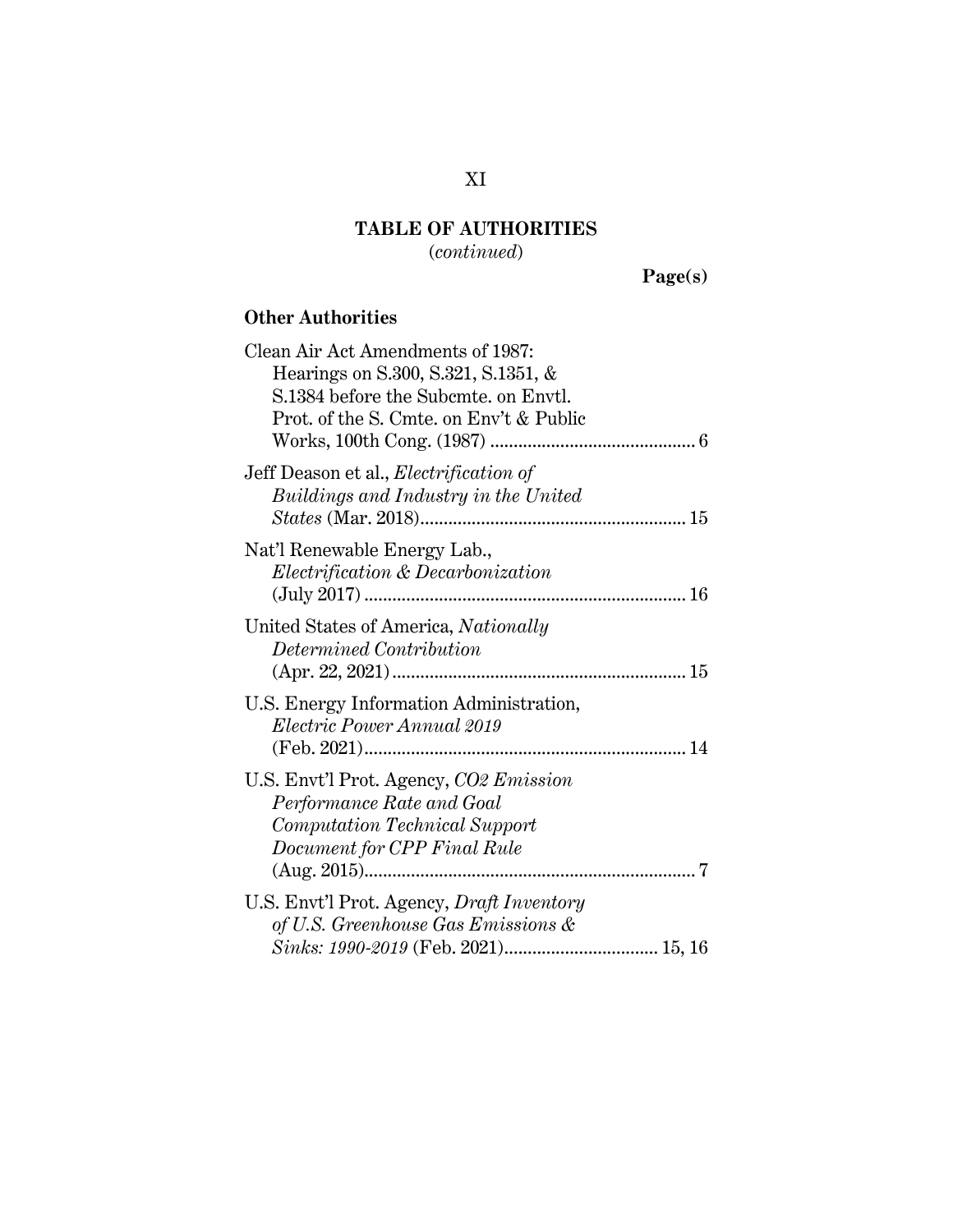(*continued*)

**Page(s)**

| U.S Envt'l Prot. Agency, <i>In Perspective</i> : |
|--------------------------------------------------|
| The Supreme Court's Mercury and Air              |
|                                                  |
| WEBSTER'S THIRD NEW INTERNATIONAL                |
| DICTIONARY OF THE ENGLISH                        |
| LANGUAGE UNABRIDGED (2d ed. 1968)31              |

# XII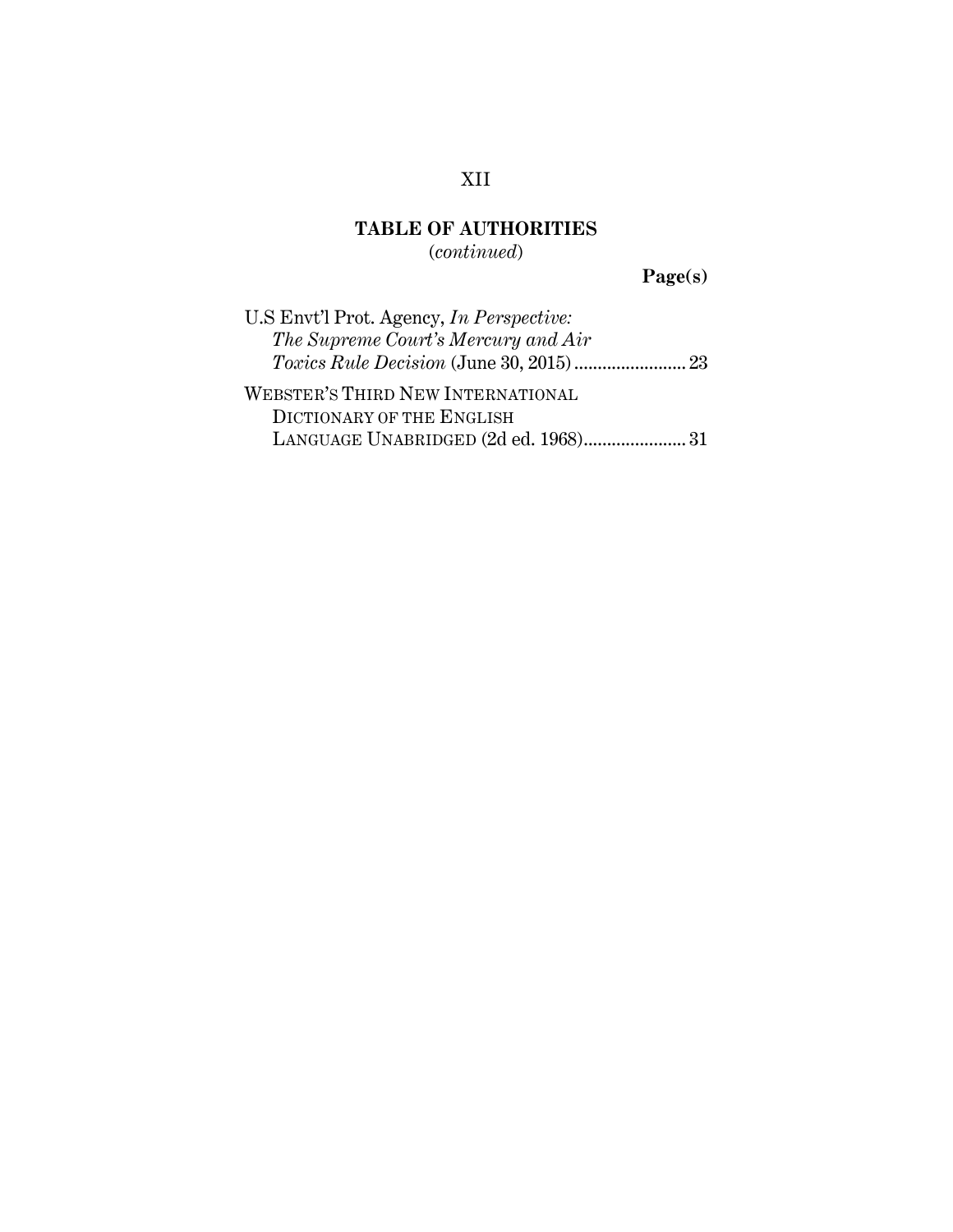## **PETITION FOR A WRIT OF CERTIORARI \_\_\_\_\_\_\_\_\_\_\_\_\_\_\_\_\_**

Petitioners the States of West Virginia, Alabama, Alaska, Arkansas, Georgia, Indiana, Kansas, Louisiana, Missouri, Montana, Nebraska, Ohio, Oklahoma, South Carolina, South Dakota, Texas, Utah, and Wyoming; and Mississippi Governor Tate Reeves respectfully petition for a writ of certiorari to review the judgment of the United States Court of Appeals for the District of Columbia Circuit.

#### **OPINION BELOW**

The opinion of the D.C. Circuit (App. 1a-203a) is reported at 985 F.3d 914.

### **JURISDICTION**

The D.C. Circuit entered judgment on January 19, 2021. This petition is timely filed consistent with the Court's March 19, 2020 Order. The Court has jurisdiction under 28 U.S.C. § 1254(1).

#### <span id="page-13-0"></span>**STATUTORY PROVISIONS INVOLVED**

Relevant provisions of the Clean Air Act are set forth at App. 204a-209a.

### **STATEMENT**

The court below held that a rarely used, ancillary provision of the Clean Air Act grants an agency unbridled power—functionally "no limits"—to decide whether and how to decarbonize almost any sector of the economy. App. 56a. Five years ago the Environmental Protection Agency ("EPA") claimed to find similar powers in the same provision—authority to reshape the nation's utility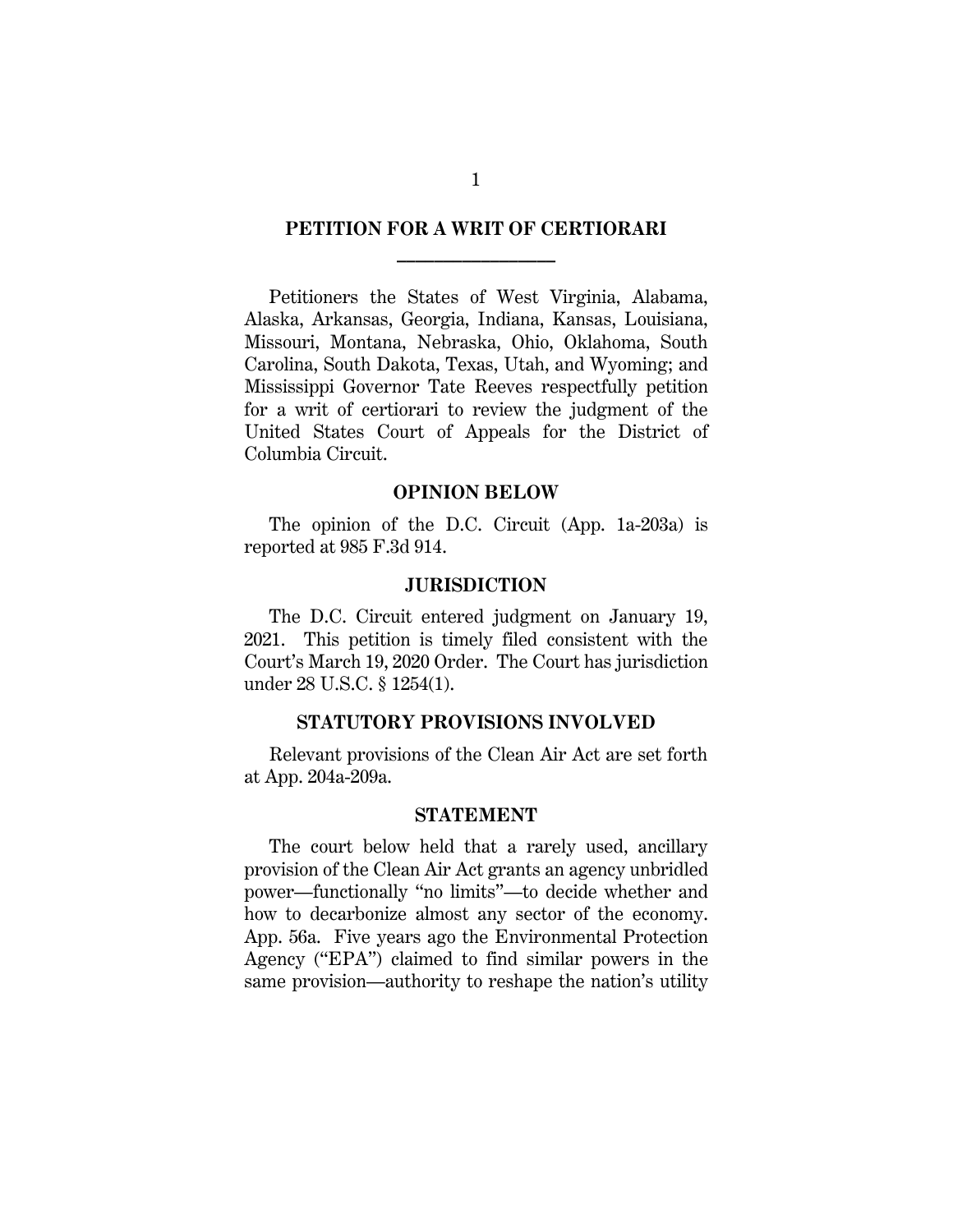power sector by mandating standards impossible for coal and natural gas power plants to meet without limiting operations, shutting down, or subsidizing investment in alternate electricity generation that EPA preferred. This Court took the extraordinary step of staying EPA's "Clean Power Plan" rule even before the lower court finished its review, strongly signaling that EPA (and by extension the court below now) were wrong.

The Court never had a chance to resolve that case on the merits because the D.C. Circuit ultimately dismissed it. EPA, however, heeded the Court's unsubtle nod and repealed the rule in 2019 on the basis that it exceeded the agency's statutory authority. Asked in the consolidated challenges below whether EPA's revised assessment was correct, a divided panel answered "no" without even acknowledging the Court's stay. Instead, it insisted that EPA had *more* statutory power than the agency had originally claimed.

The decision below is wrong. To reach its momentous result, the court deviated from the text-based reading that the statute creates a process for EPA and the States to work together to ensure that power plants and other stationary sources use proven equipment and practices to reduce their own emissions. And it purported to find grounds for EPA to dictate huge shifts in most sectors of the economy even though nothing in the statute approaches the clear language Congress must use to assign such vast policymaking authority—assuming, of course, it can delegate enormous powers like these in the first place.

The decision also has massive consequences. EPA now has a judicial edict not to limit itself to measures that can be successfully implemented at and for individual facilities. It can set standards on a regional or even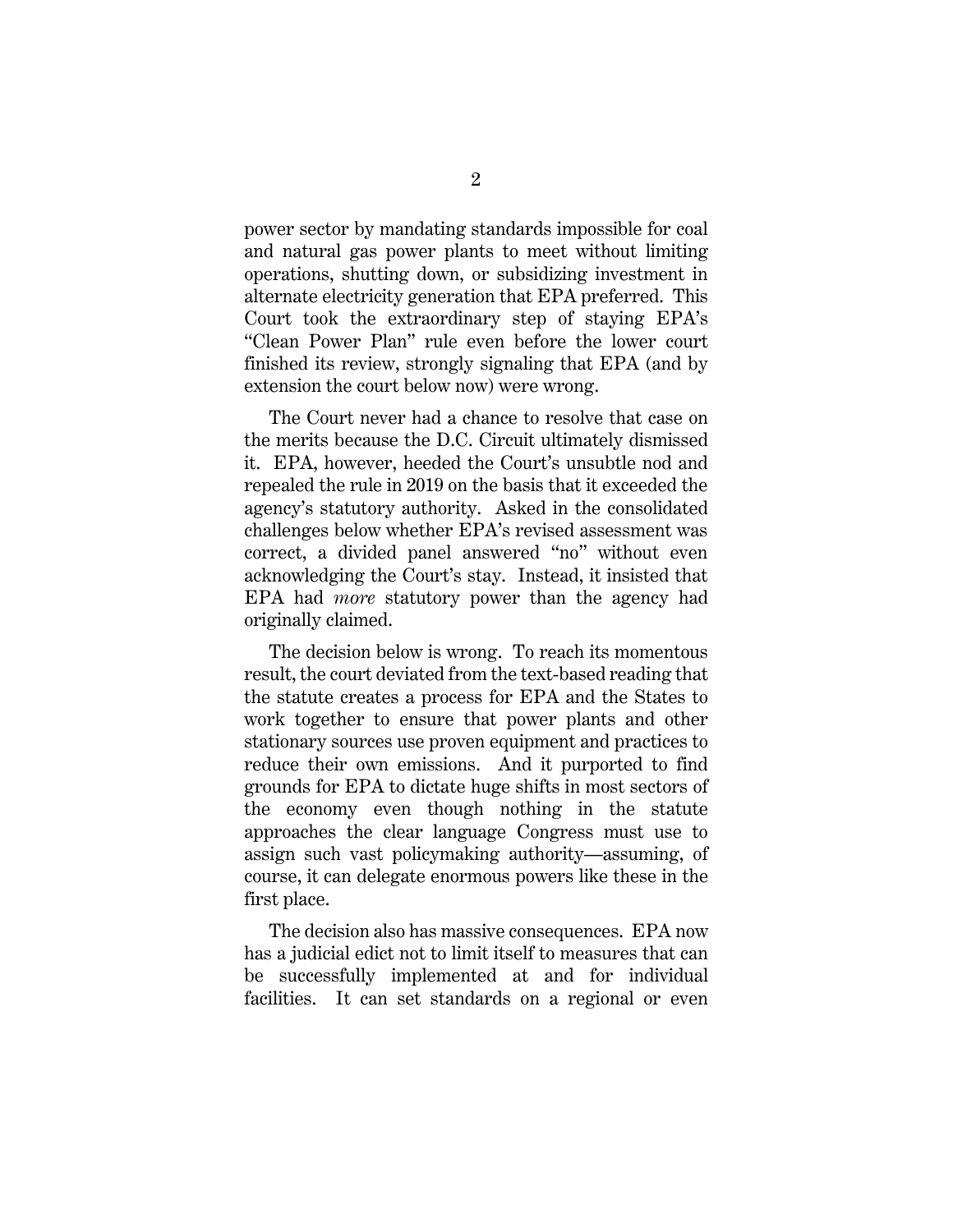national level, forcing dramatic changes in how and where electricity is produced, as well as transforming any other sector of the economy where stationary sources emit greenhouse gases. Power to regulate factories, hospitals, hotels, and even homes would have tremendous costs and consequences for all Americans; EPA's steps on remand and every regulation under the statute to follow will be shaped by this new and wildly expansive authority.

Only the Court can resolve whether EPA has this unilateral power—or if Congress must take up the mantle instead. How we respond to climate change is a pressing issue for our nation, yet some of the paths forward carry serious and disproportionate costs for States and countless other affected parties. Continued uncertainty over the scope of EPA's authority will impose costs we can never recoup because EPA, the States, and others will be forced to sink even more years and resources into an enterprise that is—at best—legally uncertain. The Court should intervene now.

**1.** A key purpose of the Clean Air Act, 42 U.S.C. § 7401 *et seq.*, is to address emissions from certain categories of buildings and facilities. Congress chose two approaches to address this goal:

<span id="page-15-1"></span><span id="page-15-0"></span>The first is target-based, directing emission reductions to a specific amount or threshold level. On the more specific end of the spectrum, Title IV's Acid Deposition Control program includes a cap-and-trade system to reduce sulfur dioxide emissions by "ten million tons from 1980 emission levels," and nitrogen oxides emissions by "approximately two million tons." 42 U.S.C. § 7651(b). Similarly, the Stratospheric Ozone Protection Program "phase[s]-out" certain ozone-depleting substances through a detailed statutory process and schedule. *Id.*  § 7671d. On the other end of the spectrum, National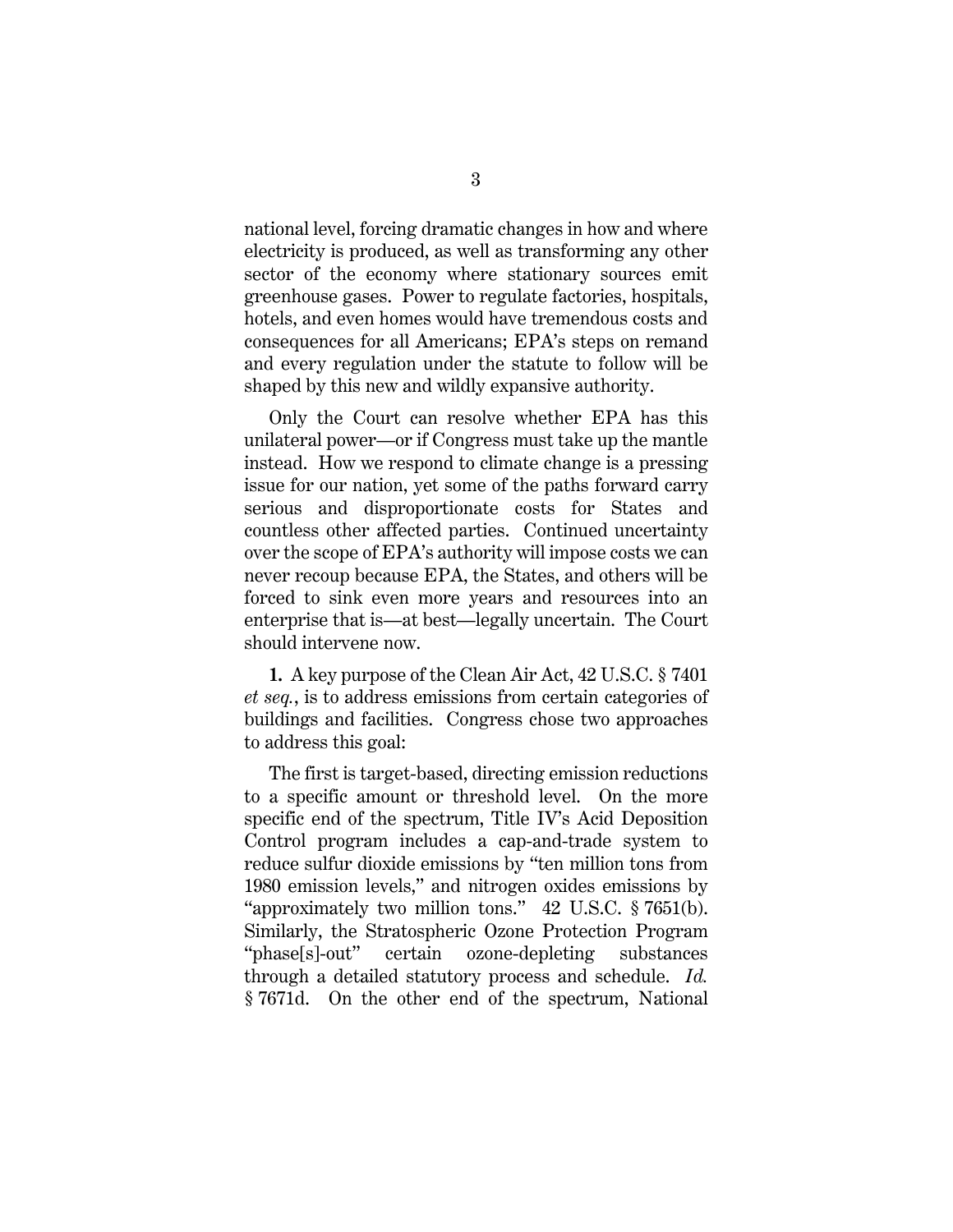Ambient Air Quality Standards target emission levels "requisite to protect the public health," "allowing an adequate margin of safety." *Id.* § 7409(b). And the second phase of the Hazardous Air Pollutants program aims to "provide an ample margin of safety to protect public health . . . or to prevent, taking into consideration costs, energy, safety, and other relevant factors, an adverse environmental effect." *Id.* § 7412(f)(2); see also *id.*  § 7429(h)(3) (same authority for solid waste combustion units).

<span id="page-16-1"></span>Congress's second approach focuses on improved controls and processes. Instead of targeting specific reductions or ambient air concentrations, emissionreduction goals in this category are tied to what individual sources can achieve using available technology.

<span id="page-16-2"></span><span id="page-16-0"></span>New Source Review, for example, ensures that a new or modified stationary source—"any building, structure, facility, or installation which emits or may emit any air pollutant,"  $42 \text{ U.S.C. }$   $\S 7411(a)(3)$ —employs the "best" available control technology" or matches the "lowest achievable emission rate." *Id.* §§ 7475(a)(4), 7503(a)(2). In the first phase of the Hazardous Air Pollutants program, EPA's standards require "the maximum degree of reduction in emissions" that sources can achieve "through application of measures, processes, methods, systems or techniques." *Id.* § 7412(d)(2). And under Section 112 EPA can issue rules for smaller sources that "provide for the use of generally available control technologies or management practices." *Id.* § 7412(d)(5).

**2.** The performance standards program in Section 111—the provision at issue here—falls within the second category.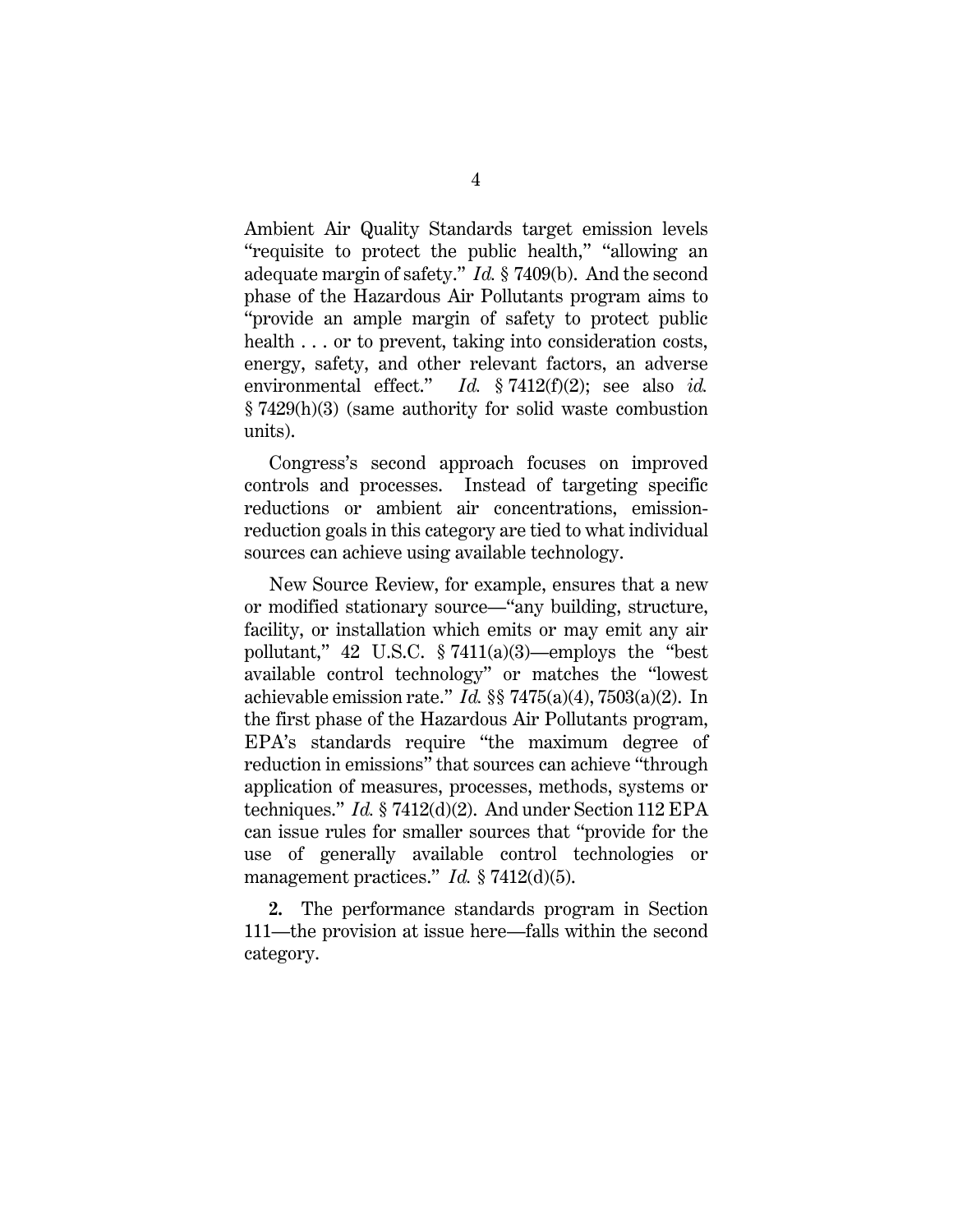<span id="page-17-1"></span>Section 111(b) directs EPA to establish "standards of performance" for *new* stationary sources. 42 U.S.C.  $§ 7411(b)(1)(B)$ . A "standard of performance" is a "standard for emissions of air pollutants which reflects the degree of emission limitation achievable through the application of the best system of emission reduction which (taking into account the cost of achieving such reduction and any nonair quality health and environmental impact and energy requirements) the Administrator determines has been adequately demonstrated." *Id.* § 7411(a)(1).

For *existing* sources, Congress forged a deliberate partnership between the States and EPA. 42 U.S.C. § 7411(d). EPA identifies the "best system of emission reduction" available for designated categories of sources, then promulgates a "procedure" for States to submit standards of performance for the individual sources within their borders. *Id.* § 7411(d)(1). The States follow that procedure to set particular "standard[s] for emissions of air pollutants," which "reflect[]" the best system of emission reduction but can be modified based on sourcespecific factors like a facility's "remaining useful life." *Id.*  $§ 7411(a)(1), (d)(1).$  EPA may step in only if a State fails to submit or enforce a "satisfactory plan." *Id.*  $$7411(d)(2)(A).$ 

<span id="page-17-0"></span>Several features confirm that Section 111 aligns with the statute's second category of individual source-focused programs. Section 111(a)(1) calls for standards based on an "achievable" degree of emission limitation after applying an "adequately demonstrated" system of emission reduction. 42 U.S.C. § 7411(a)(1); see *Essex Chem. Corp.* v. *Ruckelshaus*, 486 F.2d 427, 433-34 (D.C. Cir. 1973) (explaining that "achievable" means more than "purely theoretical or experimental," and "adequately demonstrated" has similar real-world meaning).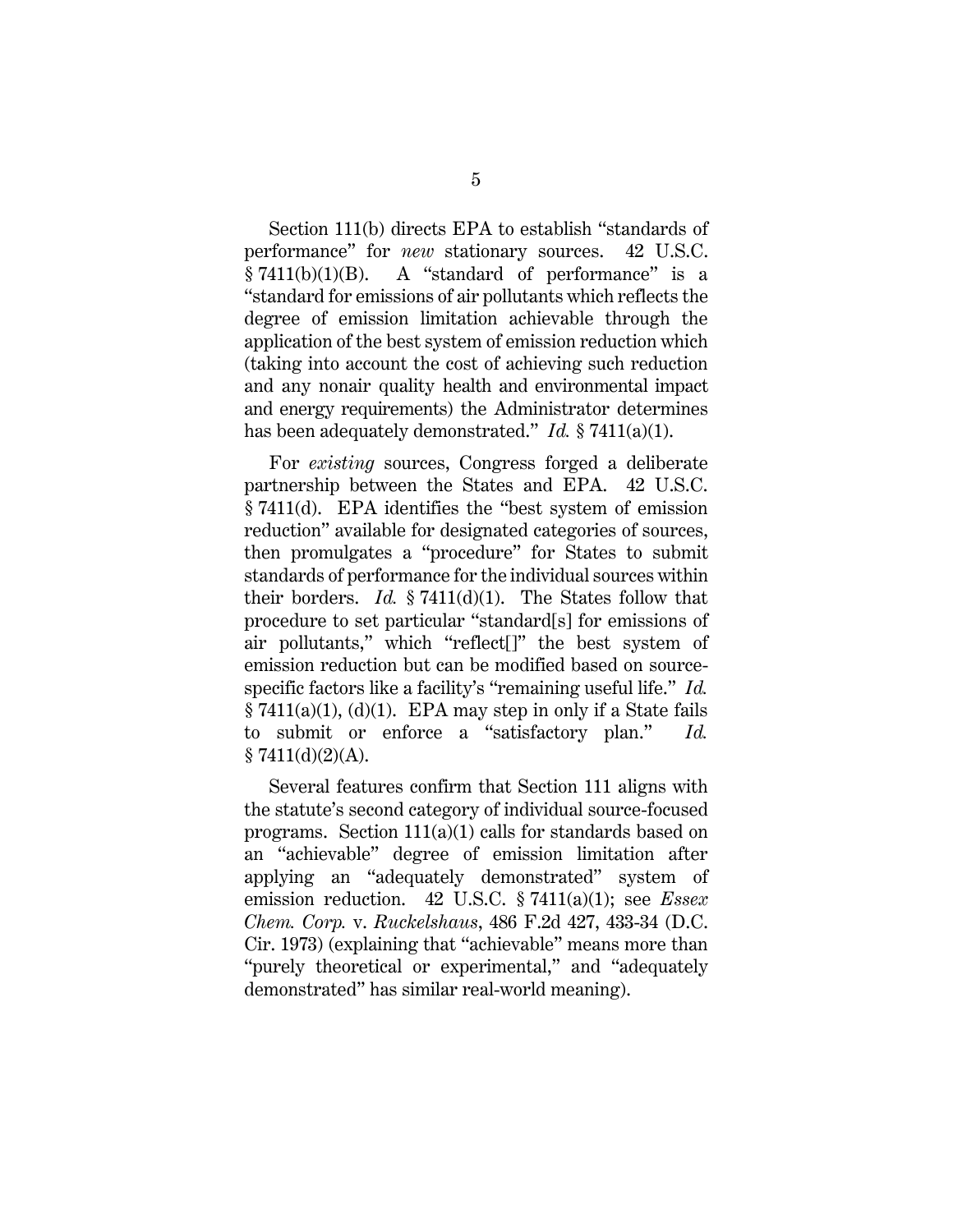<span id="page-18-0"></span>Similarly, EPA must issue periodic "information on pollution control techniques," 42 U.S.C. § 7411(b)(3), and States may seek revised performance standards for new sources based on "a new, innovative, or improved technology or process which achieves greater continuous emission reduction," *id.* § 7411(g)(4)(A). Where numbersbased emission standards are infeasible, EPA may use a "design, equipment, work practice, or operational standard" instead. *Id.* § 7411(h)(1). And EPA's discretion to issue waivers is likewise steeped in what individual sources can achieve: Waivers encourage "innovative technological system[s]" that have not yet been adequately demonstrated, and their length must consider "the design, installation, and capital cost of the technological system or systems being used." *Id.*  $§ 7411(j)(1)(A), (D), (F).$ 

**3.** Although EPA often uses Section 111(b) to set standards of performance for new sources, it has rarely deployed Section 111(d). App. 23a-24a (listing just seven regulations in over 40 years). During the debates considering the 1990 amendments to the Clean Air Act, in fact, one of the amendments' architects characterized Section 111(d) as "some obscure, never-used section of the law." Clean Air Act Amendments of 1987: Hearings on S.300, S.321, S.1351, & S.1384 before the Subcmte. on Envtl. Prot. of the S. Cmte. on Env't & Public Works, 100th Cong. 13 (1987).

<span id="page-18-1"></span>That situation changed when EPA finalized the Clean Power Plan ("CPP") rule in October 2015. 80 Fed. Reg. 64,662 (Oct. 23, 2015). The CPP implemented President Obama's directive to use Section 111(d) to "lead[] global efforts to address climate change" and thereby "do what Congress wouldn't." App. 170a (citation omitted). Designed to overhaul national electricity generation, the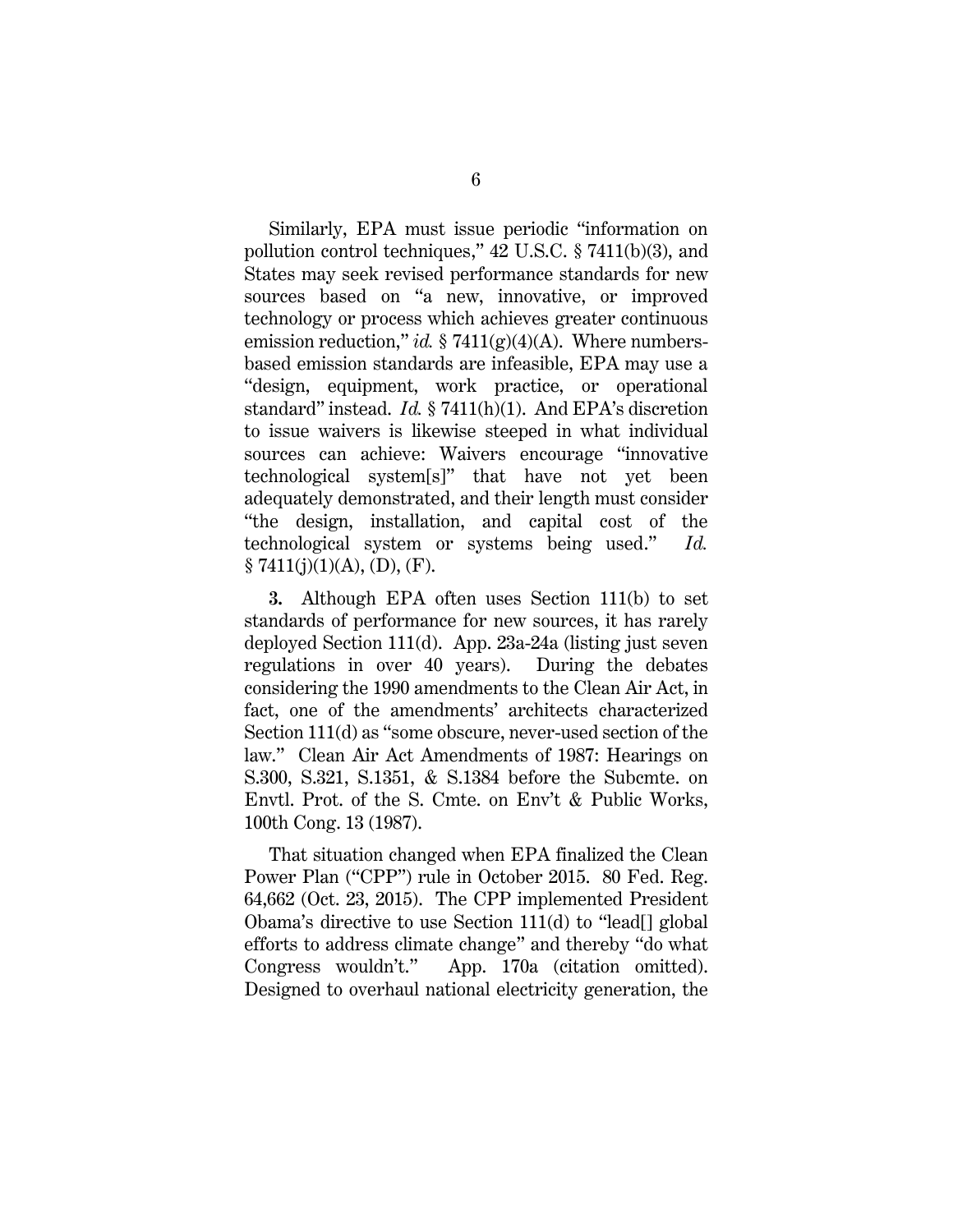CPP imposed mandates for existing coal and natural gas power plants that were—by EPA's own admission unachievable through technology or process improvements at any individual source. 80 Fed. Reg. at 64,754.

<span id="page-19-1"></span><span id="page-19-0"></span>EPA first determined that existing coal-fired plants could adopt equipment and practices to reduce emissions an average of 4.1%, lowering emission rates from 2,160 pounds per megawatt hour to 2,071. *See* U.S. Envt'l Prot. Agency, *CO2 Emission Performance Rate and Goal Computation Technical Support Document for CPP Final Rule* 12, Dkt. No. EPA-HQ-OAR-2013-0602-36850 (Aug. 2015). No adequately demonstrated equipment and practices, though, would reduce average emissions for natural gas plants. 80 Fed. Reg at 64,728. Dissatisfied with these findings, EPA fashioned a novel mandate in the form of an "adjusted  $CO<sub>2</sub>$  emission rate"—which it calculated by dividing the amount of emissions from the source by the amount of that source's generation *and* the amount of generation from EPA-preferred, zero-emitting sources that the disfavored plants could subsidize. *Id.* at 64,949.Thus, despite current technology putting average reductions to 2,071 pounds per megawatt hour in reach for coal-fired plants, EPA mandated an impossible-to-achieve standard of 1,305 pounds. 80 Fed. Reg. at 64,667; see also *id.* at 64,961 (setting 771 pounds limit for natural gas plants). This standard was even lower than EPA's requirements for *new* sources under Section 111(b), see 80 Fed. Reg. 64,510, 64,513 (Oct. 23, 205), which is unsurprising because it was not a traditional emission limit at all. Instead, the CPP established a credit system that required sources to subsidize "energy generated or saved with zero associated emissions" elsewhere. *Id.* at 64,949, 64,961.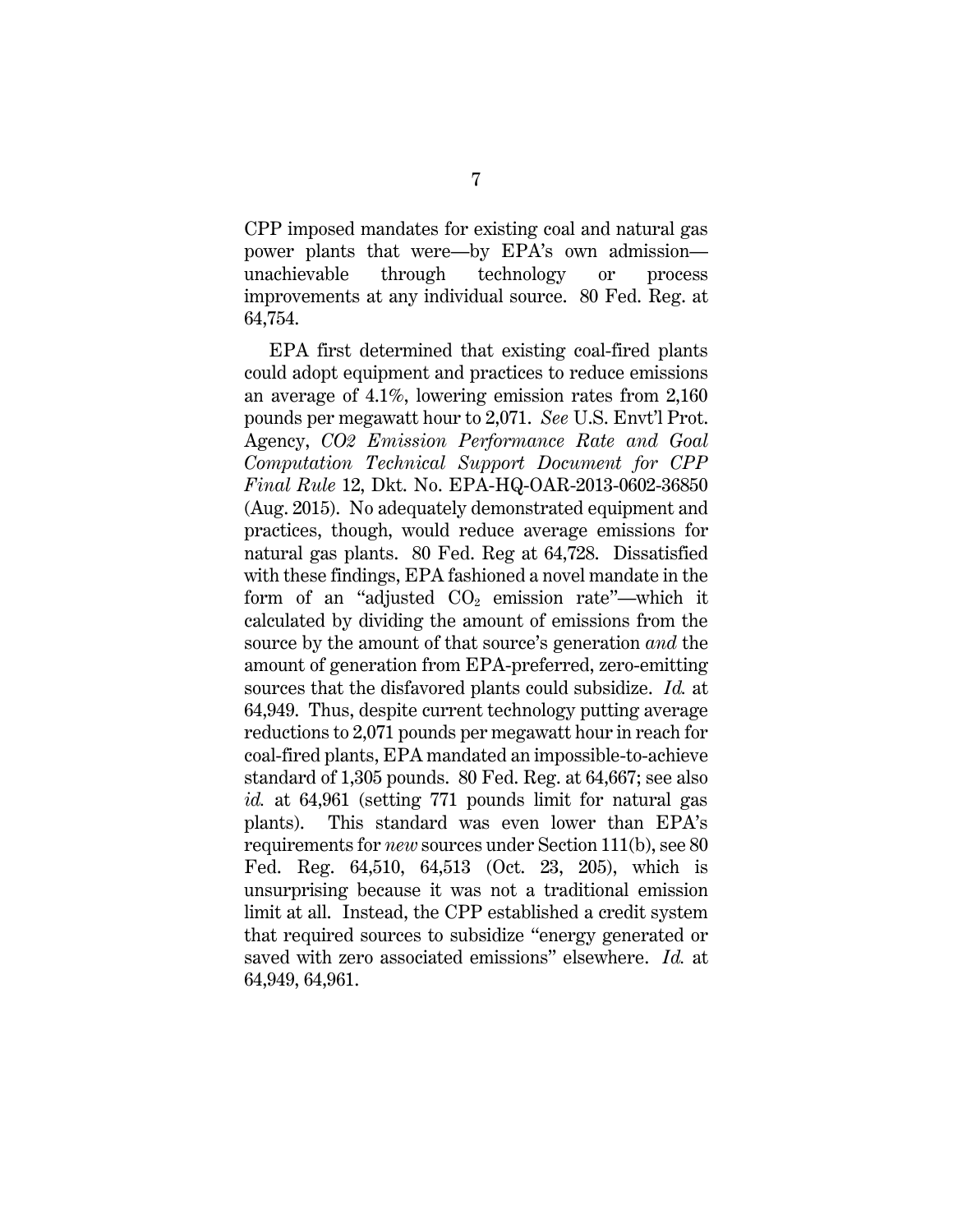The upshot is that most coal- and gas-fired plants would have been required to reduce operations and invest in alternate types of generation, or (most often) subsidize their competitors' or out-of-state companies' investments. Some plants would have been forced to close down. App. 174a. Projected implementation costs and increased utilities rates for consumers were staggering. App. 174a. And States would have been stripped of their statutory flexibility to adjust performance standards based on sources' individual characteristics, forced instead to facilitate reordering their electricity infrastructure. The CPP required States to impose EPA's sweeping subsidization mandate unless they adopted an equivalent state-level scheme or a mass-based emission allowance that EPA designed to achieve the same industrytransforming changes as the primary subsidy plan. 80 Fed. Reg. at 64,820-26.

<span id="page-20-2"></span><span id="page-20-1"></span>**4.** Twenty-seven States and numerous other parties took issue with EPA's claim "to discover in a long-extant statute an unheralded power to regulate a significant portion of the American economy," *Util. Air Regulatory Grp.* v*. EPA*, 573 U.S. 302, 324 (2014) ("*UARG*") (citation omitted), and challenged the CPP in the D.C. Circuit. 84 Fed. Reg. 32,520 (July 8, 2019). Petitioners in those actions urged the court to stay the CPP pending judicial review, but it refused. Order, *West Virginia* v. *EPA*, No. 15-1363 (D.C. Cir. Jan. 21, 2016).

<span id="page-20-0"></span>This Court was more receptive. The challengers applied to the Court for a stay pending the D.C. Circuit's (and potentially this Court's) review. Requirements for a stay include "a reasonable probability that four Justices will consider the issue sufficiently meritorious to grant certiorari"; a "fair prospect that a majority of the Court will vote to reverse [a] judgment below"; and "a likelihood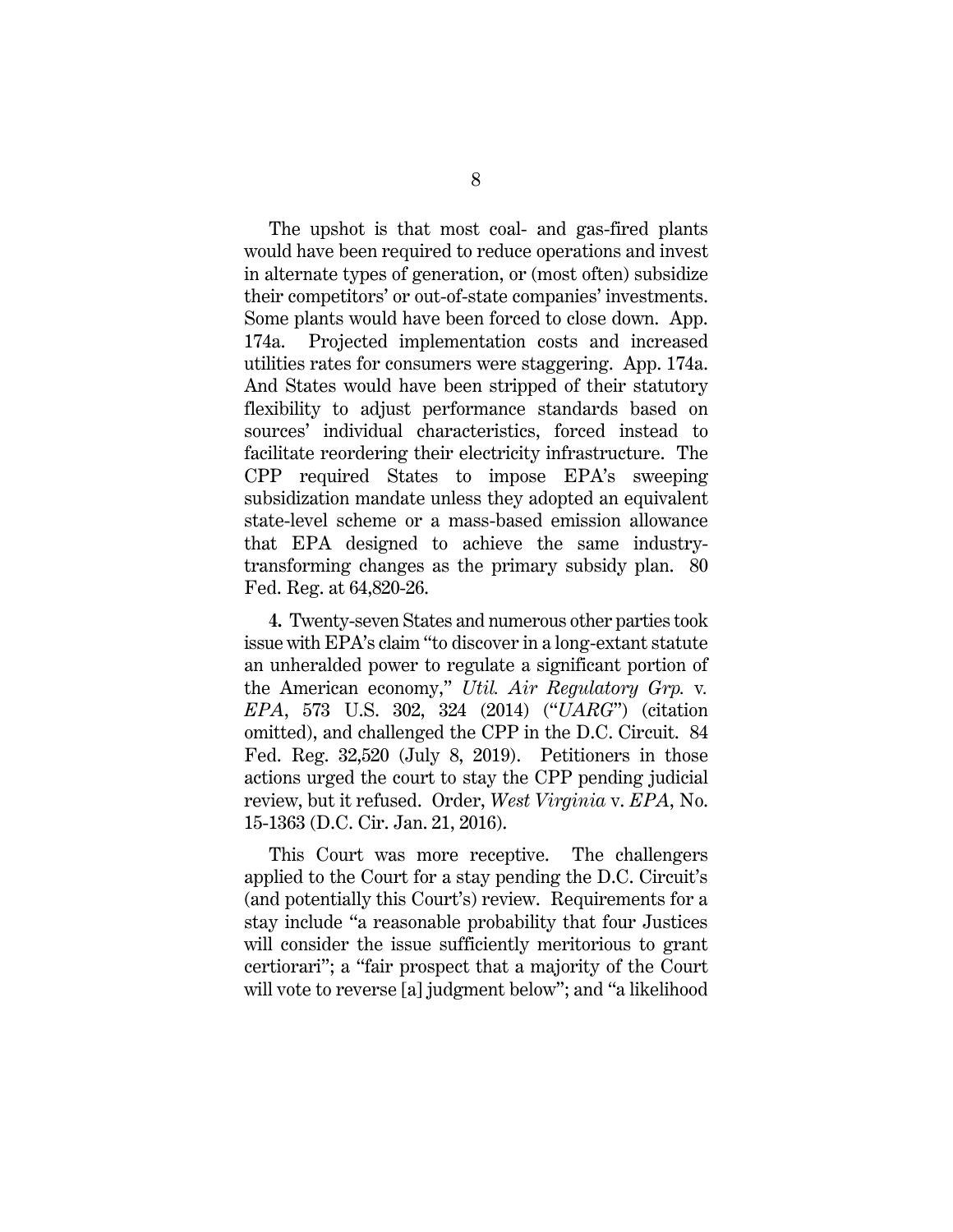<span id="page-21-0"></span>that irreparable harm will result from the denial of a stay." *Hollingsworth* v. *Perry*, 558 U.S. 183, 190 (2010). On February 9, 2016, the Court took the unprecedented step of staying EPA's rule. *E.g.*, *West Virginia* v. *EPA*, 136 S.Ct. 1000 (2016) (No. 15A773).

<span id="page-21-1"></span>**5.** Without waiting for a three-judge panel to decide the case, the D.C. Circuit *sua sponte* took it up *en banc*  and heard oral argument in September 2016. After the January 2017 change in presidential administration, the court granted a request to hold the challenges in abeyance while EPA reconsidered the rule. App. 36a. The court ultimately dismissed the challenges before issuing a decision. App. 36a.

<span id="page-21-2"></span>On July 8, 2019, following this Court's "not-so-subtle hint," App. 172a, EPA repealed and replaced the CPP. 84 Fed. Reg. at 32,522. EPA determined that the CPP "significantly exceeded" its authority under Section 111. *Id.* at 32,523. Section 111 is limited by its terms to systems of controls that can be applied successfully at individual sources, and the CPP unlawfully departed from that unambiguous constraint. *Id.* at 32,521, 32,526-27. EPA also recognized that clear-statement canons bolstered its view, and that the CPP would have run afoul of the Clean Air Act's cooperative federalism framework and significantly infringed areas of traditional state sovereignty. *Id.* at 32,529, 32,521. EPA found telling the "notable absence of a valid limiting principle" in the CPP's contrary approach, and concluded there was no basis to divine "[c]ongressional intent to endow the Agency with discretion of this breadth"—including power to regulate "fundamental sector[s] of the economy." *Id.* at 32,529.

EPA also adopted new Section 111(d) guidelines for existing coal-fired power plants. 84 Fed. Reg. at 32,532. This Affordable Clean Energy ("ACE") rule was built on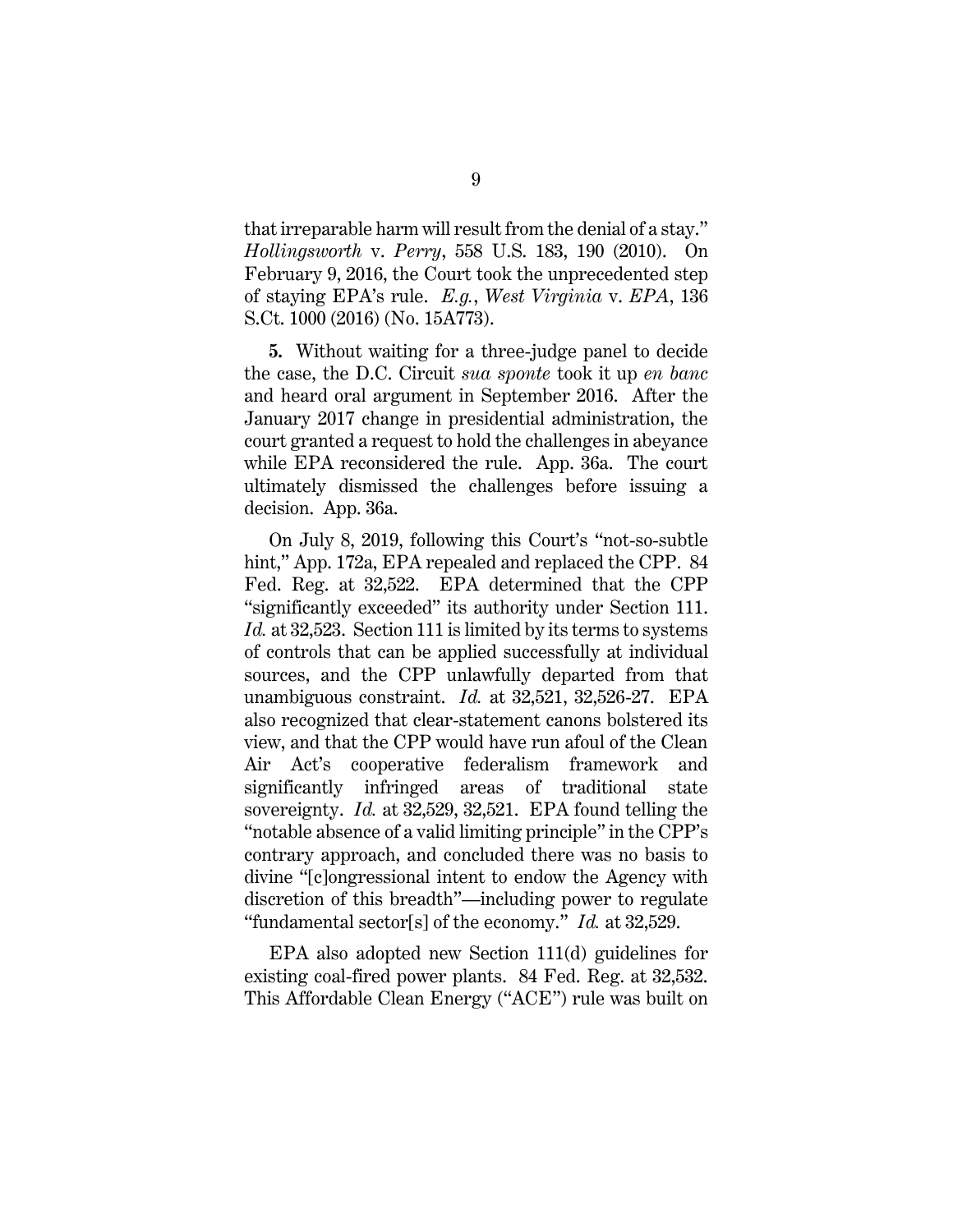the same threshold determination that measures achievable only on a regional or grid-wide level cannot be a "system of emission reduction." App. 37a-42a.

**6.** A new group of States and interested parties challenged the CPP repeal and ACE rule. App. 43a-44a. Another group of States and other entities intervened in support of both actions—including Petitioners here and many of the original challengers in the CPP lawsuits. App. 172a.

On January 19, 2021, after copious briefing and roughly nine hours of remote oral argument, the D.C. Circuit issued a 2-1 decision vacating and remanding the CPP repeal and ACE rule. App. 1a-163a. Without even acknowledging the Court's stay, the majority rejected EPA's conclusion that no reasonable interpretation of Section 111(d) authorizes rules that go beyond using adequately demonstrated equipment and practices for limiting emissions at particular sources.

The majority relied heavily on the phrase "system of emission reduction," one part of Section  $111(a)(1)$ 's definition of "standard of performance." App. 56a-58a. Even though standards of performance indisputably apply to individual sources, the majority concluded that EPA can rely on systems that apply to "the source category" as a whole, or even "emissions" in the abstract. App. 63a, 66a. Requiring States' electricity-generation fleets to shift to zero-emitting alternatives was thus among the statutorily permitted options.

Indeed, the majority's analysis allows even more expansive power than the CPP claimed. The majority insisted that EPA "tied its own hands" by restricting the systems it considered for the CPP to, for example, those "target[ing] supply-side activities" or that reduce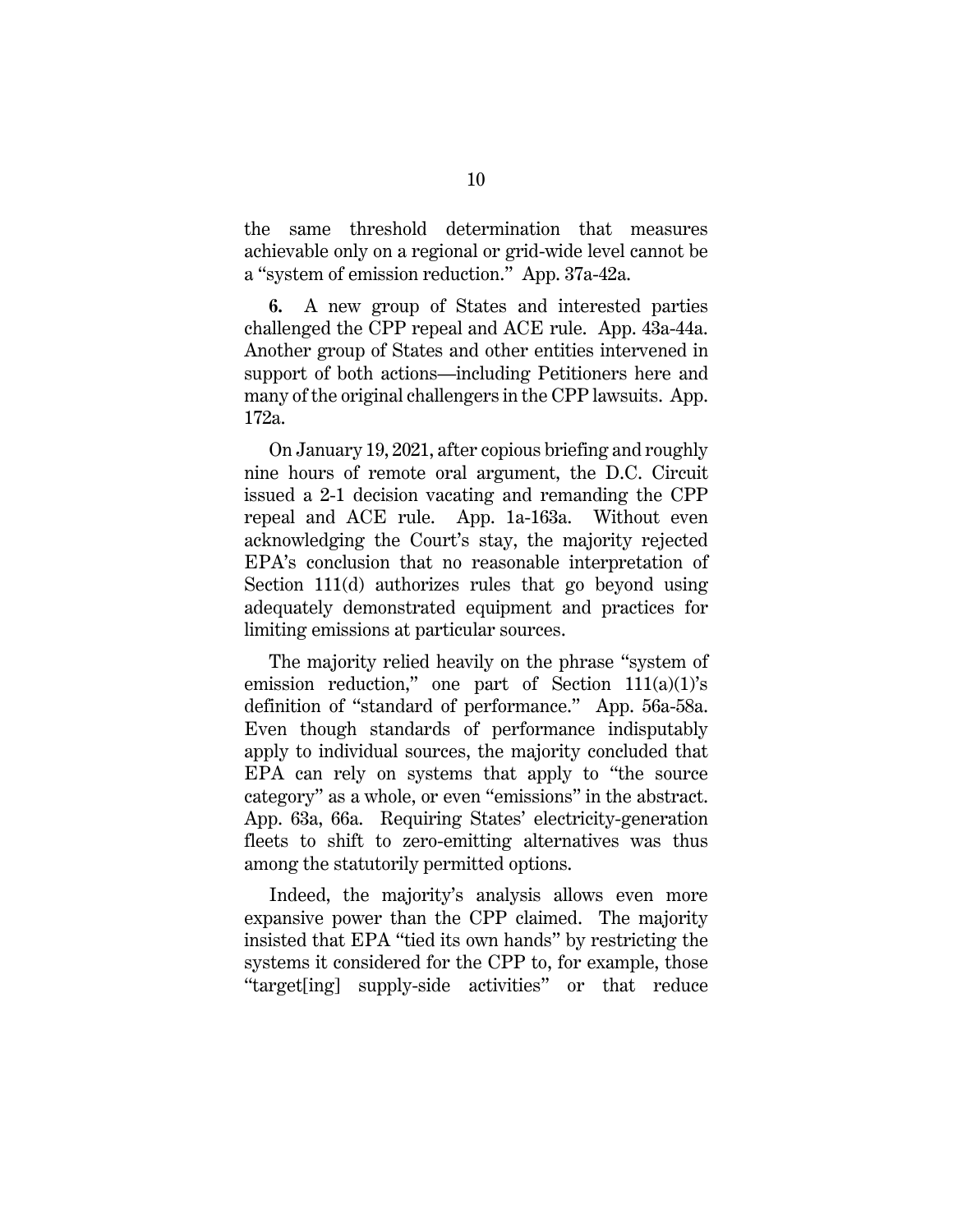emissions directly instead of offsetting their effects. App. 91a n.9. It emphasized that "Congress imposed no limits" in Section 111 other than directives to consider costs, nonair health and environmental impacts, and energy requirements. App. 56a.

The majority did not, however, find clear and unmistakable delegation of this industry-changing power. It concluded instead that Section 111 does not implicate what it characterized as the "so-called 'major questions doctrine.'" App. 83a. Congress clearly delegated power over "what" and "whom" EPA may regulate (greenhouse gas pollution and power plants), and the majority deemed Section 111 to give sufficient clarity to "how," as well. App. 89a. It similarly rejected federalism concerns because "[i]nterstate air pollution is not an area of traditional state regulation," and EPA is otherwise authorized to mandate pollution-reduction measures with broad consequences for States' electricity-generation fleets. App. 102a-109a.

The majority also rejected some parties' challenges to the ACE rule, including an argument that EPA cannot regulate coal-fired power plants under Section 111 because that source category is already regulated under Section 112. App. 124a-146a.

<span id="page-23-0"></span>**7.** By contrast, Judge Walker would have held that EPA "was required to repeal [CPP] and wrong to replace it" under Section 111. App. 165a (Walker, J., concurring in part, concurring in the judgment in part, and dissenting in part). He explained that Congress disabled EPA from regulating pollutants "emitted from a source category which is regulated under [Section 112]"—like coal-fired power plants. App. 181a (quoting 42 U.S.C. § 7411(d)).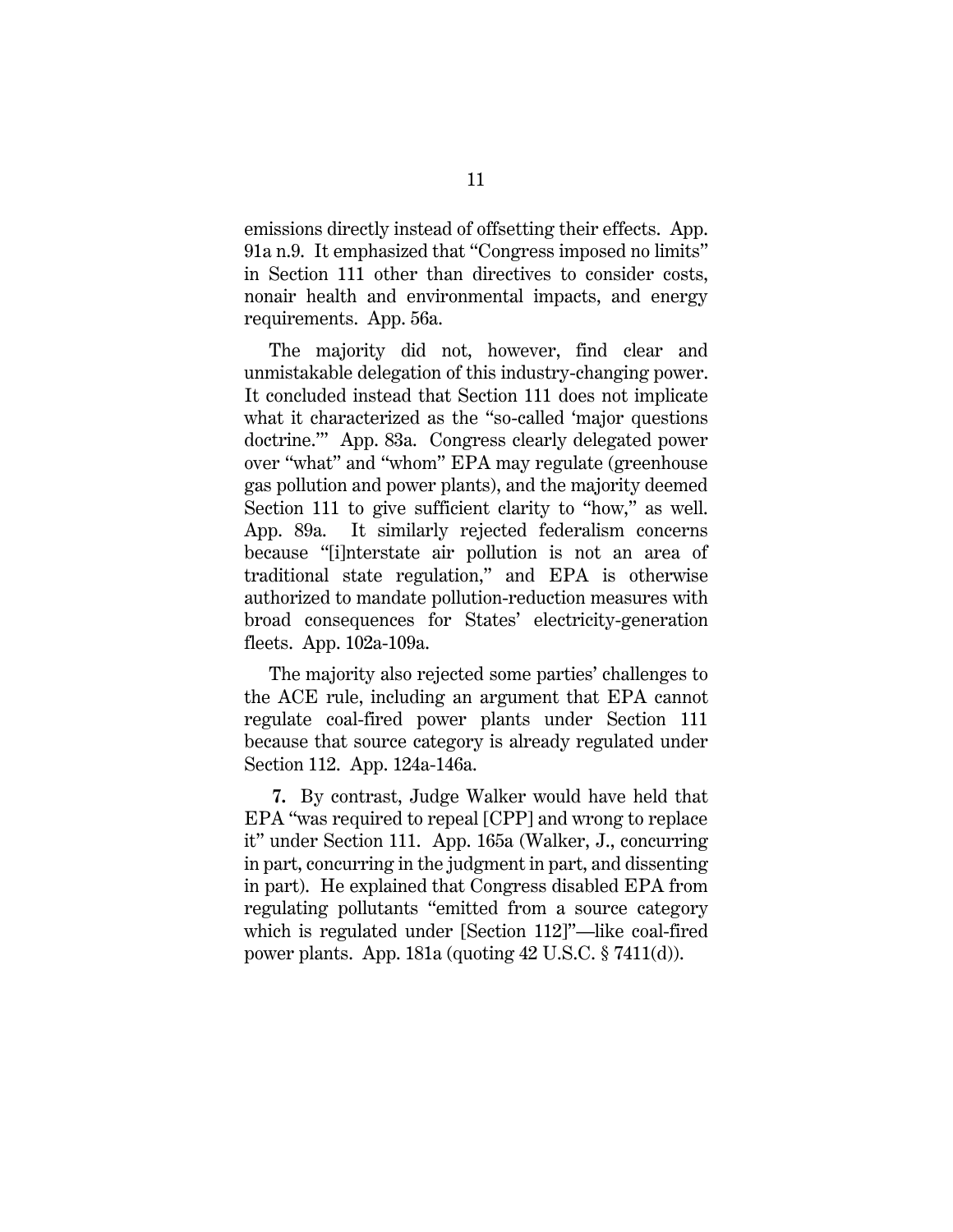Judge Walker was also highly skeptical that Congress delegated the enormous power the CPP and the majority claimed. App. 165a-181a. He looked first to Congress's failed attempt to enact comprehensive climate-change legislation in 2009 and President Obama's order for EPA to act instead. App. 168a. Then he catalogued the CPP's breathtaking consequences: It was self-consciously conceived as a "groundbreaking" rule for reshaping the power sector, aimed to reduce carbon emissions "equal to the annual emissions from more than 166 million cars," and would have exacted "almost unfathomable costs" to do so. App. 173a-174a (citation omitted).

<span id="page-24-0"></span>There was therefore nothing "minor" about "one of the most consequential rules ever proposed by an administrative agency." App. 173a. How to address climate change and "who should pay" for solutions are matters "of vast economic and political significance." App. 177a (quoting *UARG*, 573 U.S. at 324). Judge Walker noted the Court has not (yet) fully resolved "the nature of major questions and limits of delegation," but he emphasized that the doctrine's basic premise is sure: "Either a statute clearly endorses a major rule, or there can be no major rule." App. 178a, 180a. And no party below made "a serious and sustained argument that § 111 includes a clear statement unambiguously authorizing" the CPP's approach. App. 165a.

Finally, Judge Walker explained that even if Congress "*allowed* generation shifting" under Section 111(d), it would have been an unconstitutional delegation because Congress did not "clearly *require* it." App. 178a. Congress must decide "what major rules make good sense" and cannot shirk that duty by passing off critical questions to "the impenetrable halls of an administrative agency." App. 179a-180a.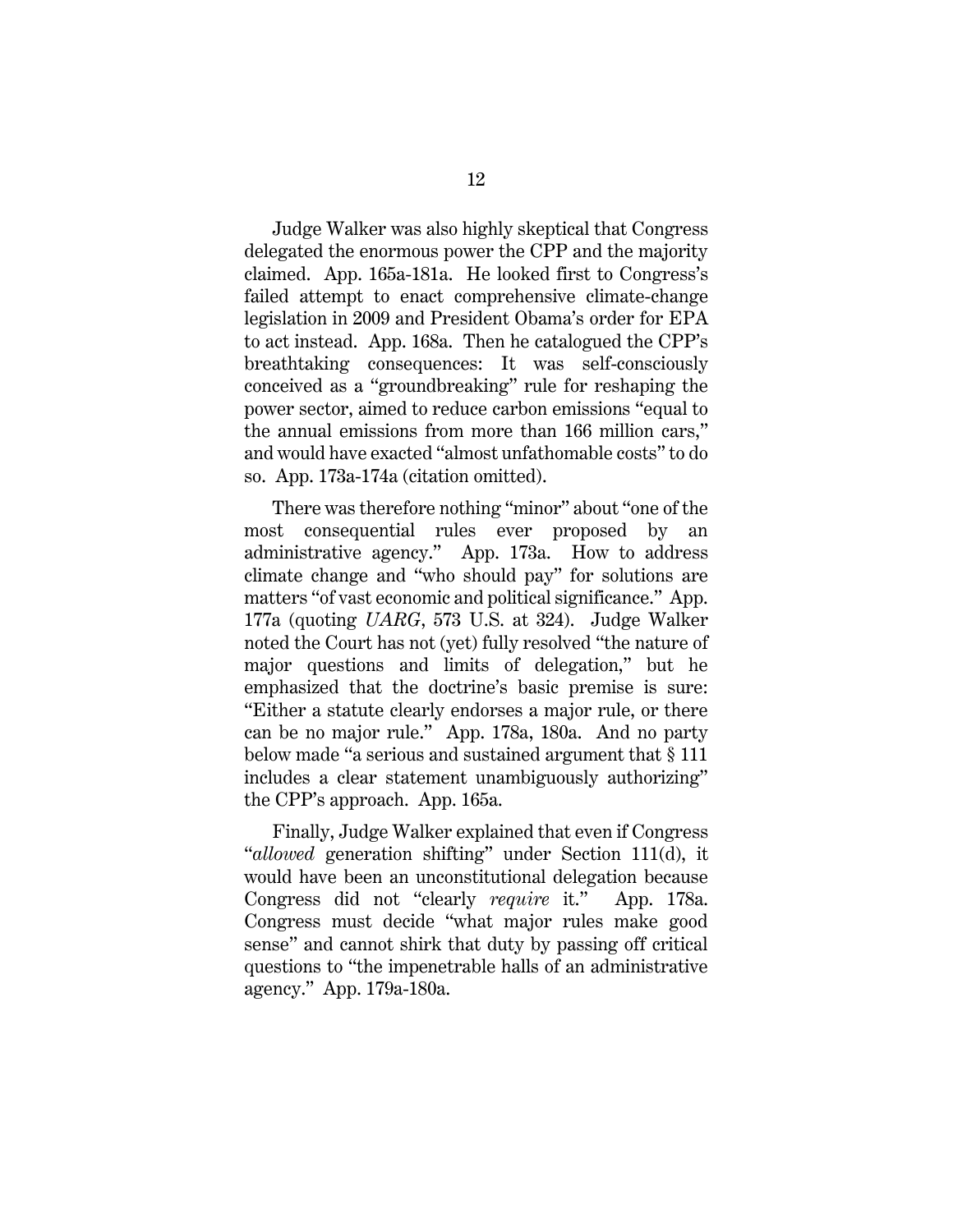**8.** On February 22, 2021, the D.C. Circuit granted EPA's motion for a partial stay of issuance of the mandate with respect to the CPP vacatur, and issued a partial mandate concerning vacatur of ACE and certain implementing regulations only. Order, *Am. Lung Ass'n* v. *EPA*, No. 19-1140 (D.C. Cir. Feb. 22, 2021). This Petition followed.

#### **REASONS FOR GRANTING THE PETITION**

## **I. This Case Involves Compelling And Timely Questions Of Federal Law That The Court Should Resolve.**

<span id="page-25-1"></span><span id="page-25-0"></span>The Court has reviewed aspects of EPA's authority to address greenhouse gas emissions under the Clean Air Act twice before. *UARG*, 573 U.S. 302; *Massachusetts* v. *EPA*, 549 U.S. 497 (2007). This case should be the third. In an "unprecedented intervention" into the previous iteration of this case concerning *these same issues*, the Court stayed the CPP even before the lower court had its say. App. 171a-172a. This extraordinary order signaled that the CPP's legal framework hinges on important issues of federal law that EPA then—and the court below now—got so wrong this Court was likely to grant review. Five years later EPA, the States, and the American people still lack resolution on these weighty issues. This case poses exceptionally important questions only the Court can resolve, and because further delay would carry serious and far-reaching costs, it should do so now.

## **A. This case presents unusually important questions about EPA's power to unilaterally remake significant sectors of the economy.**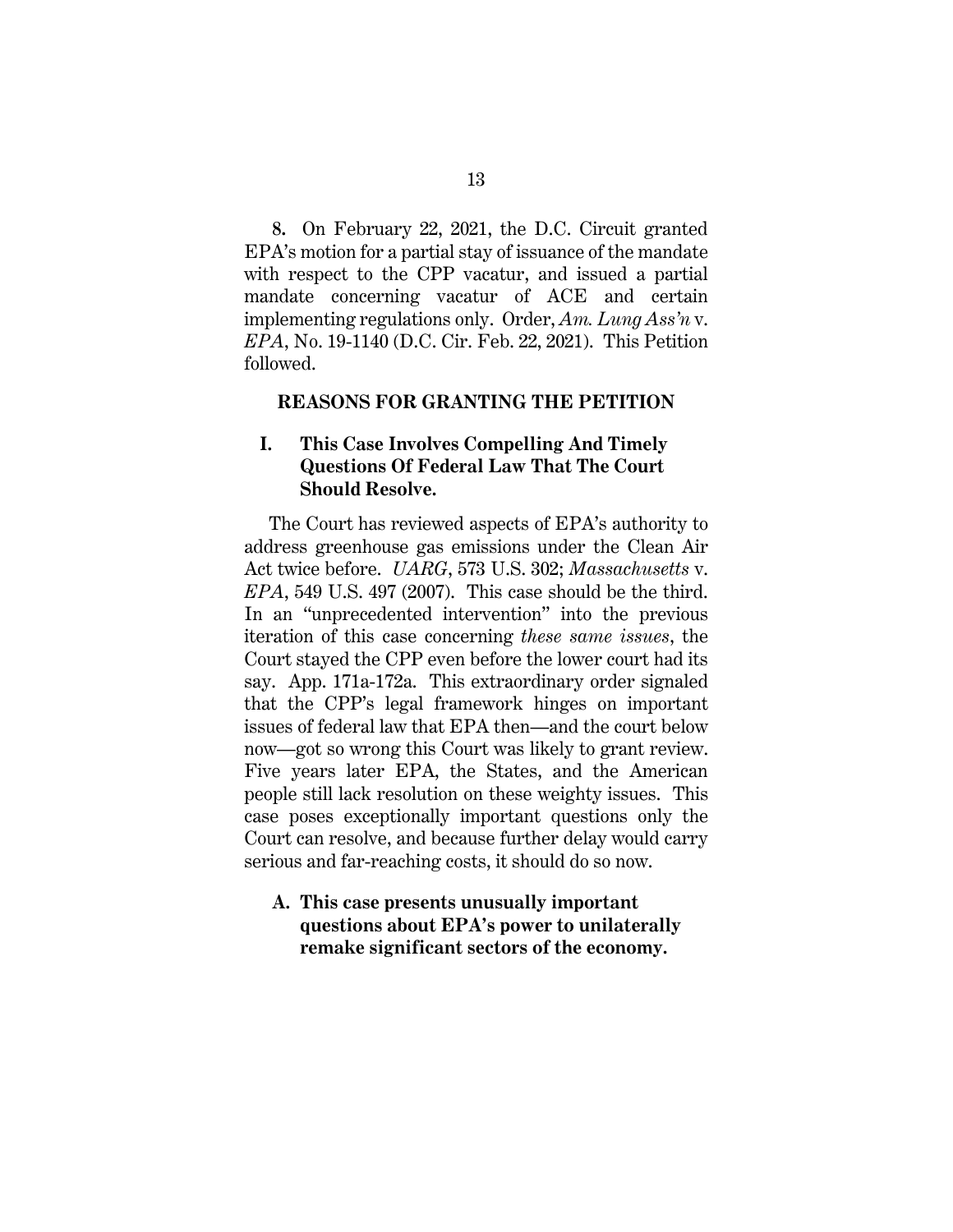The CPP was "one of the most consequential rules ever proposed by an administrative agency." App. 173a. Even more expansively, the decision below gives EPA more policymaking power than ever before placed in an agency's hands. In rejecting Petitioners' (and EPA's below) position that Section 111(d) focuses on what individual stationary sources can accomplish using demonstrated technology, the majority concluded that one portion of one definition is the only restraint on EPA rulemaking. App. 56a. That novel and atextual reading sweeps broader than the agency itself tried to go five years ago in the CPP—giving EPA power to reorder the utility power sector and mandate sweeping changes to any industry. Indeed, the majority insisted that EPA "tied its own hands" in the CPP by setting limits on the scope of its powers that Congress never required. App. 91a n.9. And it rejected concerns that its reading affords no limiting principle: As long as EPA's purpose is pollution-reduction and it considers costs and nonair environmental and energy effects, even measures that fundamentally reshape the economy are all on the regulatory table. App. 56a. Questions surrounding new and almost limitless agency powers like these are as important as they come.

**1.** The consequences of the decision below are massive—for the electricity sector and the rest of the economy alike.

In the utility power context, the ruling threatens the existence of over 200 gigawatts of coal plants and over 500 gigawatts of natural gas plants, or roughly two-thirds of the nation's total electricity-generation capacity. U.S. Energy Information Administration, *Electric Power Annual 2019* tbl. 4.3 (Feb. 2021). Eliminating these power plants would, in turn, likely lead to shutting down coal mines and natural gas development that provide high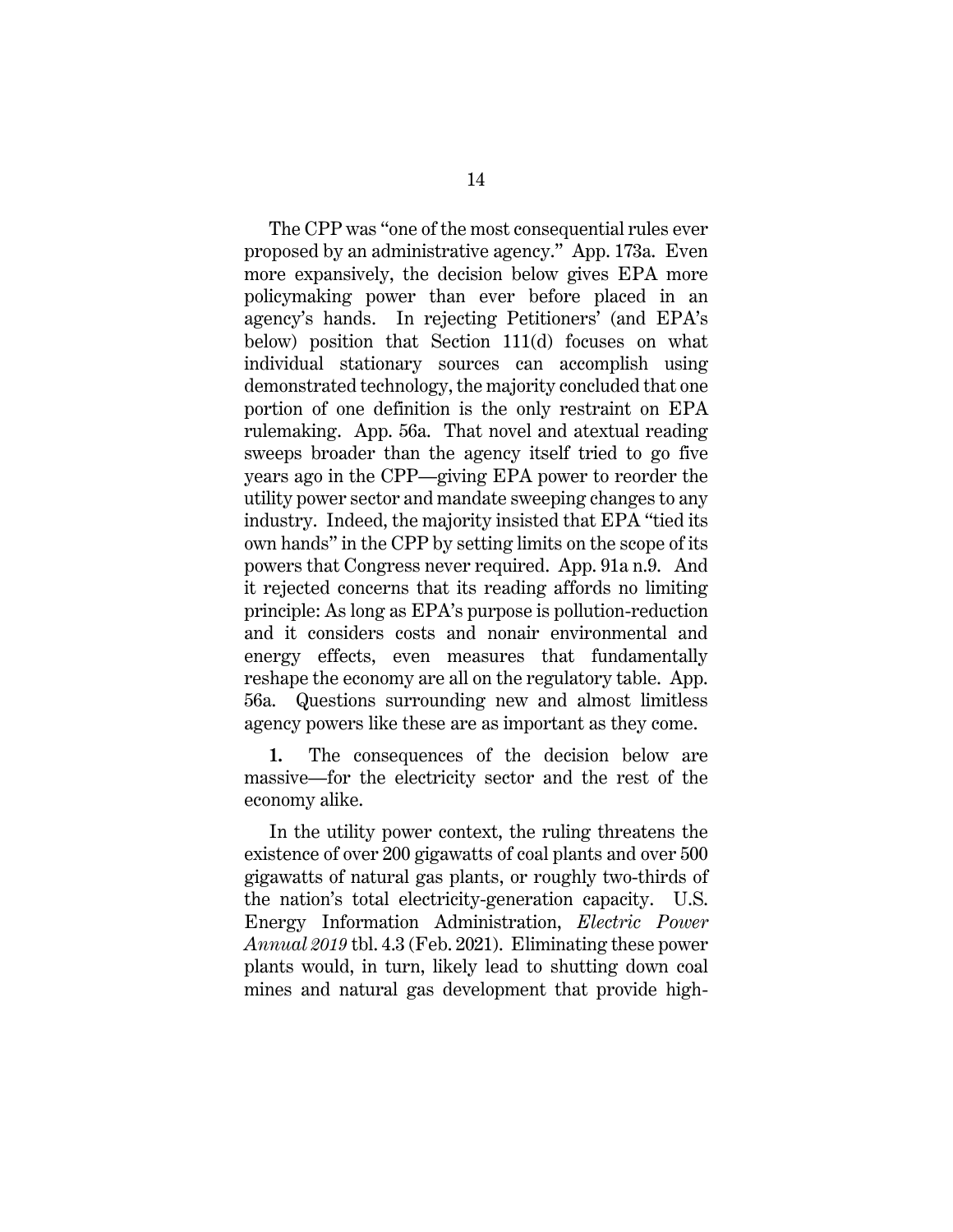paying jobs and significant revenues for States and local governments.

It is also highly unlikely the decision's ripple effects will be limited to power plants. There is every reason to expect EPA will exercise its judicially expanded powers aggressively: President Biden committed the country to reducing greenhouse gas emissions 50-52% from 2005 levels by 2030—just 8.5 years from now. See United States of America, *Nationally Determined Contribution*  1-2 (Apr. 22, 2021), *available at* https://www4 .unfccc.int/sites/ndcstaging/PublishedDocuments/United %20States%20of%20America%20First/United%20States %20NDC%20April%2021%202021%20Final.pdf. This target is far greater than any the Obama Administration proposed, *id.*, and even the immense changes the CPP envisioned for the coal and natural gas sectors would not be enough to get there.

The decision below, however, creates near-boundless leeway to make up the difference: EPA need only heed the majority's reprimand and unlock its self-imposed handcuffs. Although this case is certainly about power, all sectors of the economy with buildings that emit greenhouse gases—that is, nearly all of them—are now in Section 111(d)'s sights.

<span id="page-27-0"></span>Existing stationary sources account for two-thirds of the carbon emissions subject to President Biden's promised target. See U.S. Envt'l Prot. Agency, *Draft Inventory of U.S. Greenhouse Gas Emissions & Sinks: 1990-2019*, ES-7 (Feb. 2021). Over 2,000 large buildings such as "schools, churches, hospitals, hotels, and police stations" use fossil fuel combustion for heat. 73 Fed. Reg. 44,354, 44375 (July 30, 2008). Nearly every manufacturing plant in the United States would be covered as well. See Jeff Deason et al., *Electrification of Buildings and*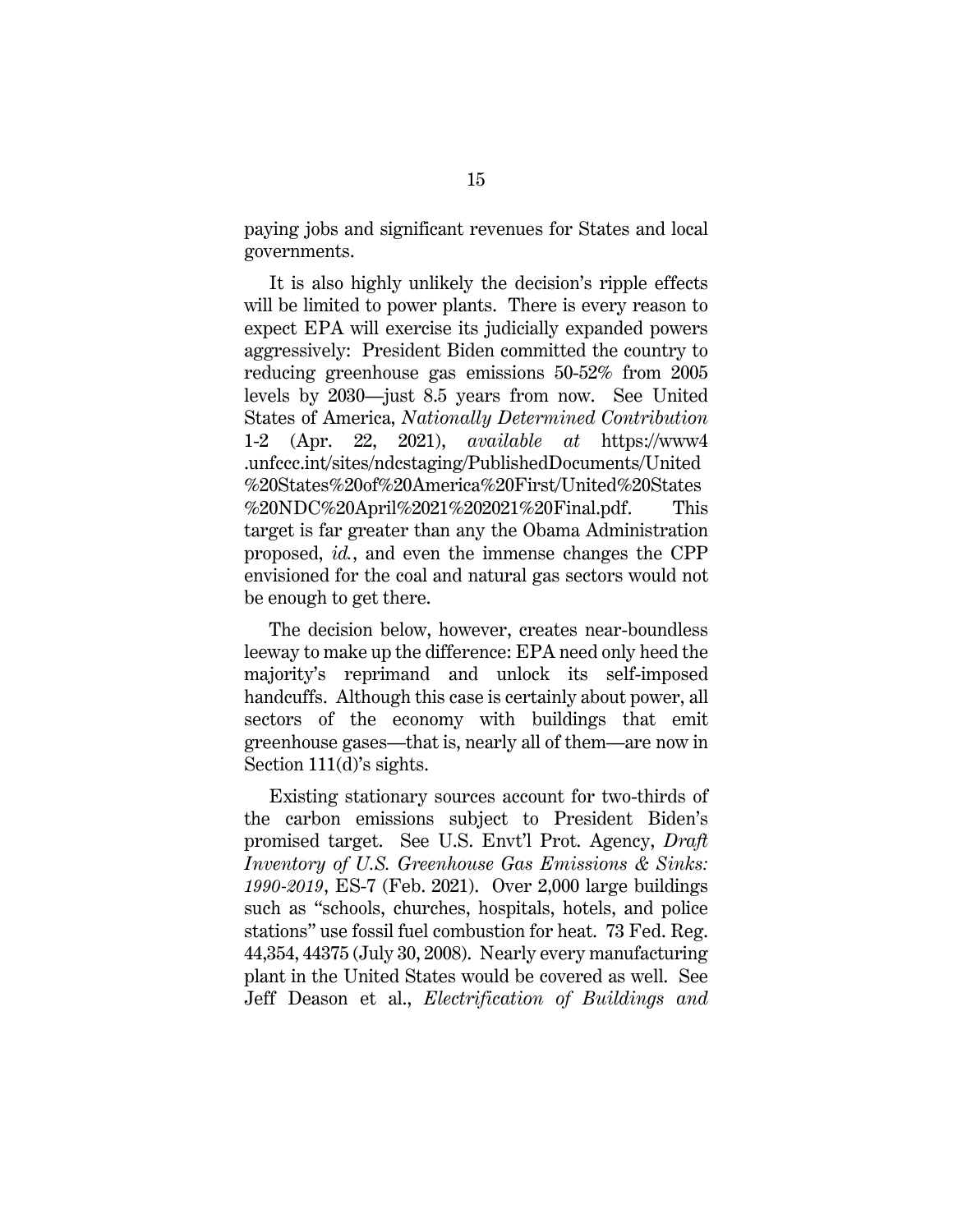*Industry in the United States* 14 (Mar. 2018). So too the millions of homes and small businesses that use fossil fuels for heating air and water. Nat'l Renewable Energy Lab., *Electrification & Decarbonization* 7 (July 2017). Combined, these sectors emit over 1.4 billion tons of carbon dioxide emissions each year—almost as much as the utility power sector's 1.6 billion tons. See *Draft Inventory*, at 1-18 (0.8 billion tons industrial settings, 0.34 billion tons residential settings, and 0.25 billion tons commercial settings).

Future decarbonization targets also extend beyond the industries—and individual Americans—that use fossil fuels for energy. EPA has identified "key categories" for potential Section 111(d) regulation like "fugitive" emissions from oil and gas development, as well as certain aspects of iron, steel, cement, and petrochemical production. *Draft Inventory*, at 1-18 to 1-20.

Further, *how* EPA can now regulate makes the huge number of potentially regulated entities more troubling. The majority interpreted "system of emission reduction" to encompass any means—Section 111 contains "no limits" as long as EPA thinks about "costs, nonair health and environmental impacts, and energy requirements." App. 56a (citation omitted). Thus the agency's next rule might not stop with "supply-side activities." App. 91a n.9 (quoting 80 Fed. Reg. at 64,776, 64,778-79). There is now no obstacle to calculating emission guidelines that presume reducing electricity availability for customers in States that depend on coal and natural gas—just as the CPP's guidelines depended on generation-shifting and subsidization on the supply side. App. 56a.

<span id="page-28-0"></span>Similarly, although the majority concluded the interconnected nature of the nation's power grids limited the CPP's intrusive effects, App. 99a, it found nothing in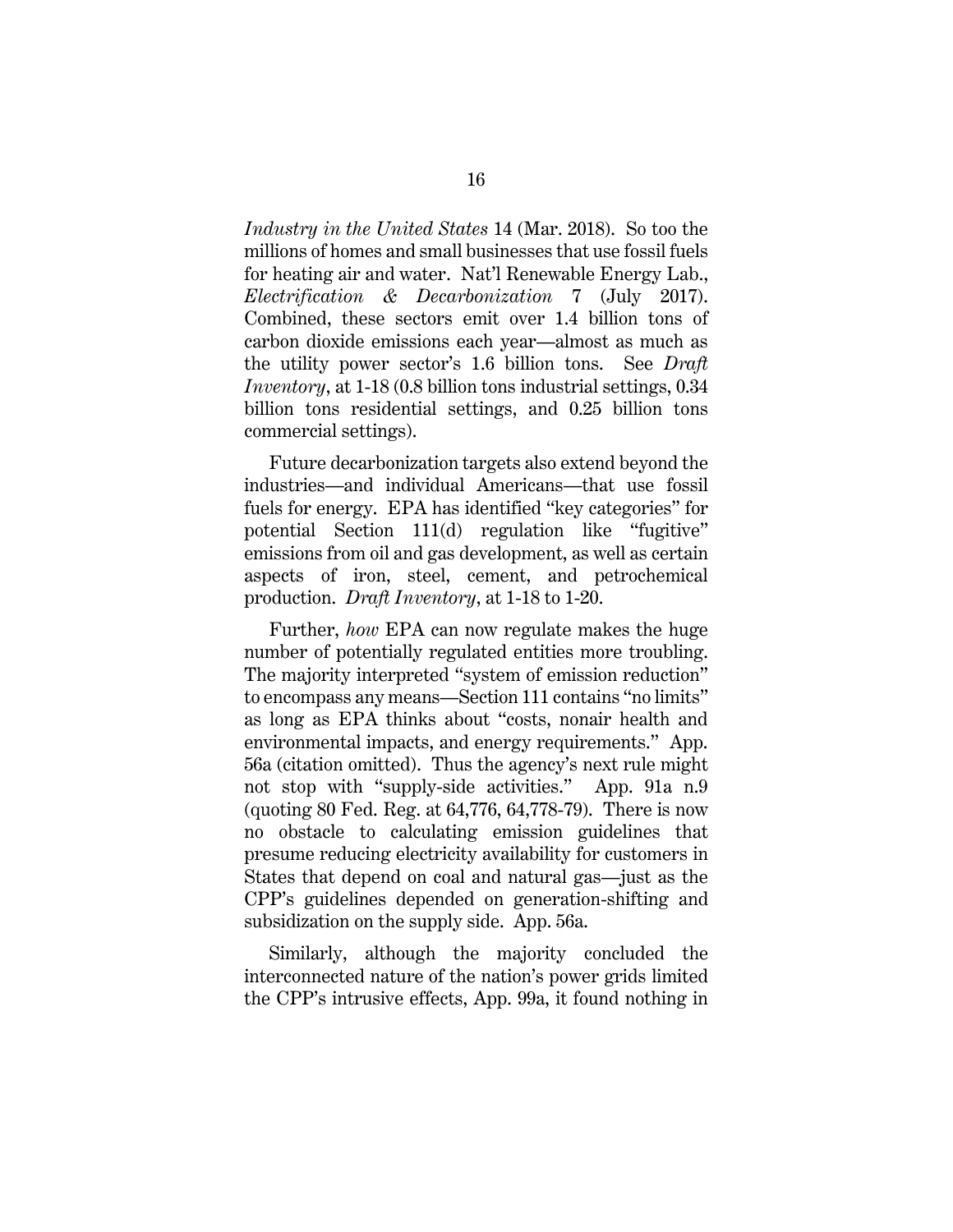the statute restricting measures to those within a source's particular industry. If EPA can regulate from the perspective of "emissions" as a whole, App. 66a, not only is "planting trees" a possible "system of emission reduction," App. 91a n.9, but nothing would stop EPA from requiring regulated parties to subsidize carbon offsets in *any* industry with a system it deems "best."

The majority's approach would therefore mean EPA could commandeer almost any greenhouse-gas emitting building, factory, or house through almost any mechanism. If this is not transformative power, it is only because (so far) EPA has stayed its own hand. The decision below pushes it to regulate to Section 111's "true" breadth.

**2.** The incredible reach of the majority's decision also makes this the right case to resolve whether and how Congress can ever delegate issues of this magnitude. The Court is clear that agencies may make "decision[s] of vast economic and political significance" only when clearly authorized by Congress. App. 177a-178a (citing *UARG*, 573 U.S. at 324). But there is considerable uncertainty in the lower courts about when a decision reaches that threshold.

<span id="page-29-0"></span>The division in the panel below illustrates the confusion. The majority began with skepticism that the major rules doctrine applies at all. App. 83a (describing "so-called 'major questions doctrine'"). It then embraced a piecemeal analysis, considering whether "each critical element" of the CPP has been "recognized by Congress and judicial precedent." App. 84a. And although the majority acknowledged the CPP's economy-shifting power, it found no need for a clear statement because the statute requires EPA to consider some potentially limiting factors. App. 94a-96a.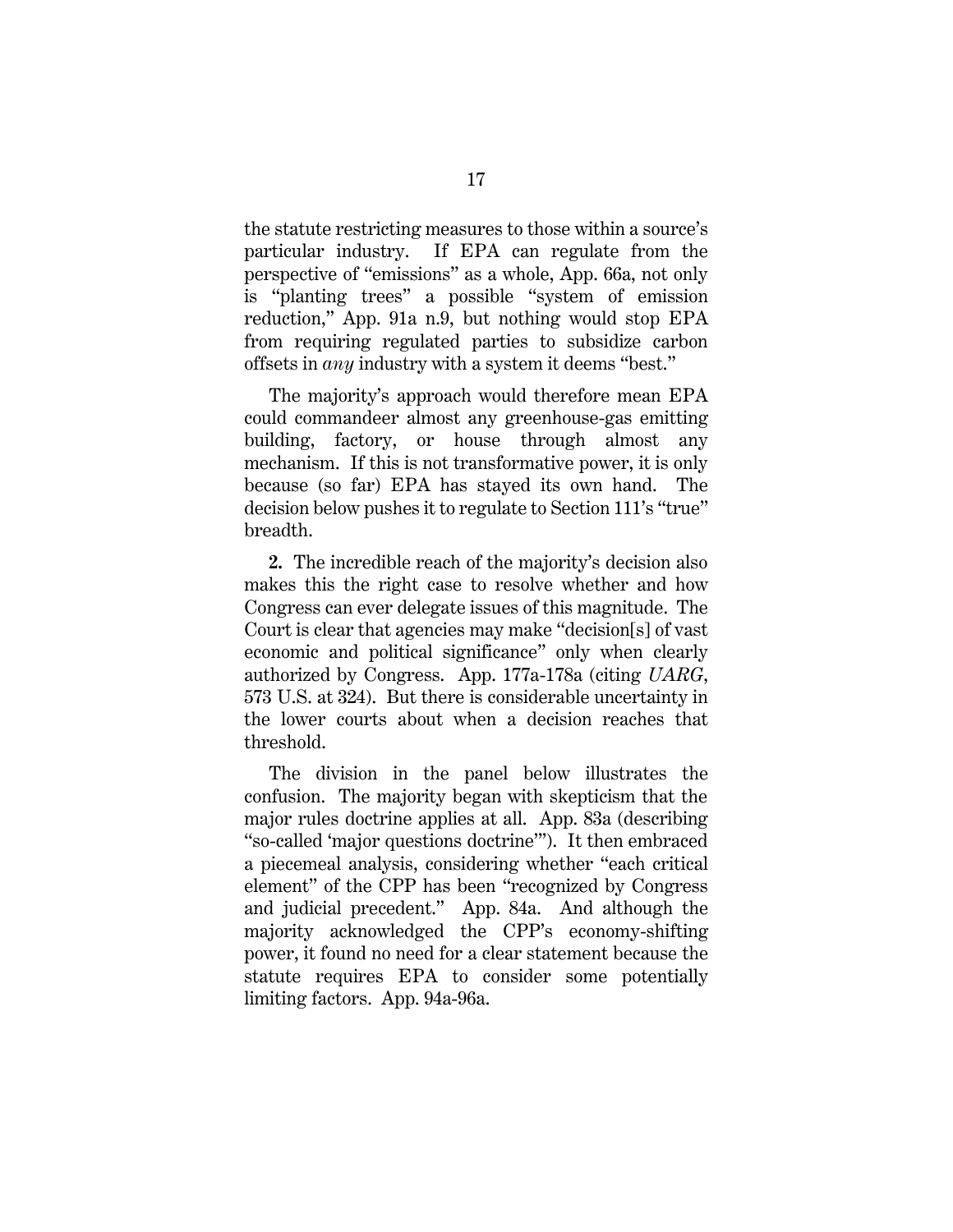Judge Walker emphasized the CPP's practical effects, which made it "arguably one of the most consequential rules ever proposed by an administrative agency." App. 173a-174a. He cautioned that approaching the analysis too abstractly risks erasing the rule: If courts "frame a question broadly enough, Congress will have always answered it." App. 178a. As a result, he viewed EPA's purported power holistically, taking seriously its costs and economic and political significance. App. 173a.

<span id="page-30-2"></span><span id="page-30-0"></span>This intra-panel disagreement reflects the D.C. Circuit's uneven approach to major-questions cases more generally. In 2014, for example, the court acknowledged that broadband regulation involved "decisions of great 'economic and political significance,'" quoting one of the seminal major questions cases. *Verizon* v. *FCC*, 740 F.3d 623, 639-40 (D.C. Cir. 2014) (quoting *FDA* v. *Brown & Williamson Tobacco Corp.*, 529 U.S. 120 (2000)). Yet it did not require a clear statement pursuant to that case's direction because, it reasoned, it was enough for Congress to provide "limiting principle[s]" on the agency's power. *Id.* Three years later when faced with a near-identical question, however, the court took no position on "the precise contours" or even the "existence" of the major questions doctrine, yet held the statute contained a sufficiently "clear" statement after all. *United States Telecom Ass'n* v. *FCC*, 855 F.3d 381, 384 (D.C. Cir. 2017) (per curiam).

<span id="page-30-1"></span>There are good grounds to disagree how the doctrine applies. Judge Walker noted that the Court's guidance has been "neither sweeping nor precise," and expressed confidence that the Court "will further illuminate the nature of major questions and the limits of delegation." App. 178a, 180a. This language echoes Fourth Circuit Judge Wynn's lament that the doctrine is too "difficult" to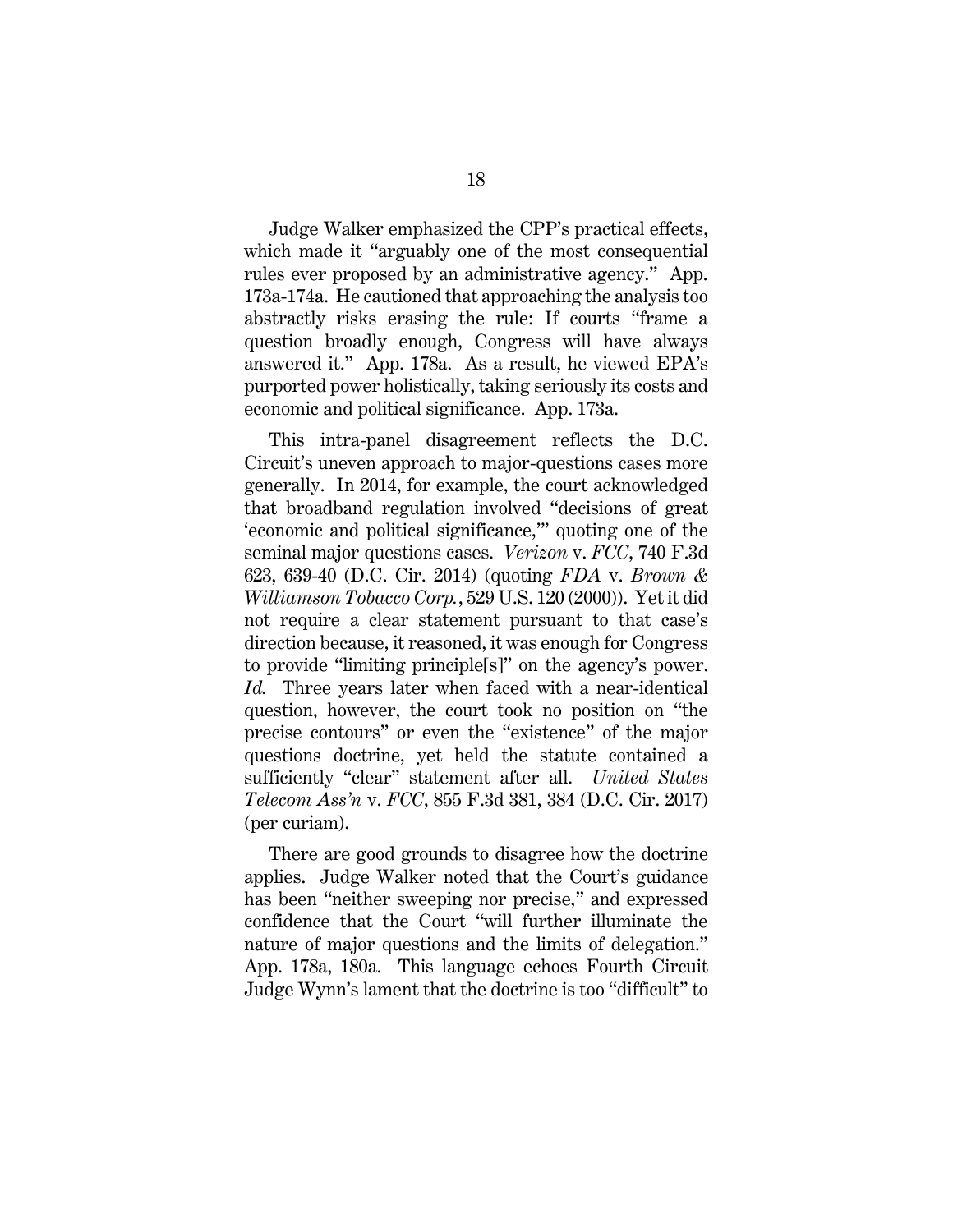<span id="page-31-2"></span><span id="page-31-0"></span>apply in part because "no judicially accepted standard appears to have emerged for determining when a question is sufficiently 'major.'" *Int'l Refugee Assistance Project* v. *Trump*, 883 F.3d 233, 328 n.3 (4th Cir. 2018), *judgment vacated,* 138 S.Ct. 2710 (2018) (Wynn, J., concurring; citation omitted). The Fifth Circuit, too, recognized confusion over "the precise status of a 'major questions'" doctrine, yet ultimately invalidated a rule based on separation-of-powers concerns from implicitly delegating issues of unusual importance. *Chamber of Com. of USA* v. *U.S. Dep't of Labor*, 885 F.3d 360, 387-88 (5th Cir. 2018). The Ninth Circuit also recognized an exception to deference principles where "an agency's interpretation involves an issue of deep economic and political significance"—but in a case involving an executive order, where by definition non-delegation concerns are not in play. *City & Cty. of San Francisco* v. *Trump*, 897 F.3d 1223, 1242 (9th Cir. 2018) (citation omitted).

<span id="page-31-1"></span>This case is thus far from the only context where it matters whether the major-questions doctrine exists, what principles animate it, and how clearly Congress must speak to satisfy it. The Court should resolve these important questions, too.

### **B. The important federal issues in this case need resolution now.**

EPA unveiled significant Section 111(d) regulation under the last two presidential administrations. It plans to do the same under President Biden's leadership. See Resps.' Mot. for Partial Stay of Issuance of the Mandate, *Am. Lung Ass'n* v. *EPA*, No. 19-1140 (D.C. Cir. Feb. 12, 2021) ("Resp'ts' Mot."). Yet without the Court's review, EPA and all affected parties will be in an even worse position this third time around: The D.C. Circuit sent EPA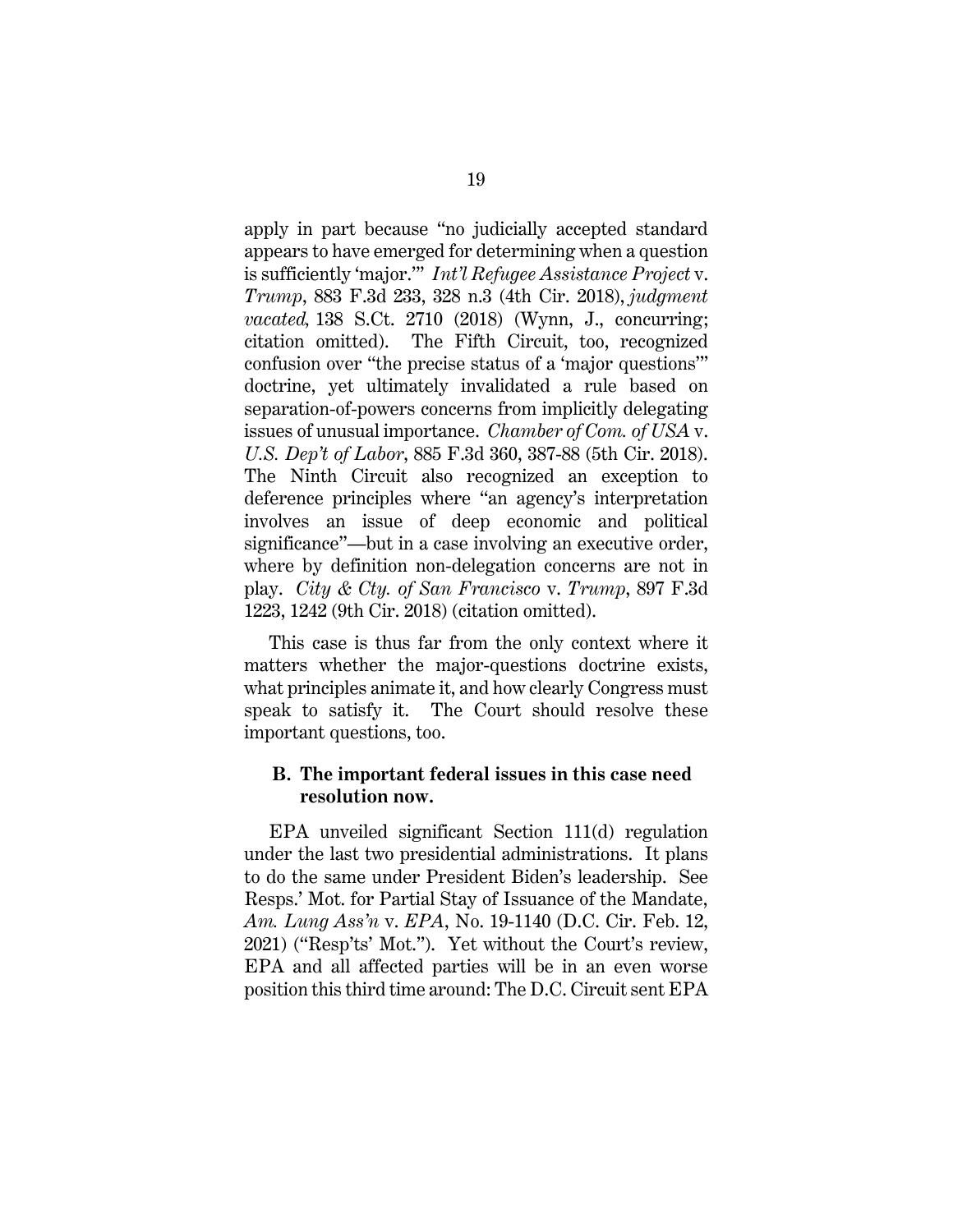<span id="page-32-0"></span>on a "multiyear voyage of discovery" to craft systems of emission reduction "without regard for the thresholds prescribed by Congress." *UARG*, 573 U.S. at 328. If EPA's vessel runs aground—or *when* it does, considering the court below sanctioned power more expansive than in the rule this Court stayed—another several years and countless resources will be lost with it. Granting review is critical to avoid this waste, as well as other serious consequences that could not be undone if the next years of market decisions are shaped by the specter of EPA's unlawful mandate.

**1.** Rulemaking of the CPP and ACE rules' magnitude takes time, as do the accompanying legal challenges from the many parties on all sides of the issue. EPA proposed the CPP in June 2014 and finalized it sixteen months later in October 2015. By January 2017 when a new president directed EPA to change course, the D.C. Circuit had not yet issued a decision in the CPP challenges. The regulatory cycle for the CPP repeal was not much faster: EPA proposed the new rule in October 2017 and finalized it in July 2019. The D.C. Circuit rejected that rule in the decision below over a year-and-a-half later, one day before President Biden's inauguration began the cycle yet again.

Looking ahead to another round of rulemaking and litigation, EPA will begin in the doubly unenviable position of being bound by the majority's interpretation while not knowing whether it accurately reflects the limits Congress set. This is the Court's first opportunity to decide these issues on the merits, and there is no guarantee when the next will arise if the Court sits this round out. Depending on timing, the anticipated third rule in as many administrations might evade review just like the first. It may thus be 2025 (or later) before the Court could next provide much-needed clarity. Yet taking up the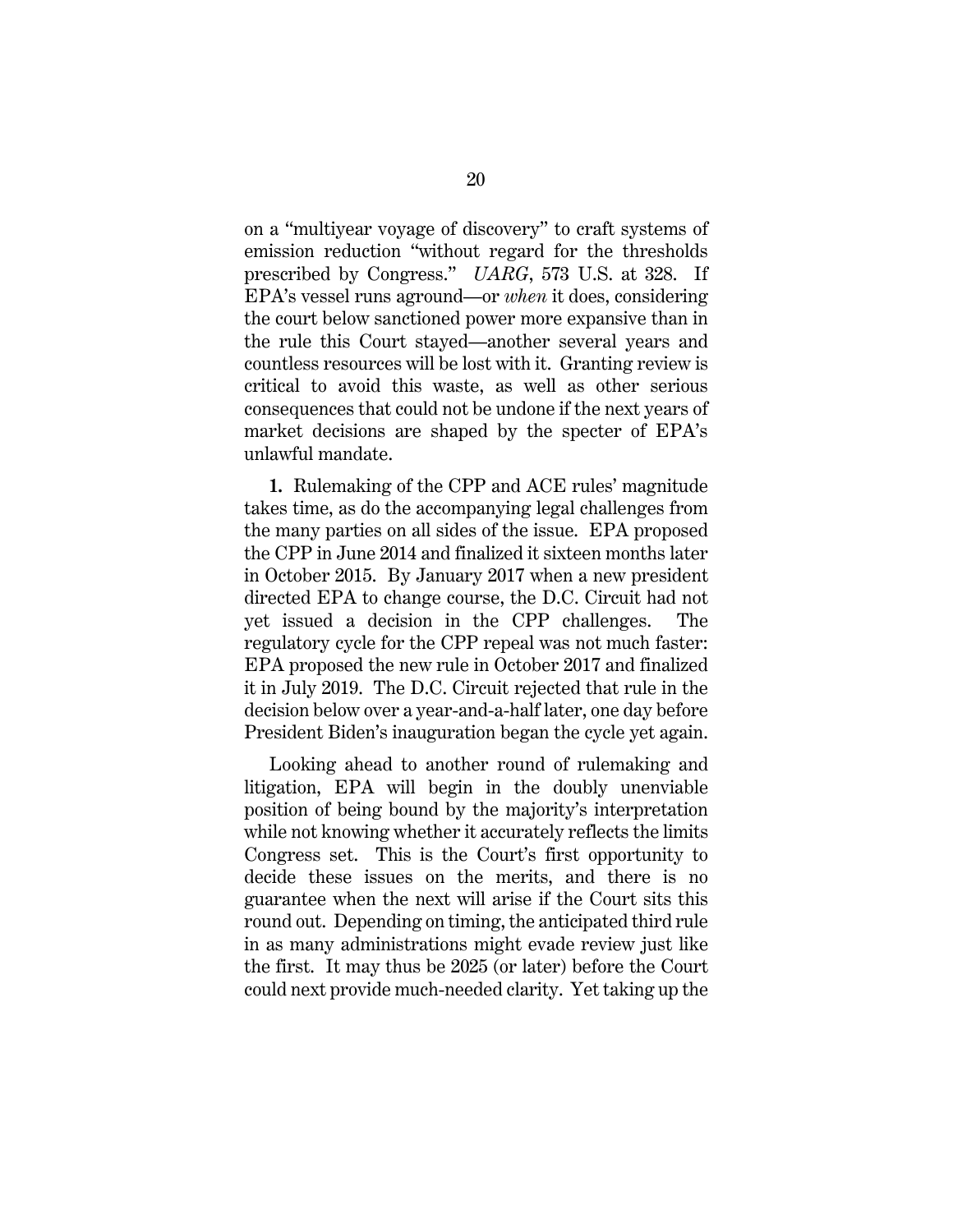issue now would put a definitive resolution in reach no later than June 2022—allowing EPA to propose a rule on a similar timeframe as the CPP rulemaking, but this time with certainty in its legal footing.

**2.** The costs of waiting, however, are too high. Dozens and dozens of governmental and private parties put enormous resources into the last two notice-and-comment processes and following years of litigation. EPA also committed significant energy into promulgating and defending its rules. A third cycle will be similarly timeand cost-intensive. More years of resources taken from the critical areas of energy security and climate-change policy could thus be erased if the Court declines to clarify EPA's legal framework from the outset.

Given the stakes it is important to get these questions right. But it is also imperative simply to get an answer. Whatever else can be said for the past rules, nine hours of oral argument and over "a quarter of a million words" in briefing show that perhaps the only point on which all sides agree is that these issues are vital. App. 172a.

The majority emphasized the importance of finding solutions to climate change, App. 19a—which makes it essential to know now, not another four or more years in, which options EPA can use. If the Court ultimately holds that the D.C. Circuit misread the Clean Air Act, better to shift public debate as soon as possible to the entity that *can* and *should* act: Congress. There are many pathways to address climate change, often diametrically opposed, and the choices have significant and multifaceted consequences. Economy-changing issues like these require bicameral legislative solutions, not an agency going it alone.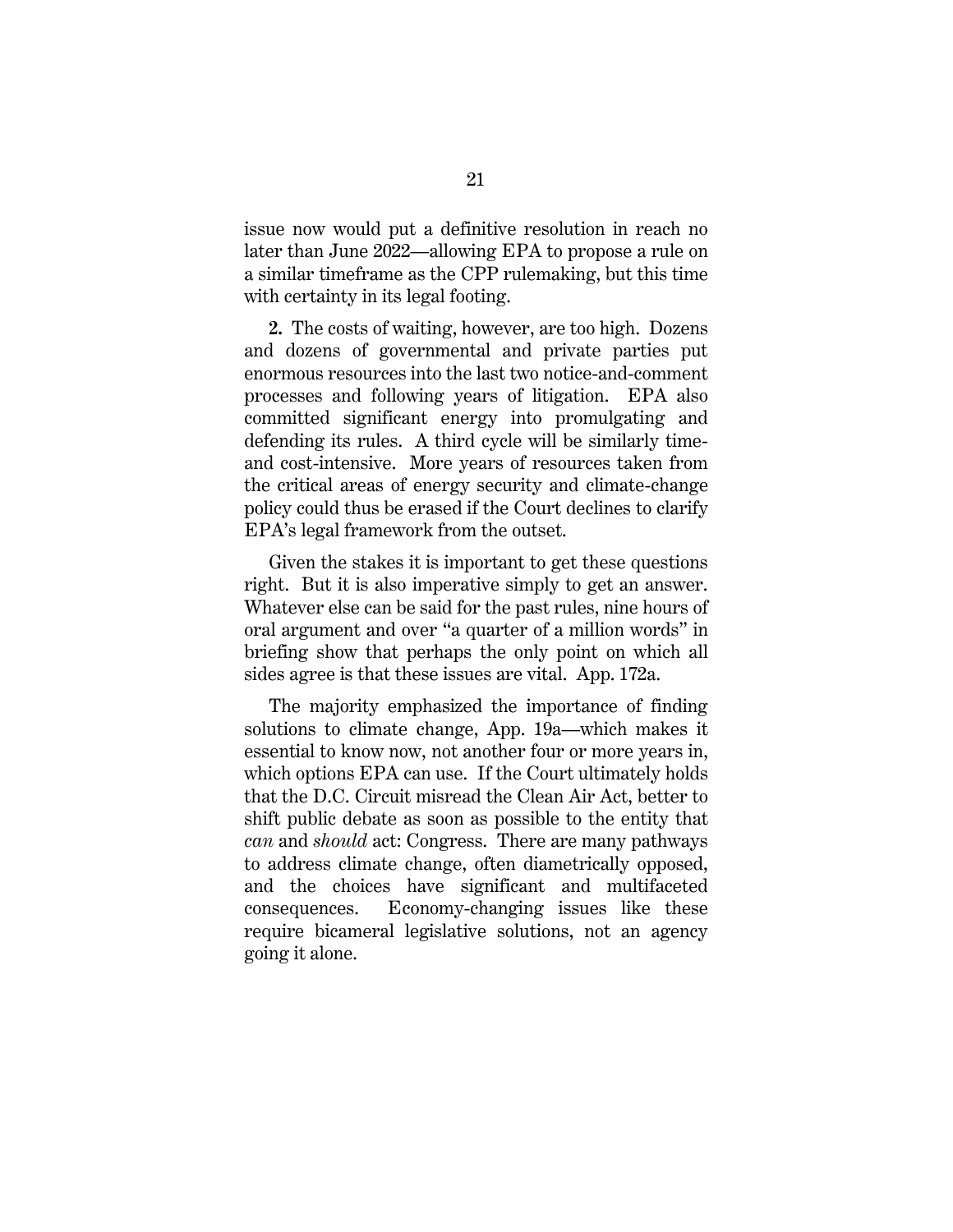And if Section 111 does not grant EPA the wholesale power the majority envisioned, then States like Petitioners and myriad regulated parties will suffer unjustified and weighty consequences along the way. EPA does not intend merely to shore up the CPP, but is poised to undertake new rulemaking under the D.C. Circuit's flawed directive. Resp'ts' Mot. 4. Presumably it will take to heart the court's rebuke against extrastatutory limits and flex the unbridled power the majority assured it Congress delegated in Section 111. President Biden put his 2030 emission-limit commitment on the world stage, after all, and given the nationwide changes needed to meet that aggressive target, the majority's approach to Section 111 makes it an especially powerful tool.

States like Petitioners have much to lose under the majority's view. The policies we pursue to address climate change and how costs are allocated are serious issues, and the States' contributions will vary significantly. Some States, for example, are blessed with abundant fossil fuel resources, while others have extensive industrial operations like steel mills and cement plants. States like these will almost certainly bear a disproportionate share of the massive costs that restructuring mandates would require. They should not face those consequences based on the decisions of an unelected and unaccountable agency.

Critically, the decision below also casts a wide shadow apart from any specific regulations EPA will promulgate under it. In terms of setting stable, reliable energy policy, it is bad enough that States and regulated industries have been bounced back-and-forth between the past two administrations' priorities. But the fact that the majority's decision is the *only* statement on EPA's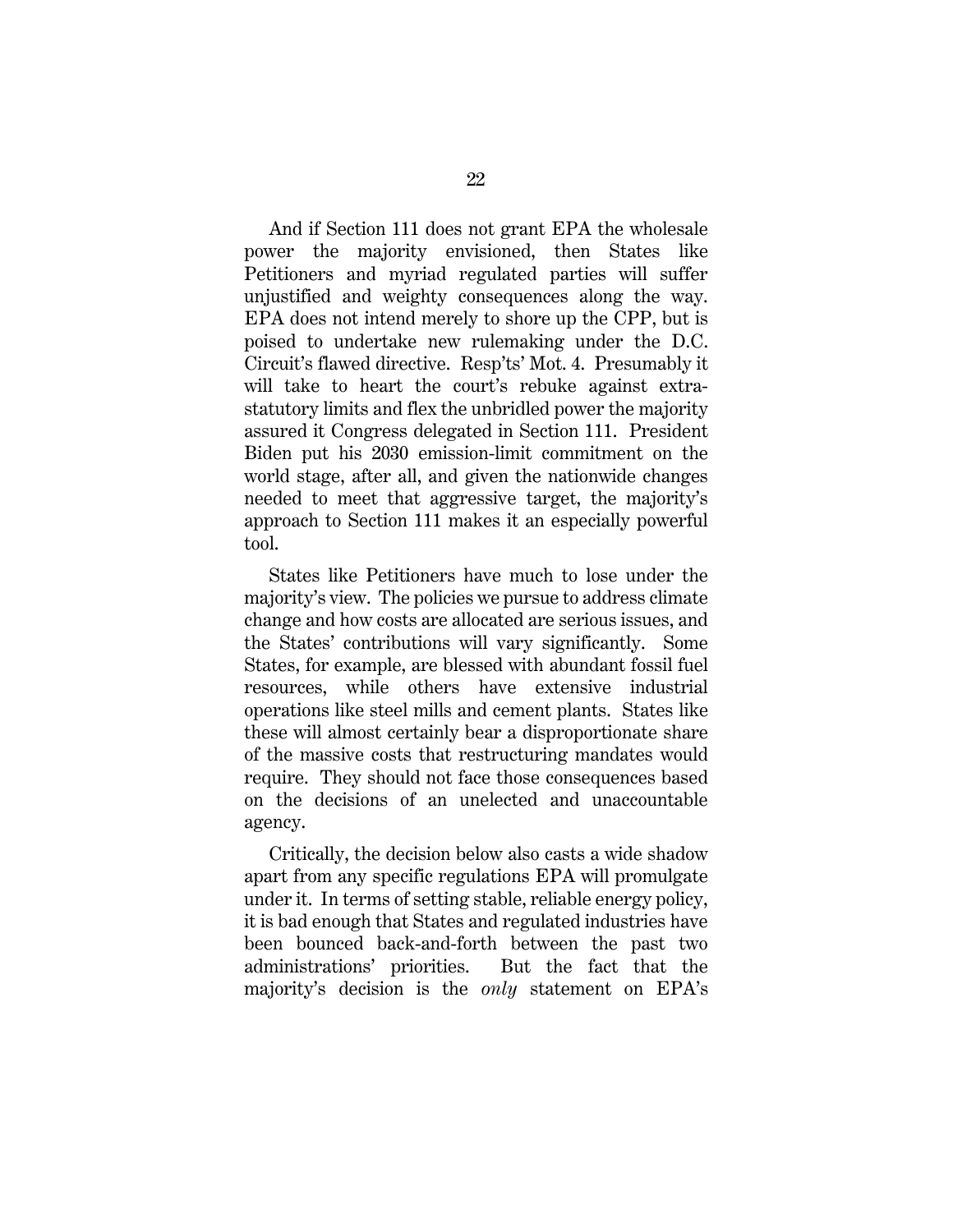authority makes the short-term situation worse—with an interpretation biased toward executive unilateralism, the States are left under a sword of Damocles.

<span id="page-35-0"></span>Infrastructure cannot change on a dime; States and market participants must plan and make resource commitments years in advance. *Pac. Gas & Elec. Co.* v. *State Energy Res. Conservation & Dev. Comm'n*, 461 U.S. 190, 201-02 (1983). This means that without review the States (and other stakeholders) would have little choice but to work with an agency empowered to exercise unprecedented authority. The States and others will likely be boxed into concessions and priorities against their constituents' interests, and the effects of those decisions will have ripple effects throughout the power sector and beyond. After the Court held a prior EPA rule unlawful in *Michigan* v. *EPA*, 135 S.Ct 2699 (2015), for example, the agency downplayed the decision's significance because the majority of regulated entities were "already in compliance or well on their way to compliance" with the challenged rule. U.S Envt'l Prot. Agency, *In Perspective: The Supreme Court's Mercury and Air Toxics Rule Decision* (June 30, 2015), https://blog.epa.gov/2015/06/30/in-perspective-thesupreme-courts-mercury-and-air-toxics-rule-decision/. If market forces could be shaped so forcefully by an erroneous view of EPA's power while litigation remained pending, delaying review will likely lead to even more significant and irreparable changes.

At bottom, this case will determine the overall balance of power—legislative versus executive, and federal verses state—for one of the most significant public policy issues of our day. Questions "particularly high in the scale of our national interest" are "a uniquely compelling justification for prompt judicial resolution of [a] controversy."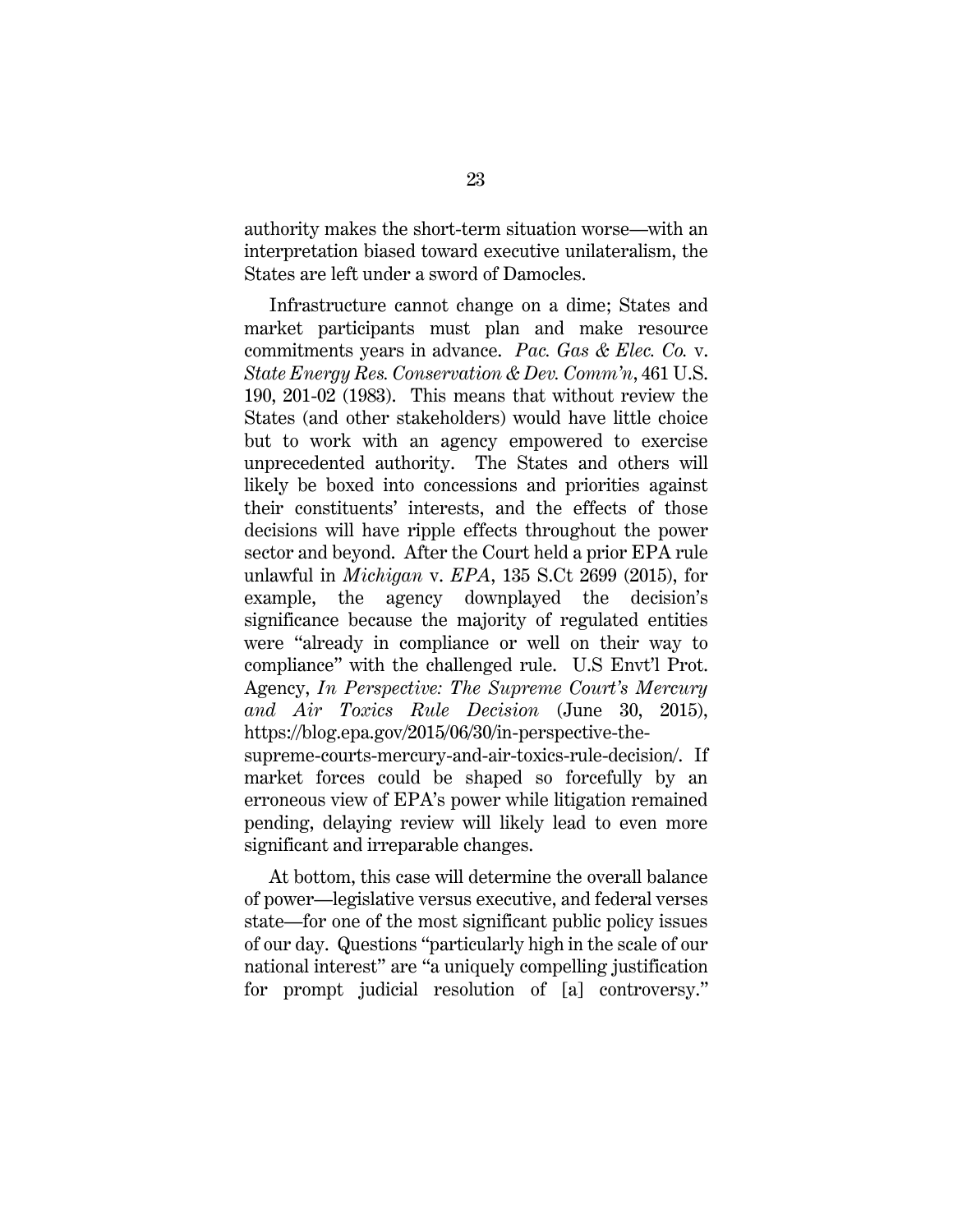<span id="page-36-0"></span>*McCulloch* v. *Sociedad Nacional*, 372 U.S. 10, 17 (1963). It has already been six years since EPA announced its vast and newly discovered powers under Section 111(d). The Court should grant the Petition to ensure it does not take a full decade—or longer—before all affected parties know whether that "discovery" was real.

**3.** Finally, the nature of the decision below gives even more reason to take up these important matters of delegation, agency rulemaking, and state sovereignty now.

*First*, the question presented has been thoroughly developed over five years of litigation. The D.C. Circuit heard the first set of challenges to the CPP in 2016, and many of the same entities were parties to the consolidated cases below challenging its repeal. Indeed, over 50 parties and *amici curiae* participated below, and briefing "exceeded a quarter of a million words." App. 172a. Questions involving this type of rulemaking do not percolate through multiple circuits; nevertheless, there is little question these issues have been fully developed and reflect the benefit of thoughtful participation from stakeholders on all sides.

*Second*, the case presents pure issues of law. EPA repealed the CPP because of a simple premise: Section 111 does not allow EPA to choose a system of emission reduction based on offsite compliance measures that individual stationary sources may not be able to achieve. App. 37a. This meant the D.C. Circuit answered statutory and constitutional questions only. It did not view the question of what Section 111 allows through the lens of agency discretion, see App. 51a, and its analysis did not turn on the specific record before EPA when it repealed the CPP—nor, for that matter, the record when EPA *adopted* it four years prior. As a result, granting review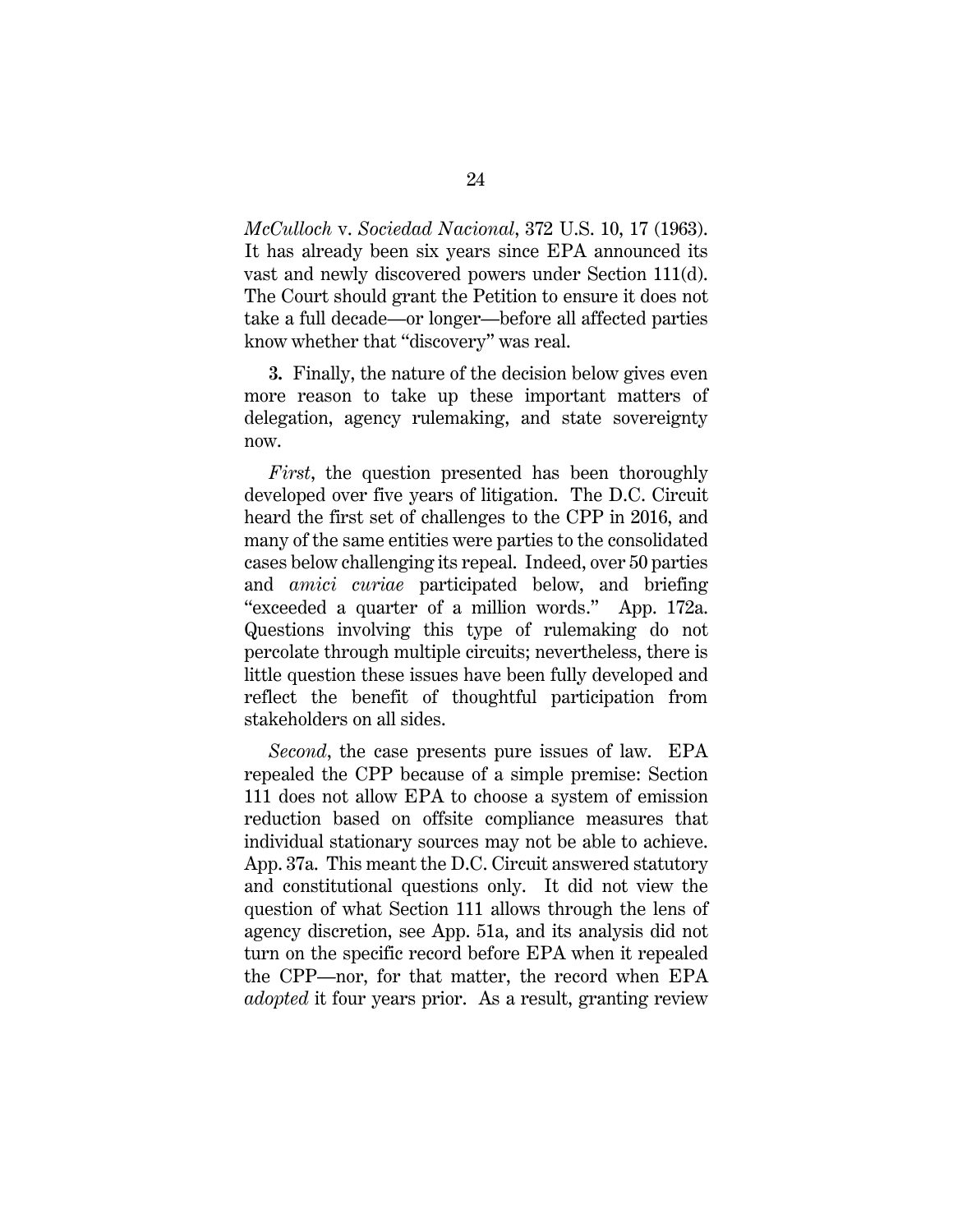will allow the Court to rule on important legal issues that are not fact-bound and that will necessarily control how EPA exercises its statutory authority in all future Section 111 proceedings. The States, the many other interested parties and regulated entities, and EPA itself need answers to these threshold questions. This is the right time and the right case to give them.

### **II. The Decision Below Is Wrong.**

The Court should also grant the Petition because the D.C. Circuit got the important and time-sensitive issues in this case wrong. In dissent, Judge Walker characterized the Court's 2016 stay as a "not-so-subtle hint," App. 172a: EPA should have known then it was building its regulatory house on sand. Yet when asked whether EPA was right to repeal that same rule, the majority did not even mention the stay, and instead turned EPA's house into a fortress. The Court should grant review to hold that EPA was right, the second time, to build elsewhere.

## **A. Congress did not clearly authorize EPA to exercise the expansive powers the court below affirmed.**

The majority gave short shrift to the clear-statement canons. It referred to the Court's "so-called" major rules doctrine with a lineage of only a "few" cases. App. 83a. It concluded the federalism canon "lends *no* support" to the claim that EPA cannot functionally require States to remake their electricity-generation fleets under the guise of pollution regulation. App. 103a (emphasis added). And—not surprisingly given this cavalier approach—it did not attempt to show that Congress spoke with requisite clarity in Section 111. While Judge Walker emphasized that none of the many parties challenging the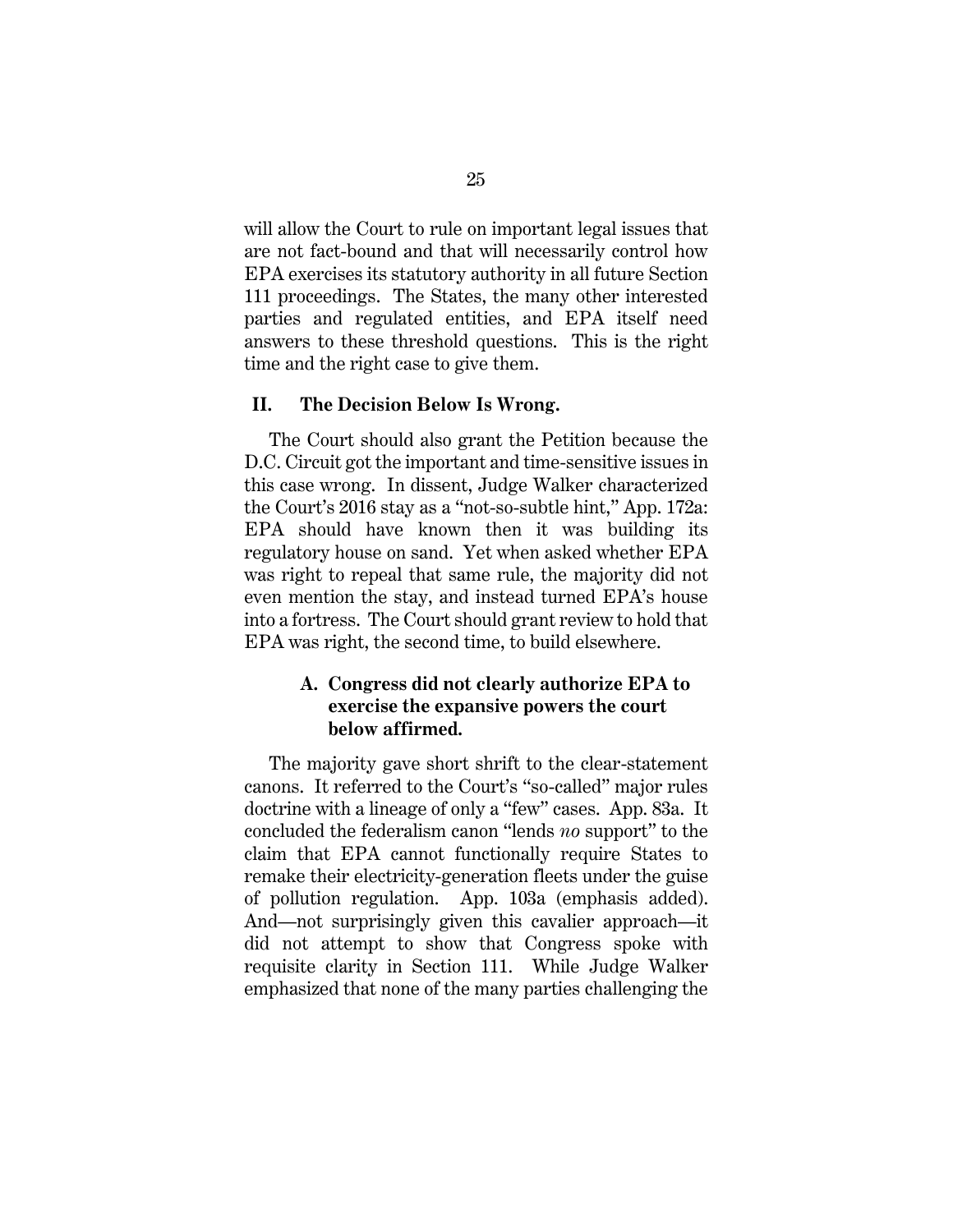CPP repeal offered "a serious and sustained argument" that the statute includes clear, unambiguous delegation, App. 165a, the majority found it sufficient that Section 111 does not unambiguously *forbid* its reading. Because the clear statement canons require more, the majority's decision must fall if even one applies. Both do here.

If an agency can ever wield economy-transforming power to decide major questions and significantly alter the balance of power between the States and federal government, Congress must delegate that authority with unmissable clarity. This is because two constitutional presumptions militate against *implicit* delegations of such weighty matters: First, courts presume that "Congress intends to make major policy decisions itself" and does not lightly assign "major lawmaking authority . . . to the Executive Branch." *U.S. Telecom Ass'n*, 855 F.3d at 419 (Kavanaugh, J., dissenting from denial of rehearing en banc). And likewise, courts presume Congress does not intend to make "a dramatic departure" from the Constitution's state-federal balance "[a]bsent a clear statement of that purpose." *Bond* v. *United States*, 572 U.S. 844, 866 (2014).

<span id="page-38-2"></span><span id="page-38-1"></span><span id="page-38-0"></span>In the "major rules" context, the first presumption translates to the canon that Congress must "speak clearly if it wishes to assign to an agency decisions of vast 'economic and political significance.'" *UARG*, 573 U.S. at 324 (citation omitted). Several types of decisions carry the "economic and political" heft of a major rule. Most on point, in another case involving regulation of carbon dioxide emissions the Court demanded "clear[]" congressional authorization before affirming EPA's "claims to discover in a long-extant statute an unheralded power to regulate a significant portion of the American economy." *Id.* Exercising established authority in novel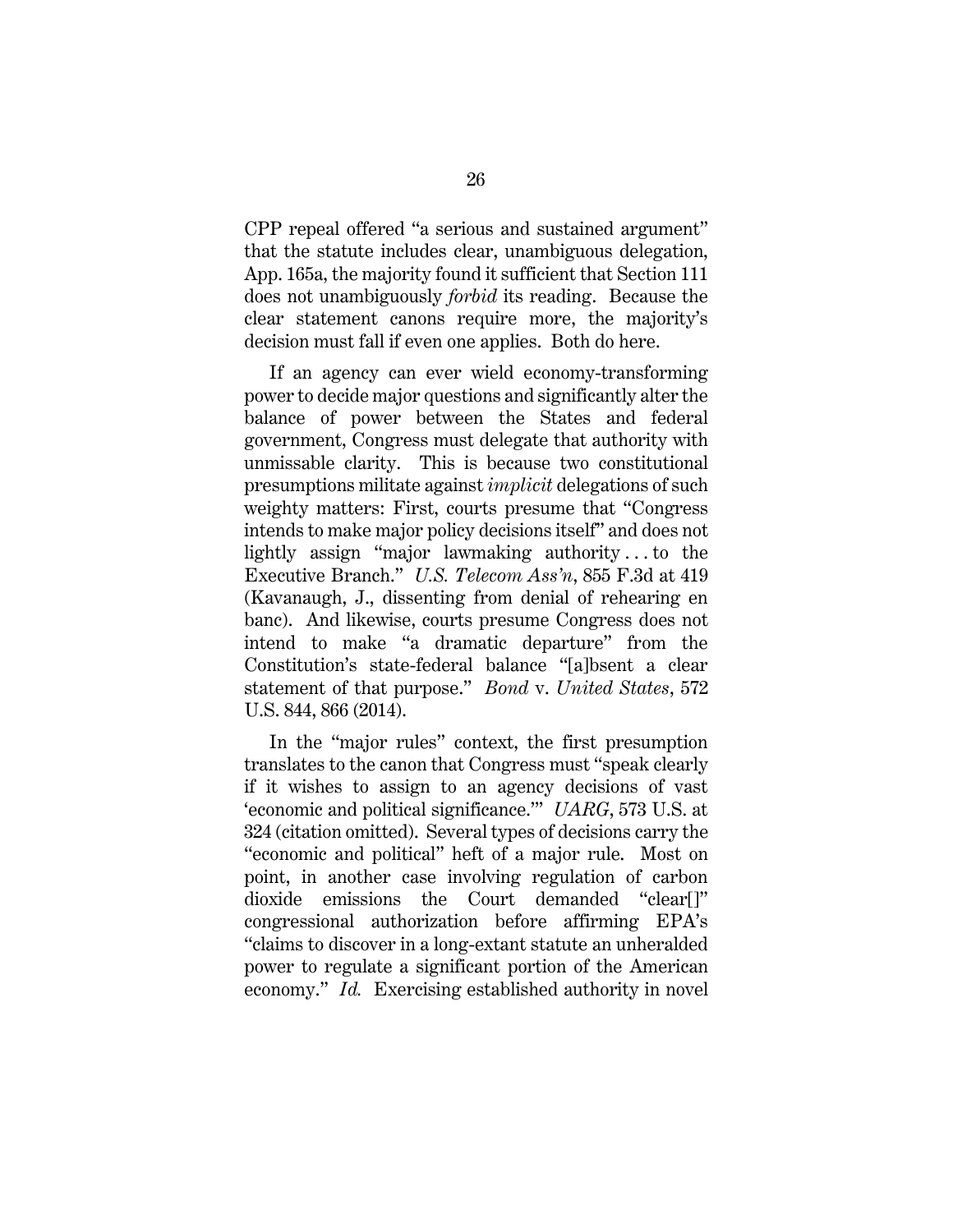<span id="page-39-4"></span><span id="page-39-0"></span>and unexpectedly far-reaching ways is another example: Although the Attorney General routinely denies or revokes individual doctors' authorizations to distribute controlled substances, 21 U.S.C. §§ 823(f), 824(a)(4), "declar[ing] an entire class of activity outside the course of professional practice" for *all* doctors was a "major" rule. *Gonzales* v. *Oregon*, 546 U.S. 243, 262, 267 (2006) (citation omitted). So too for a rule expanding eligibility for health insurance tax credits that "involv[ed] billions of dollars in spending each year and affect[ed] the price of health insurance for millions of people." *King* v. *Burwell*, 576 U.S. 473, 485 (2015).

<span id="page-39-2"></span><span id="page-39-1"></span>The second presumption requires similarly compelling evidence of delegation. In the federalism context, Congress must "enact exceedingly clear language if it wishes to significantly alter the balance between federal and state power." *U.S. Forest Serv.* v. *Cowpasture River Pres. Ass'n*, 140 S.Ct. 1837, 1849-50 (2020) (citation omitted). In other words, a statute may not be read to delegate power in areas of traditional state sovereignty unless Congress made that intent "unmistakably clear in the language of the statute." *Will* v. *Mich. Dep't of State Police*, 491 U.S. 58, 65 (1989) (citation omitted).

<span id="page-39-3"></span>The power EPA claimed for itself in the CPP—much more the wildly expansive authority the majority blessed it with below—triggers both of these canons.

<span id="page-39-5"></span>*First*, if the decision below does not involve a "major question," it is difficult to imagine what would. Although Congress undoubtedly gave EPA power to "make our air cleaner" by requiring "at least some carbon reduction," App. 178a, the majority distorted that grant into a license for industry-transforming mandates using essentially *any* means. The majority downplayed the magnitude of the CPP's subsidization mandate. See 80 Fed. Reg. at 64,949.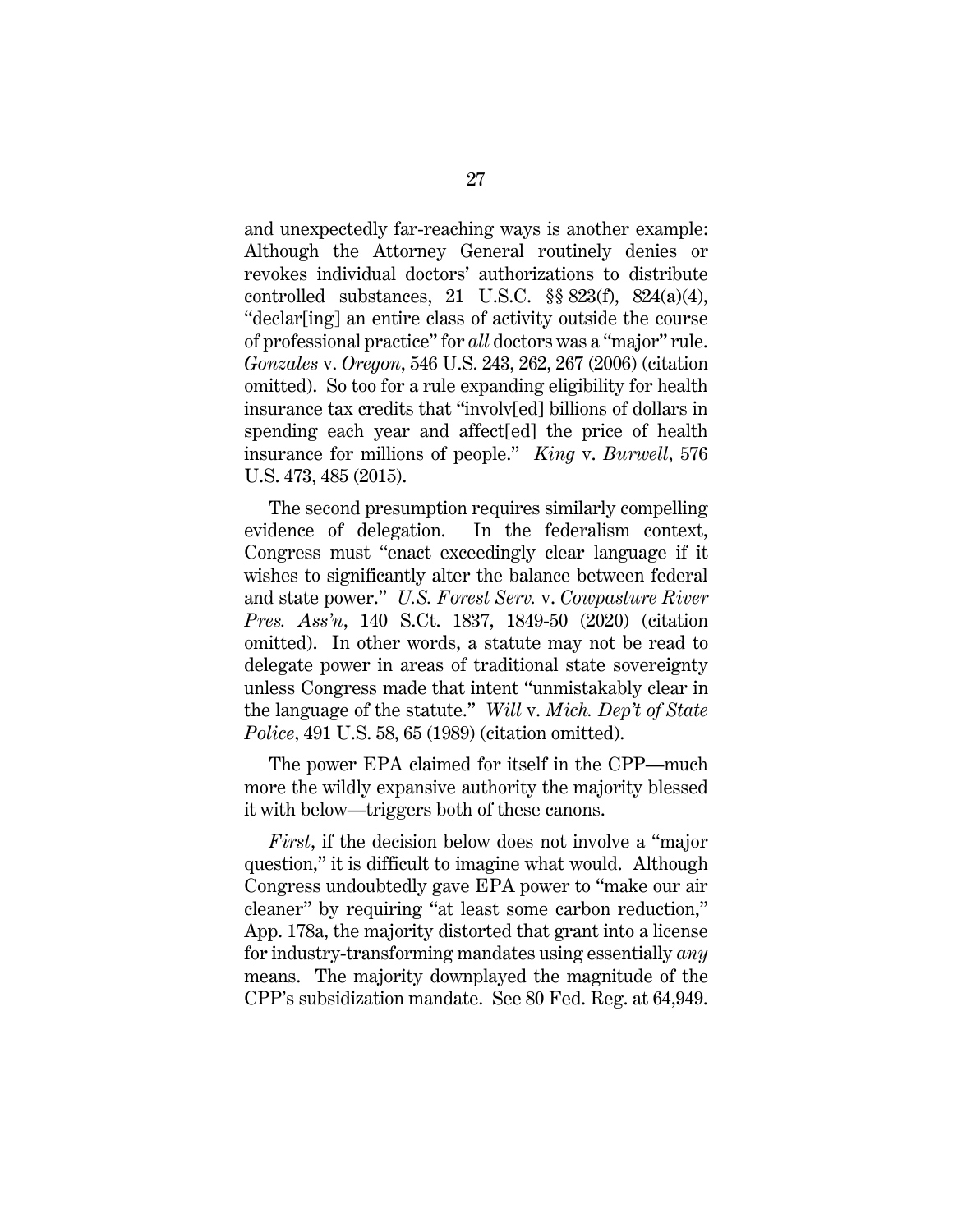The CPP was deliberately designed to be "groundbreaking" and economy changing. App. 173a. It started from the premise that "lives [were] at stake" and was intended to mark "the moment when the rise of the oceans began to slow and our planet began to heal"—not minor issues by any measure. App. 175a, 177a (citation omitted). Nor is who should pay for EPA's vision: The costs of implementing the CPP were projected at hundreds of billions of dollars and could have led to immense spikes in consumer electricity rates. App. 174a. The major rule in *Burwell*, by contrast, involved "only" billions. 576 U.S. at 486.

<span id="page-40-2"></span>The majority was also wrong that decisions about how much and what kinds of energy can be generated—along with all the attendant economic, infrastructure, and reliability concerns—are of a piece with EPA's ordinary "scientific and technological" judgments. App. 91a. It likewise failed to grapple with the extraordinary implications if EPA accepts its call to go beyond the CPP: "Major" power is the ability to dictate how any industrial or commercial sector operates, or to decide whether heating systems for millions of homes and thousands of hospitals and factories must be retrofitted. Claiming "broad and unusual authority" beyond the agency's expertise should have triggered a searching look for clear authorizing language, *Gonzales*, 546 U.S. at 267—and all the more where before the CPP neither EPA nor anyone else thought that "long-extant" Section 111(d) permitted anything like it. *UARG*, 573 U.S. at 324.

<span id="page-40-3"></span><span id="page-40-1"></span><span id="page-40-0"></span>*Second*, the majority's reading of Section 111 has striking implications for state sovereignty. Energy generation and utilities regulation are among "the most important . . . functions traditionally associated with the police power of the States." *Ark. Elec. Co-op Corp.* v. *Ark.*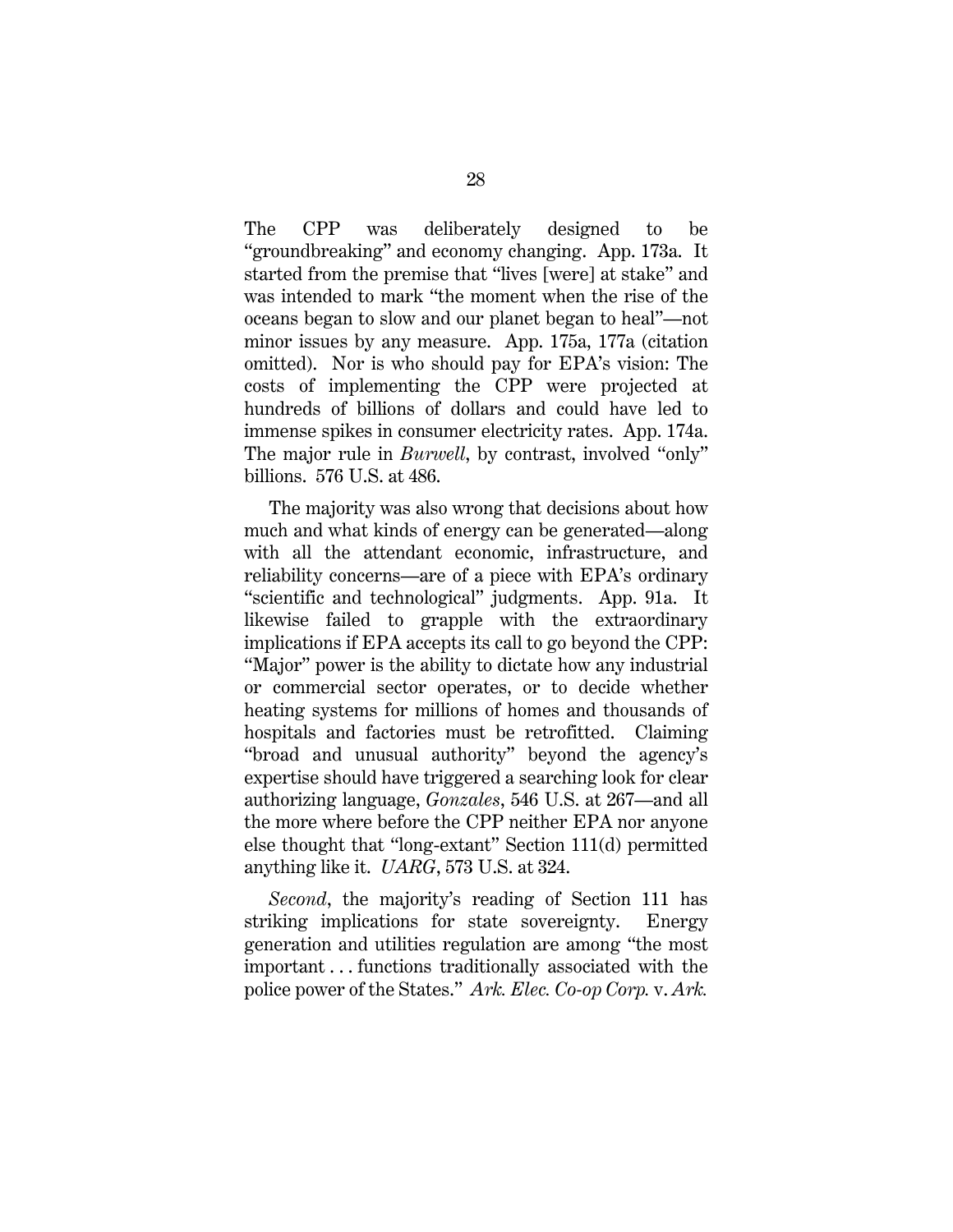<span id="page-41-0"></span>*Pub. Serv. Comm'n*, 461 U.S. 375, 377 (1983); see also *Cent. Hudson Gas & Elec. Corp.* v. *Pub. Serv. Comm'n of N.Y.*, 447 U.S. 557, 568-69 (1980). These "traditional responsibilit[ies]" include "determining questions of need, reliability, cost and other related state concerns" assessing the State's energy-generation capacity needs as well as what types of facilities to license. *Pac. Gas*, 461 U.S. at 205, 212; see also *Hughes* v. *Talen Energy Mktg., LLC*, 136 S.Ct. 1288, 1299 (2016) (describing States' wide discretion when modifying existing or exploring new energy systems).

<span id="page-41-2"></span><span id="page-41-1"></span>The majority brushed past the CPP's intrusion into this sphere on the theory that States were "free to choose the compliance measures" they preferred, as long as they satisfied EPA's emission guideline. App. 107a. Yet this ephemeral protection ignores how the CPP would have operated: Though not technically requiring generation shifting, EPA set emission standards that would have "been unachievable or too costly to meet" otherwise. App. 171a; see also 80 Fed. Reg. at 64,822. The CPP was thus a functional mandate for coal and natural gas States to remake their utility fleets according to one top-down, federal design. And the decision below is an invitation for EPA to make its next standards stricter still, leaving even fewer options for States with the bad luck to depend on sources of energy the agency disfavors.

### <span id="page-41-3"></span>**B. Section 111's text and context foreclose the majority's approach.**

The fact that Congress did not clearly authorize the majority's near-boundless view of agency power should have ended the analysis. But in any event, no fair construction of Section 111 supports the sweeping holding below, either. The majority's "no limits" view rests on an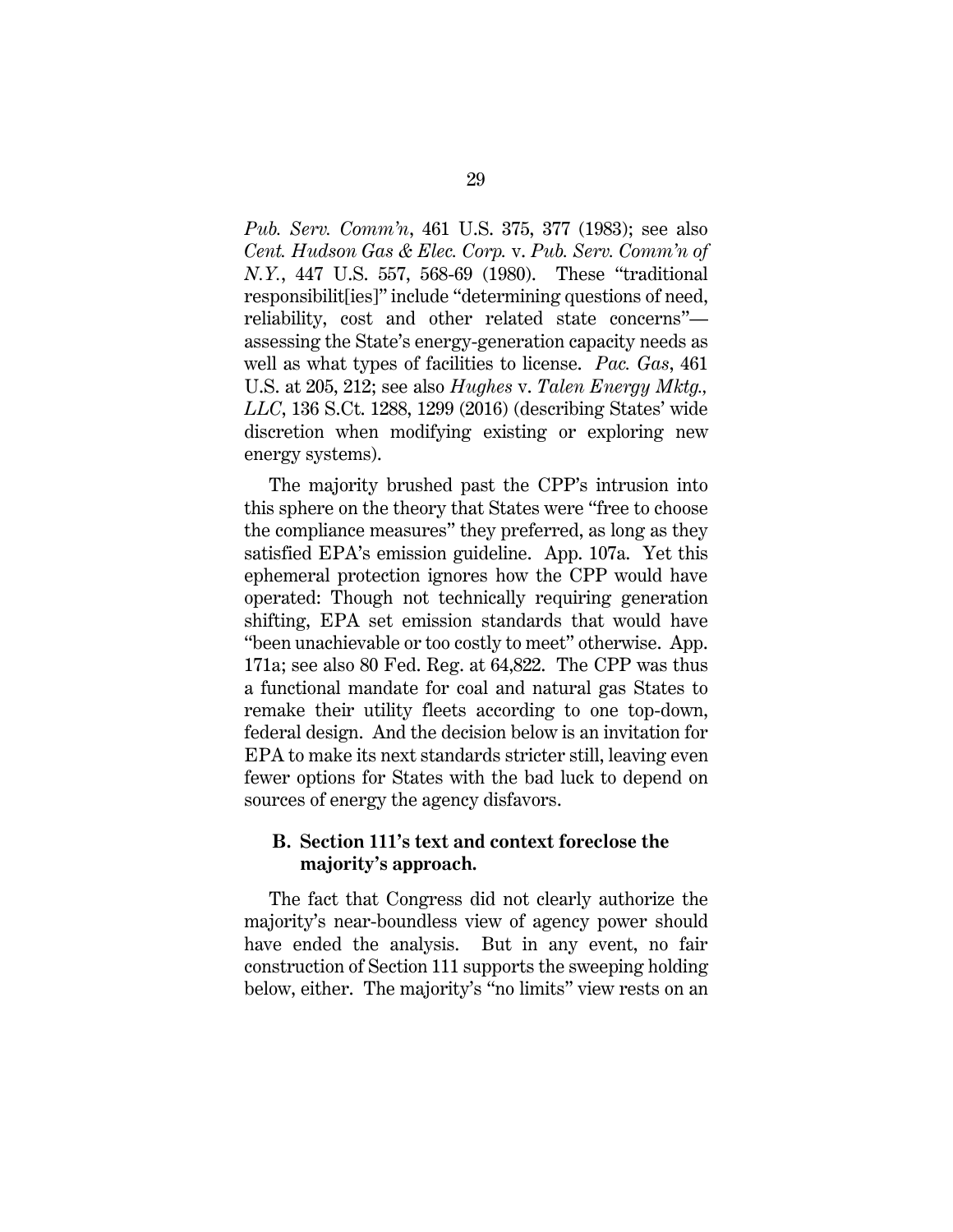unreasonable reading of the phrase "system of emission reduction"—both by itself and in context with the rest of Section 111.

<span id="page-42-1"></span><span id="page-42-0"></span>Reading Section 111(d)'s precise terms in context makes its meaning plain: EPA must establish a process through which States set "standards of performance *for*  any [covered] *existing source*." 42 U.S.C. § 7411(d)(1) (emphases added). A "standard of *performance*," in turn, must "reflect[] the degree of emission limitation *achievable* through the application of the best system of emission reduction." *Id.* § 7411(a)(1) (emphases added). The "system" EPA selects is thus one aspect of one definition; the key terms surrounding it make clear that it refers to measures a particular source can successfully adopt to reduce its own emissions. A "stationary source," for instance, is defined in physical terms and at the individual—not industry-wide—level. *Id.* § 7411(a)(3). And a standard of "performance" presumes action; a system that requires curtailing or stopping operations altogether requires the opposite.

The majority erred by letting "system" do the heavy lifting without accounting for how that word operates within the definition of "standard of performance" and the broader statute. Understanding that performance standards are source-specific targets makes it difficult to reconcile the majority's view that a system of emission reduction—an essential aspect of developing those standards—could be so far divorced from anything a particular source could achieve.

The majority's analysis also fails on its own terms. The majority determined that "best system of emission reduction" encompasses any "means" or "measures" to reduce emissions when viewed from a nationwide or gridwide lens, instead of equipment or practices a particular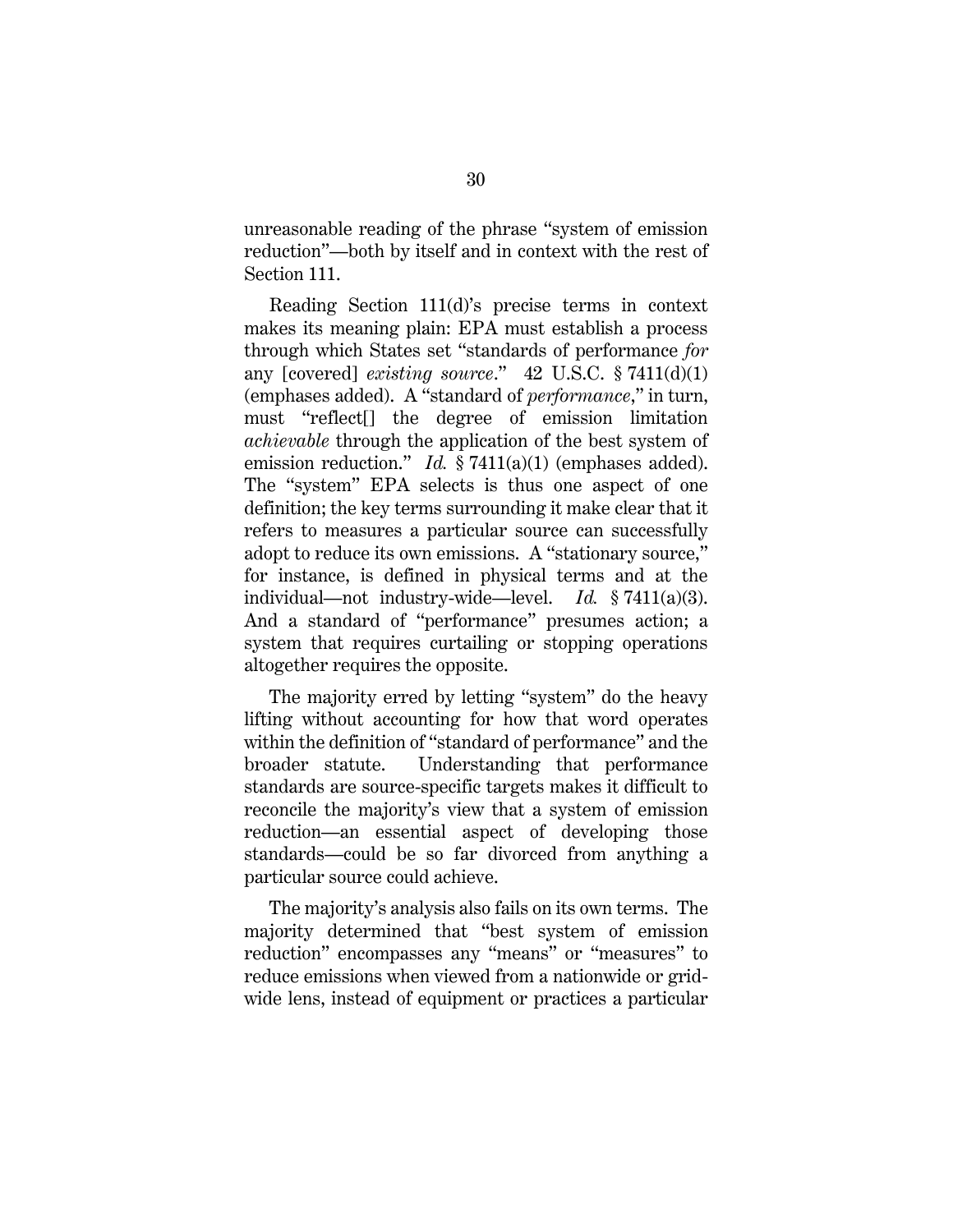<span id="page-43-2"></span>source can adopt to reduce its own emissions. App. 54a-58a. This interpretation turned on a definition of "system" as a "complex unity formed of many often diverse parts subject to a common plan or serving a complex purpose." App. 56a-57a (quoting *System*, WEBSTER'S THIRD NEW INTERNATIONAL DICTIONARY OF THE ENGLISH LANGUAGE UNABRIDGED 2322 (2d ed. 1968)). Yet the CPP was no "unity" of "parts," but a singular mandate requiring reduced output, subsidization, or both. App. 56a. Tying "system" to what a particular source can achieve, by contrast, better reflects this dictionary definition: Technology and practices individual sources can implement *do* constitute a set of physical and operational parts aimed at a particular end.

<span id="page-43-1"></span><span id="page-43-0"></span>The cracks get wider when reading "best system of emission reduction" in its statutory context. *E.g.*, *UARG*, 573 U.S. at 321 (statutory construction accounts for a term's "specific context" and "the broader context of the statute as a whole" (citation omitted)). For example, EPA must select an "adequately demonstrated" system. 42 U.S.C. § 7411(a)(1). This term has readily apparent meaning for equipment and practices—the difference between research and development and successful implementation. Not so for the many "measures" EPA could adopt under the lower court's interpretation: There is no need to "demonstrate" that emissions will go down if an emission-emitting source reduces operations or closes down. Similarly, requiring one source to subsidize another is a policy choice about preferred energy generation. It is unclear what research and development would "demonstrate" for a mandate like that.

Further, CPP's focus on the "degree of emission limitation achievable" in the aggregate would have left States lacking EPA's preferred energy resources little or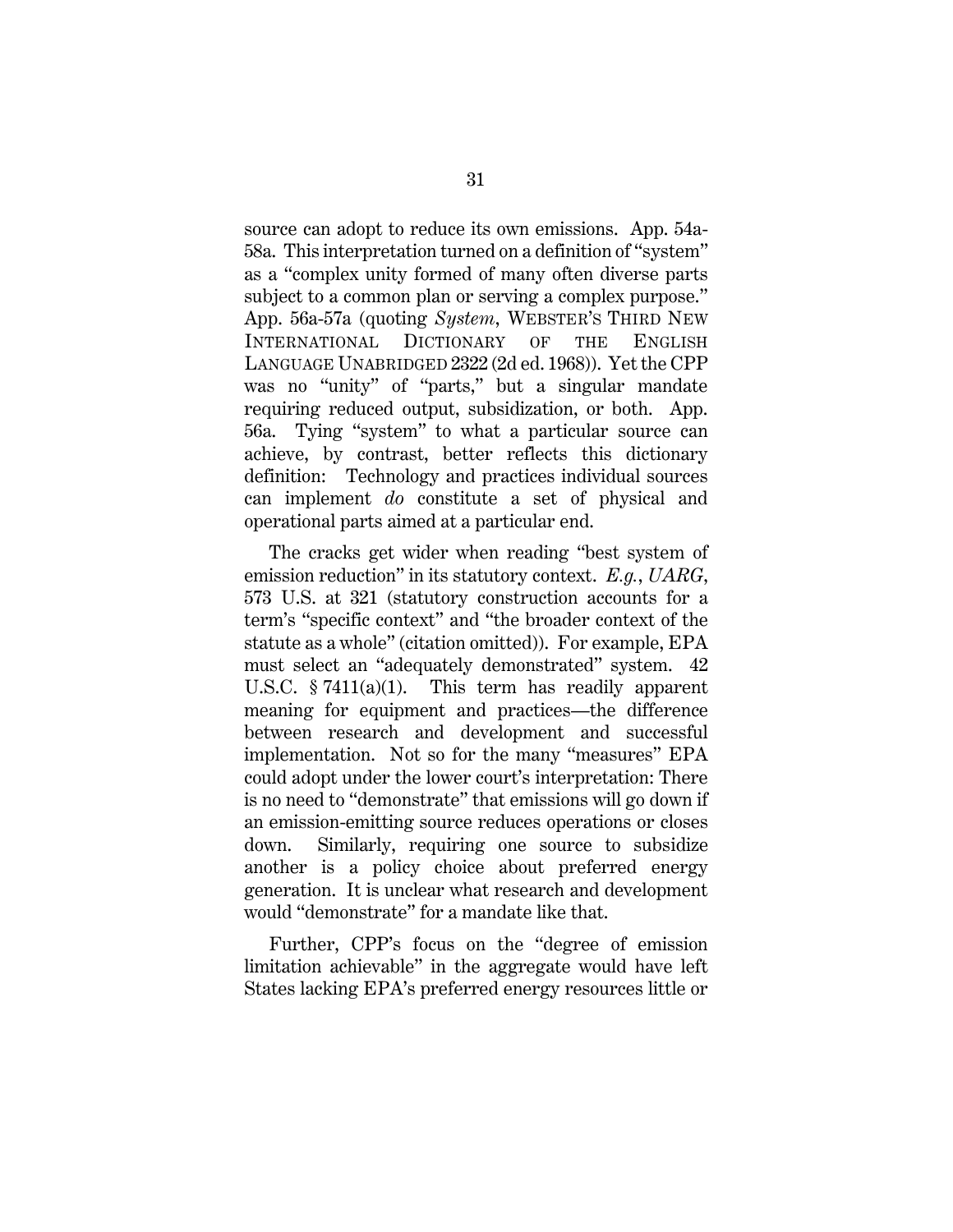no leeway to craft individual standards for each source in their fleets—much less to take into account sourcespecific factors like "remaining useful life" while doing so. 42 U.S.C. § 7411(d)(1). In many cases, it would have been impossible for a particular existing source in those States to "achieve" the stringent standard EPA set. *Cf. Essex Chem. Corp.*, 486 F.2d at 434 (explaining that achievability means more than "purely theoretical or experimental"). The idea of a standard of performance *that source* could meet would thus have become meaningless under the CPP, and even more now under the majority's any "means" or "measures" test.

### <span id="page-44-0"></span>**C. The majority's interpretation of Section 111 violates the separation of powers.**

Finally, if the majority is right that Congress placed functionally "no limits" on EPA's authority, App. 56a, then Section 111 would raise serious non-delegation concerns.

<span id="page-44-2"></span><span id="page-44-1"></span>It is a "principle universally recognized as vital to the integrity and maintenance" of our constitutional system that Congress "cannot delegate legislative power." *Marshall Field & Co.* v. *Clark*, 143 U.S. 649, 692 (1982); see also *Gundy* v. *United States*, 139 S.Ct. 2116, 2133 (2019) (Gorsuch, J., dissenting). Yet because "Congress simply cannot do its job absent an ability to delegate power under broad general directives," the Constitution permits agency delegation so long as Congress provides "specific restrictions" that "meaningfully constrain[]" the agency's scope of authority. *Mistretta* v. *United States*, 488 U.S. 361, 372 (1989); *Touby* v. *United States*, 500 U.S. 160, 166-67 (1991).

<span id="page-44-4"></span><span id="page-44-3"></span>This doctrine means Congress cannot "confer[] authority to regulate the entire economy on the basis of" an overly vague standard, just as it cannot provide the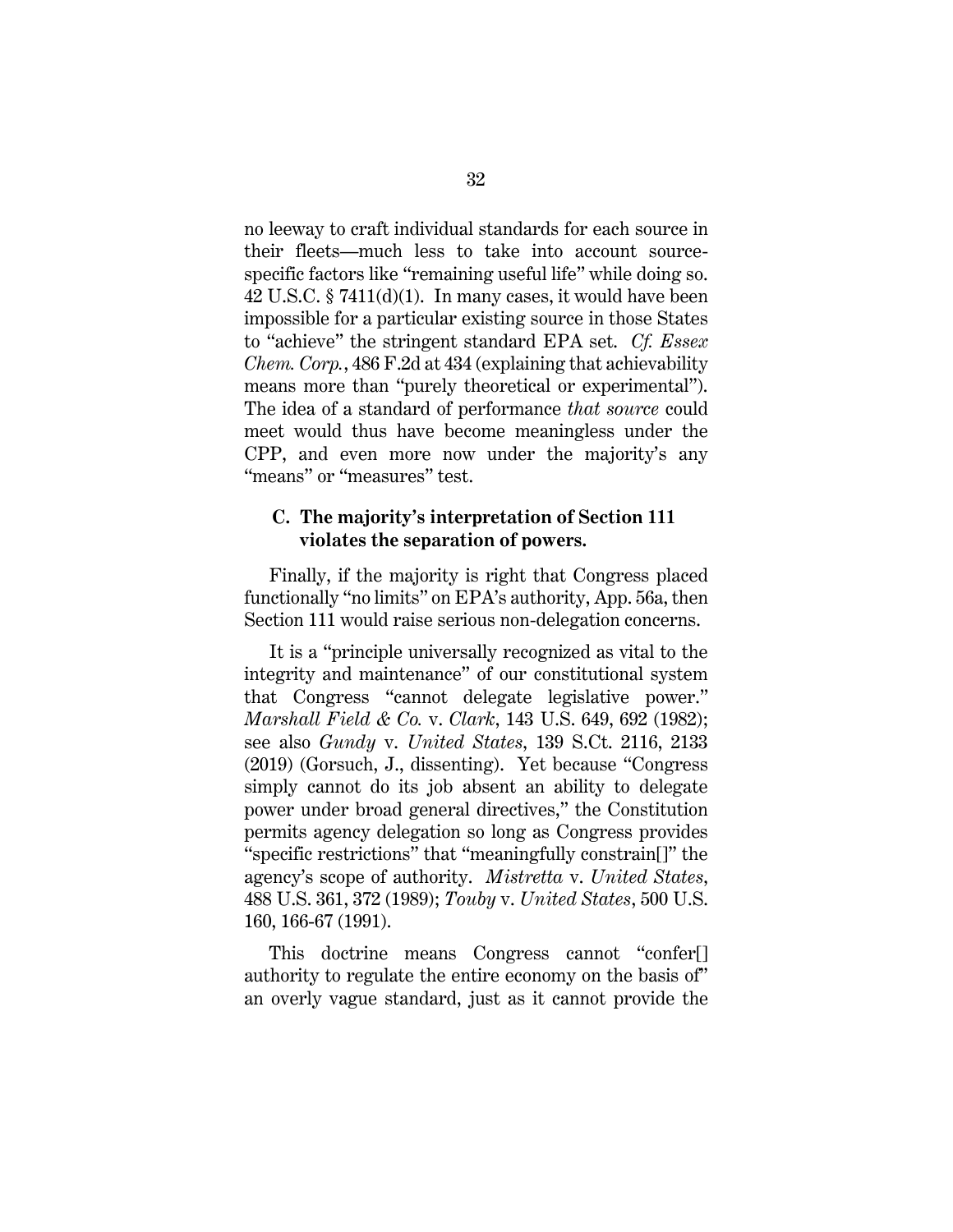<span id="page-45-1"></span>agency "literally no guidance." *Whitman* v*. Am. Trucking Ass'ns*, 531 U.S. 457, 474 (2001) (citation omitted). Instead, the people's representatives must make "fundamental policy decisions"—that is, "the hard choices," as opposed to "filling in of the blanks." *Indus. Union Dep't, AFL-CIO* v. *Am. Petroleum Inst.*, 448 U.S. 607, 687 (1980) (Rehnquist, J., concurring in the judgment). As Judge Walker put it, it is Congress's job to decide "what major rules make good sense." App. 179a.

<span id="page-45-3"></span><span id="page-45-2"></span>More specifically, the Court demands "substantial" congressional guidance when it comes to setting "air standards that affect the entire national economy." *Whitman*, 531 US at 475; see also *Michigan*, 135 S.Ct. at 2713 (Thomas, J., concurring) (noting "potentially unconstitutional delegation[]" if EPA possessed unfettered discretion over "which policy goals [it] wishes to pursue"). True, EPA may fill in the gaps with some "judgments of degree." *Whitman*, 531 U.S. at 475. But Congress cannot ask EPA to decide *for itself* "the criteria against which to measure" its decisions. *Gundy*, 139 S.Ct. at 2141 (Gorsuch, J., dissenting).

<span id="page-45-4"></span><span id="page-45-0"></span>Properly understood, Section 111 passes muster: It requires EPA to make technical and scientific judgments about source-level systems of emission reductions. The majority, however, read Section 111 to "allow[]" but not "require" EPA to go much further—mandating wholesale restructuring of the energy sector. App. 178a. After all, the CPP was not merely a standard premised on the degree of reductions generation-shifting could yield; by requiring States to set rate-based standards to subsidize alternate generation or a mass-based standard tailored to accomplish the same "kinds of generation shifts," it made generation-shifting itself the goal. 80 Fed. Reg. 64,949 at (40 C.F.R. § 60.5790(c)(1)); *id.* at 64,823.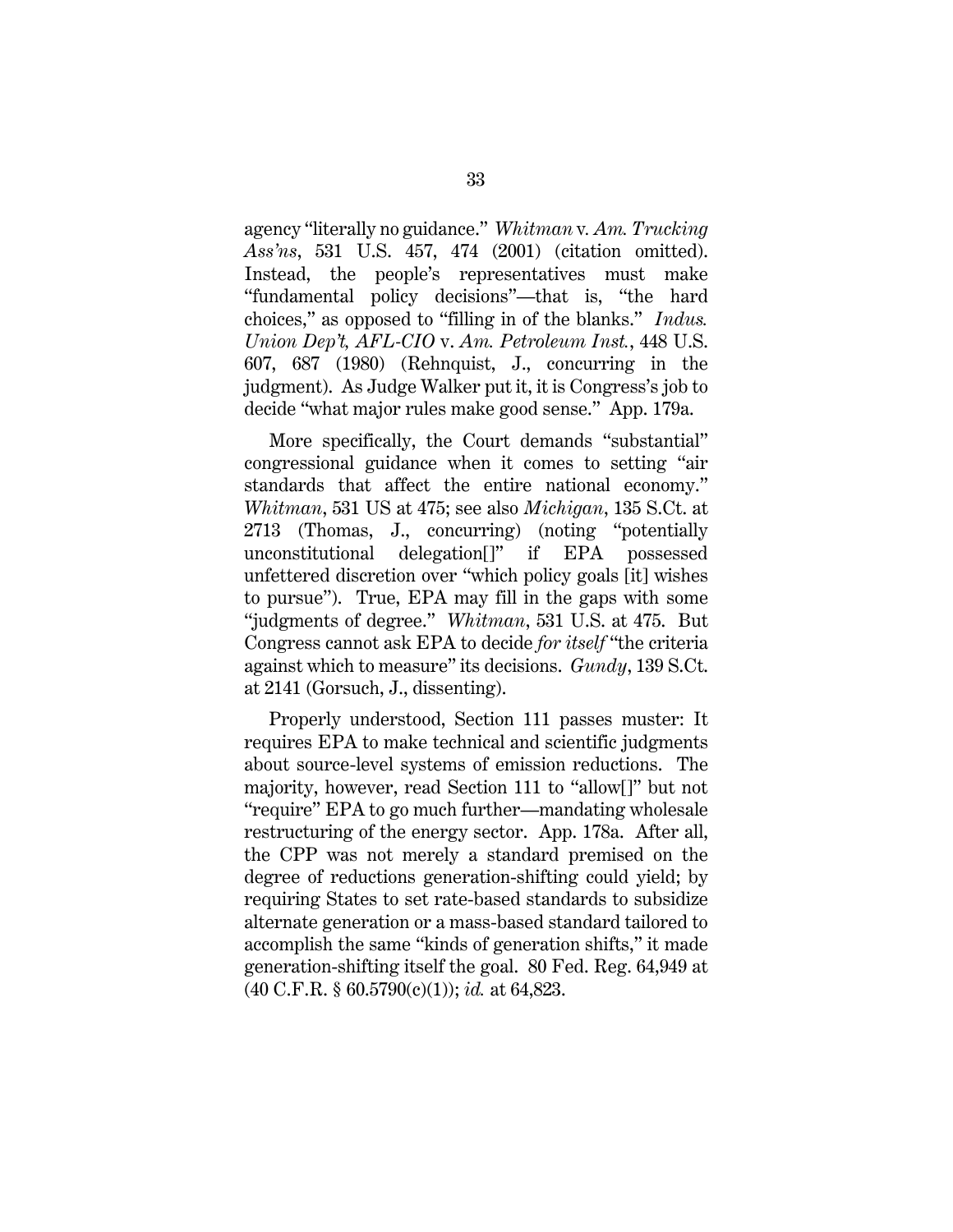The decision below would thus allow EPA to decide what policy goals to pursue when structuring the electricity grid—as well as which other sectors to decarbonize, how much, and how fast. That type of power looks suspiciously like Congress shirked the fundamental questions and failed to "meaningfully constrain[]" EPA, while at the same time empowering EPA to assume Congress's rightful role. *Touby*, 500 U.S. at 167. Even if Congress had enacted such a statute, this "sweeping delegation of legislative power" almost certainly could not stand. *Indus. Union*, 448 U.S. at 646 (Stevens, J., controlling op.).

### <span id="page-46-1"></span><span id="page-46-0"></span>**CONCLUSION**

The petition for a writ of certiorari should be granted.

Respectfully submitted.

PATRICK MORRISEY *Attorney General* OFFICE OF THE WEST VIRGINIA ATTORNEY GENERAL State Capitol Complex Building 1, Room E-26 Charleston, WV 25305 lindsay.s.see@wvago.gov (304) 558-2021

LINDSAY S. SEE  *Solicitor General Counsel of Record*

ROBERT D. CHEREN\* *Special Assistant*

THOMAS T. LAMPMAN *Assistant Solicitor General*

\*admitted in Ohio; practicing under supervision of West Virginia attorneys

*Counsel for Petitioner State of West Virginia*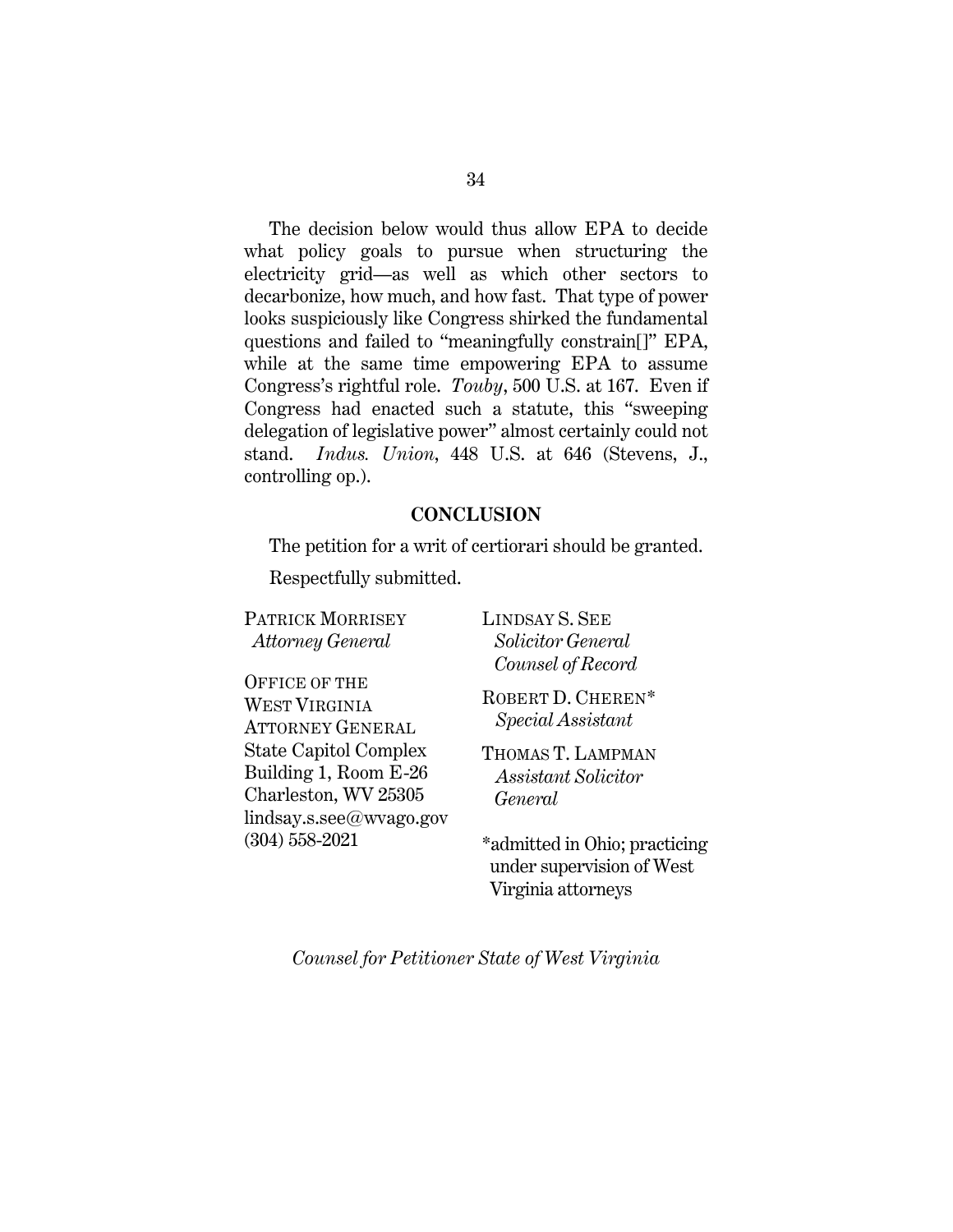#### **ADDITIONAL COUNSEL**

STEVE MARSHALL Attorney General State of Alabama

AUSTIN KNUDSEN Attorney General State of Montana

TREG R. TAYLOR Attorney General State of Alaska

LESLIE RUTLEDGE Attorney General State of Arkansas

CHRISTOPHER M. CARR Attorney General State of Georgia

THEODORE E. ROKITA Attorney General State of Indiana

DEREK SCHMIDT Attorney General State of Kansas

JEFF LANDRY Attorney General State of Louisiana

ERIC S. SCHMITT Attorney General State of Missouri

DOUGLAS J. PETERSON Attorney General State of Nebraska

DAVE YOST Attorney General State of Ohio

MIKE HUNTER Attorney General State of Oklahoma

ALAN WILSON Attorney General State of South Carolina

JASON RAVNSBORG Attorney General State of South Dakota

KEN PAXTON Attorney General State of Texas

SEAN D. REYES Attorney General State of Utah

#### 35